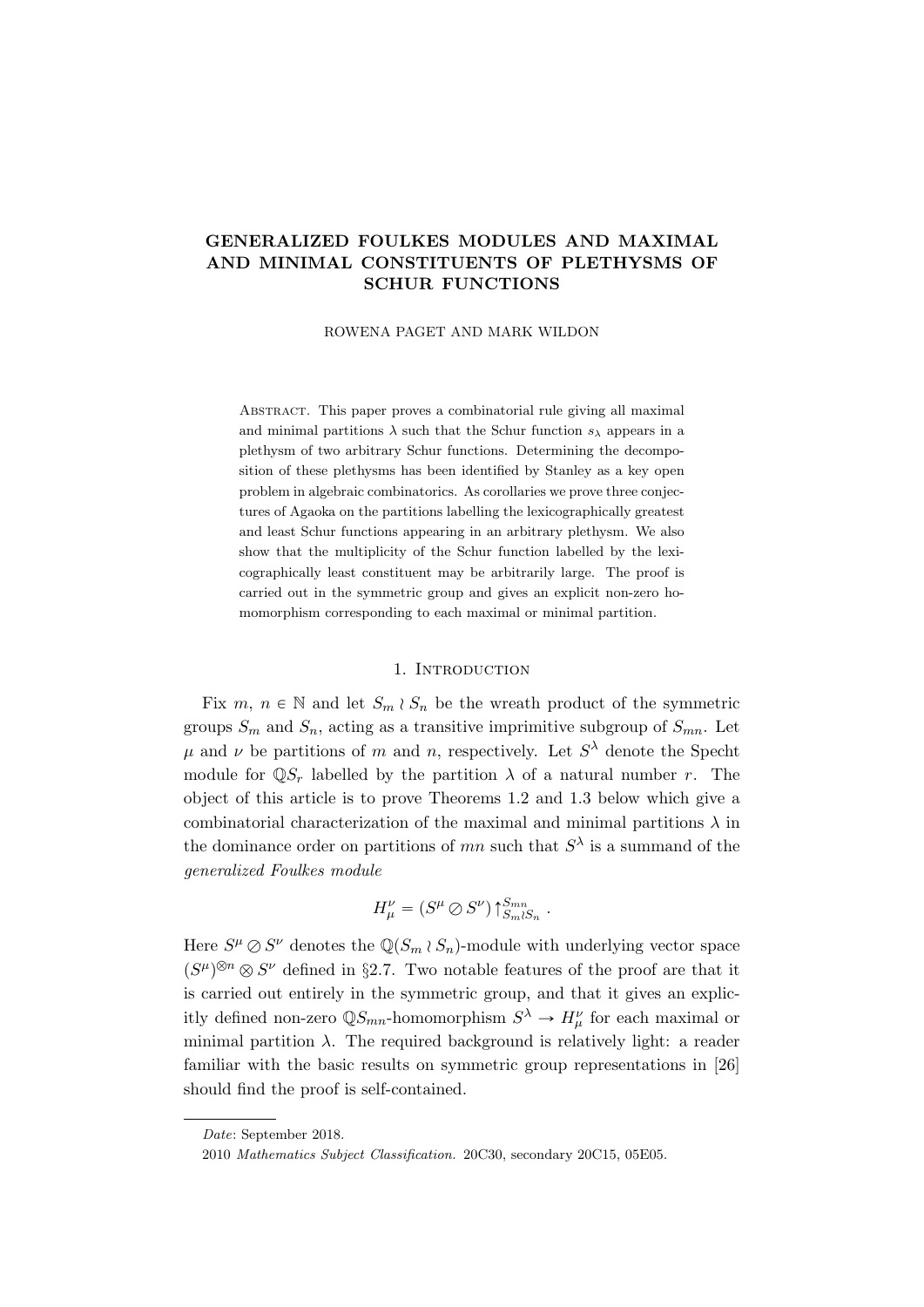Restated in the language of polynomial representations of infinite general linear groups, Theorems 1.2 and 1.3 determine the maximal and minimal partitions labelling the irreducible summands  $\nabla^{\lambda}(E)$  of  $\nabla^{\nu}(\nabla^{\mu}E)$ , where  $\nabla^{\lambda}$  is the Schur functor for the partition  $\lambda$  and E is a Q-vector space of sufficiently high dimension. In particular, the special cases  $\nu = (n)$  or sumclemary inglumination. In particular, the special cases  $\nu = (n)$  or  $\nu = (1^n)$  give new results on the summands of Sym<sup>n</sup>( $\nabla^{\mu}E$ ) and  $\bigwedge^n(\nabla^{\mu}E)$ . Equivalently, Theorems 1.2 and 1.3 determine the maximal and minimal partitions  $\lambda$  such that  $s_{\lambda}$  appears with a non-zero coefficient in the plethysm  $s_{\nu} \circ s_{\mu}$  of the Schur functions  $s_{\nu}$  and  $s_{\mu}$ . We discuss these connections and give further applications of our main theorem in §9 below. In particular, we prove three conjectures of Agaoka [2, Conjectures 1.2, 2.1 and 4.1] on the lexicographically greatest and least constituents of  $s_{\nu} \circ s_{\mu}$ . We survey the relatively few existing results on these plethysms, and give some further motivation for the study of plethysms, later in the introduction.

The following combinatorial definitions are needed to state our main theorems. Example 1.4 below illustrates these definitions and theorems.

## Definition 1.1.

- (i) A tableau with entries in  $\mathbb N$  is *conjugate-semistandard* if its rows are strictly increasing and its columns are weakly increasing.
- (ii) A conjugate-semistandard tableau family of shape  $\mu^d$  is a set of d conjugate-semistandard  $\mu$ -tableaux.
- (iii) Let  $\kappa$  be a partition of n with exactly c parts. A conjugate-semistandard tableau family tuple of shape  $\mu^{\kappa}$  is a tuple  $(\mathcal{T}_1, \ldots, \mathcal{T}_c)$  where  $\mathcal{T}_i$  is a conjugate-semistandard tableau family of shape  $\mu^{\kappa_i}$ , for each i.
- (iv) Let  $(\mathcal{T}_1, \ldots, \mathcal{T}_c)$  be a conjugate-semistandard tableau family tuple. Let M be the greatest entry of the  $\mu$ -tableaux in the families  $\mathcal{T}_1, \ldots, \mathcal{T}_c$ . The weight of  $(\mathcal{T}_1, \ldots, \mathcal{T}_c)$  is the composition  $(\gamma_1, \ldots, \gamma_M)$  such that the total number of occurrences of  $j$  in the  $\mu$ -tableaux in the families  $\mathcal{T}_1, \ldots, \mathcal{T}_c$  is  $\gamma_j$ , for each  $j \in \{1, \ldots, M\}.$
- (v) The type of a conjugate-semistandard tableau family tuple of weight  $\gamma$ , where  $\gamma$  is a partition, is the conjugate partition  $\gamma'$ .

Our main theorems are as follows.

**Theorem 1.2.** Let u be a partition of m and let  $\nu$  be a partition of n. The maximal partitions  $\lambda$  in the dominance order that label the Specht modules  $S^{\lambda}$  such that  $S^{\lambda}$  is a summand of  $H^{\nu}_{\mu}$  are precisely the maximal partitions that are weights of conjugate-semistandard tableau family tuples of shape  $\eta^{\nu'}$  where  $\eta = \mu'$ .

**Theorem 1.3.** Let  $\mu$  be a partition of m and let  $\nu$  be a partition of n. Set  $\kappa = \nu'$  if m is even, and  $\kappa = \nu$  if m is odd. The minimal partitions  $\lambda$  in the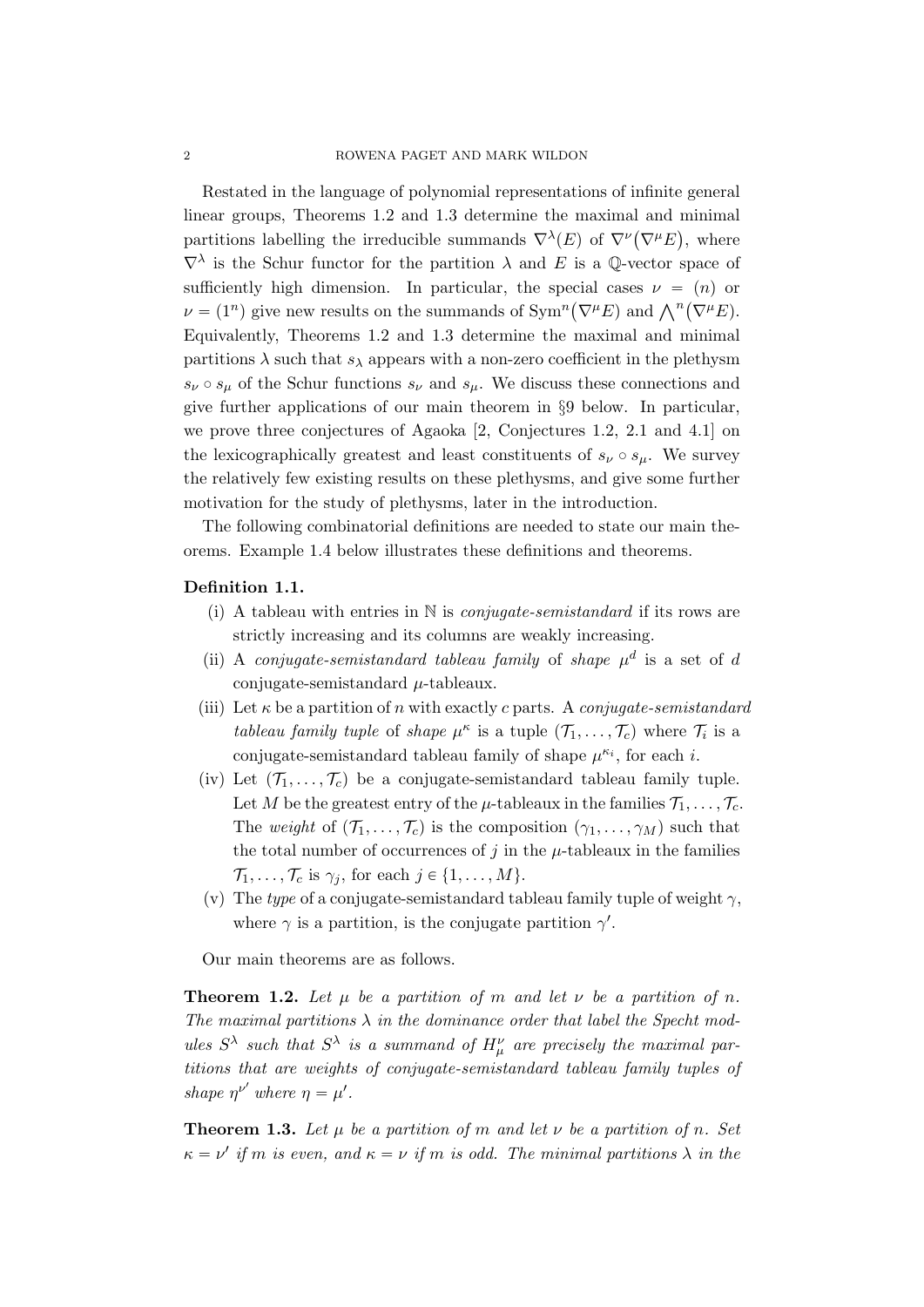dominance order that label the Specht modules  $S^{\lambda}$  such that  $S^{\lambda}$  is a summand of  $H^{\nu}_{\mu}$  are precisely the minimal types of the conjugate-semistandard tableau family tuples of shape  $\mu^{\kappa}$ .

We show in §7 that Theorem 1.2 follows easily from Theorem 1.3 by tensoring with the sign representation of  $S_{mn}$ . We therefore focus on the proof of Theorem 1.3. Throughout this article the partitions  $\lambda$ ,  $\mu$ ,  $\nu$  and  $\kappa$ have the meanings in Theorems 1.2 and 1.3.

The special cases of Theorem 1.3 when  $\mu = (m)$  or  $\mu = (1^m)$  were proved by the authors in [35]; in these cases a conjugate-semistandard tableau family of shape  $\mu^d$  is simply a family of d distinct subsets or multisubsets (respectively) of N. It appears to be impossible to make a routine generalization of the proof in [35], and so we have at many points adopted a different approach. In particular, we do not use Garnir relations to prove that our homomorphisms from Specht modules to generalized Foulkes modules are well-defined, instead relying on the combinatorial argument given in §7.

Our methods also bound the multiplicity of the Specht module summands given by Theorems 1.2 and 1.3: the multiplicity is bounded above in Theorem 6.1 and below in Proposition 8.1. In Corollary 9.8 we show that the multiplicity of the Specht module summand of  $H^{\nu}_{\mu}$  labelled by the lexicographically least partition may be arbitrarily large; by contrast, the multiplicity of the Specht module labelled by the lexicographically greatest partition is always 1, by Corollary 9.1.

In the following example, and in some later arguments, it is useful to extend the definition of weights and types to conjugate-semistandard tableau families. We do this in the obvious way, by regarding such a family as a conjugate-semistandard tableau family of shape  $\mu^{(d)}$ .

**Example 1.4.** Part of the poset of conjugate-semistandard  $(2, 1)$ -tableaux under the majorization order  $\leq_{\text{maj}}$  in Definition 2.8 is shown in Figure 1 overleaf. By Lemma 2.11, if  $(\mathcal{T}_1, \ldots, \mathcal{T}_c)$  is a conjugate-semistandard tableau family tuple of minimal type then each  $\mathcal{T}_i$  is downwardly closed under  $\leq_{\text{maj}}$ ; that is, if  $t \in \mathcal{T}_i$  and  $s \leq_{\text{maj}} t$ , then  $s \in \mathcal{T}_i$ . The five closed conjugatesemistandard tableau families of shape  $(2,1)^4$  are shown in Figure 2. The first four have minimal type; note the third and fourth share the same minimal type. Therefore, by Theorem 1.3, the minimal partitions  $\lambda$  such that  $S^{\lambda}$  is a summand of the generalized Foulkes module  $H_{(2)}^{(4)}$  $\binom{(4)}{(2,1)}$  are  $(5, 1^7)$ ,  $(4, 2, 2, 1<sup>4</sup>)$  and  $(3, 3, 2, 2, 1, 1)$ . Proposition 8.1 implies that the multiplicity of  $S^{(3,3,2,2,1,1)}$  is 2. Since  $(8, 4)$  is the weight of the unique closed conjugatesemistandard tableau family tuple of shape  $(2, 1)^{(1,1,1,1)}$ , it follows from Theorem 1.2 that the unique maximal partition  $\lambda$  such that  $S^{\lambda}$  is a summand of  $H_{(2)}^{(4)}$  $\binom{4}{2,1}$  is  $(8, 4)$ .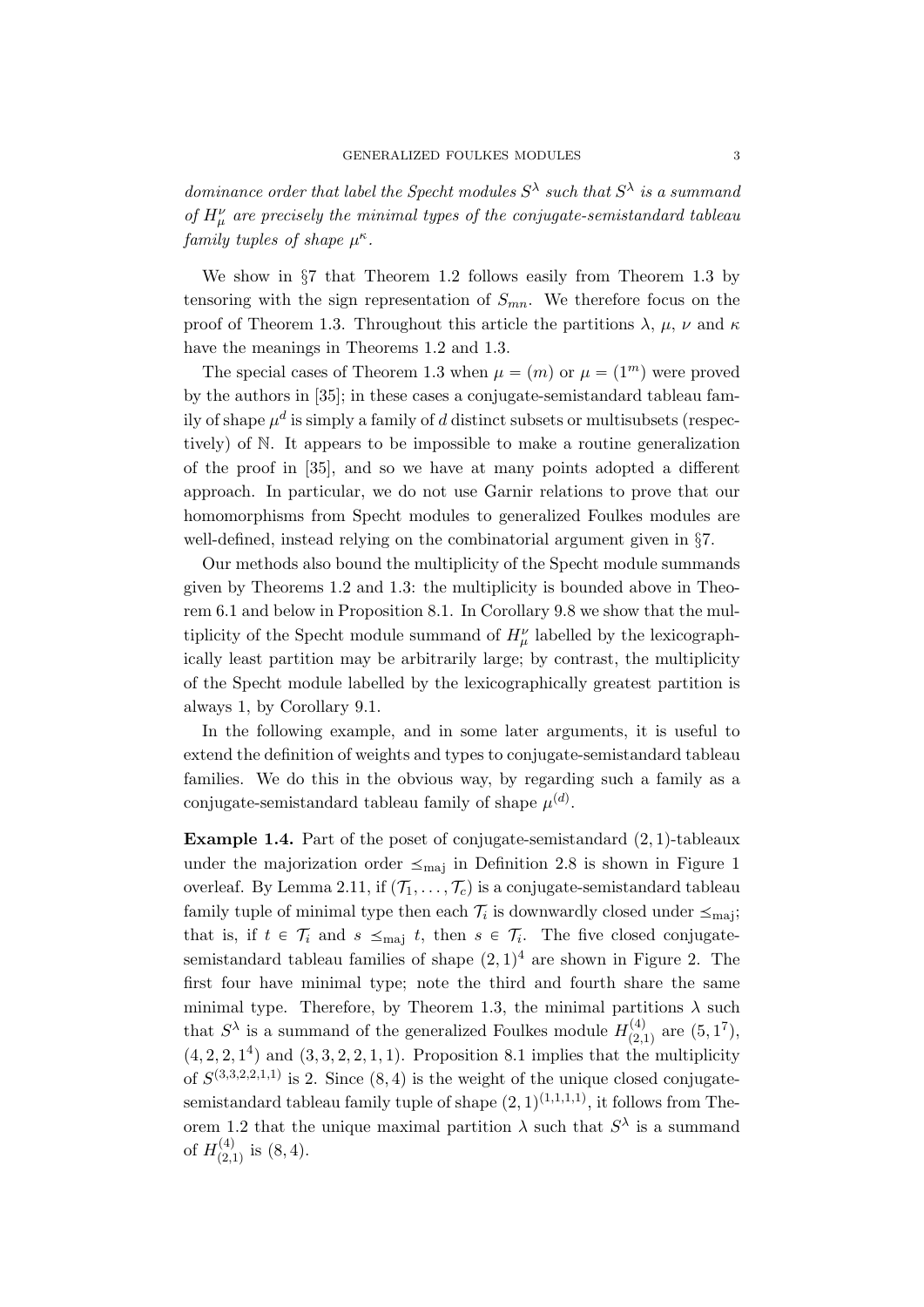We leave it as an exercise to the reader to use Theorems 1.2 and 1.3 together with Figure 1 and Lemma 2.11 to show that the minimal partitions  $\lambda$ such that  $S^{\lambda}$  is a summand of  $H_{(2,1)}^{(3,1)}$  $p_{(2,1)}^{(3,1)}$  are  $(4, 2, 1^6)$  and  $(3, 2, 2, 2, 1^3)$ , and the maximal partitions are  $(8, 3, 1)$  and  $(7, 5)$ .



FIGURE 1. Part of the poset of conjugate-semistandard  $(2, 1)$ -tableaux under the majorization order.

| Tableau family                                                                                                                                                                       | Type                       |  |  |  |
|--------------------------------------------------------------------------------------------------------------------------------------------------------------------------------------|----------------------------|--|--|--|
| $\left\lfloor \frac{1}{1} \right\rfloor^3, \left\lfloor \frac{1}{1} \right\rfloor^4, \left\lfloor \frac{1}{1} \right\rfloor^5 \right\}$<br>$\boxed{2}$ ,                             | $(5,1^7)$                  |  |  |  |
| $\left\lfloor \frac{1}{2} \right\rfloor, \left\lfloor \frac{1}{1} \right\rfloor, \left\lfloor \frac{1}{2} \right\rfloor$<br>$\left\{4\right\}$<br>$\left\{\frac{ 1 2}{ 1 },\right\}$ | (4, 2, 2, 1 <sup>4</sup> ) |  |  |  |
| $\left\{\frac{1}{2}, \frac{1}{1}, \frac{1}{2}\right\}$<br>$\left  \frac{2}{\cdot} \right ,$                                                                                          | (3,3,2,2,1,1)              |  |  |  |
| $\left\{\frac{3}{2}\right\}$<br>$\left[\frac{1}{2}, \frac{1}{3}, \frac{1}{3}\right]$<br>$\left  \frac{2}{\cdot} \right ,$                                                            | (3,3,2,2,1,1)              |  |  |  |
| $\frac{ 1 }{3}$ ,<br>$\frac{1}{2}$ ,<br>$\overline{\phantom{a}}$                                                                                                                     | (4, 2, 2, 2, 2)            |  |  |  |

FIGURE 2. The closed conjugate-semistandard tableau families of shape  $(2, 1)^4$ .

Motivation. D. E. Littlewood defined the plethysm of symmetric functions in 1936. Since then progress on the decomposition of the plethysm  $s_{\nu} \circ s_{\mu}$ as an integral linear combination of Schur functions has been made via symmetric functions, via polynomial representations of general linear groups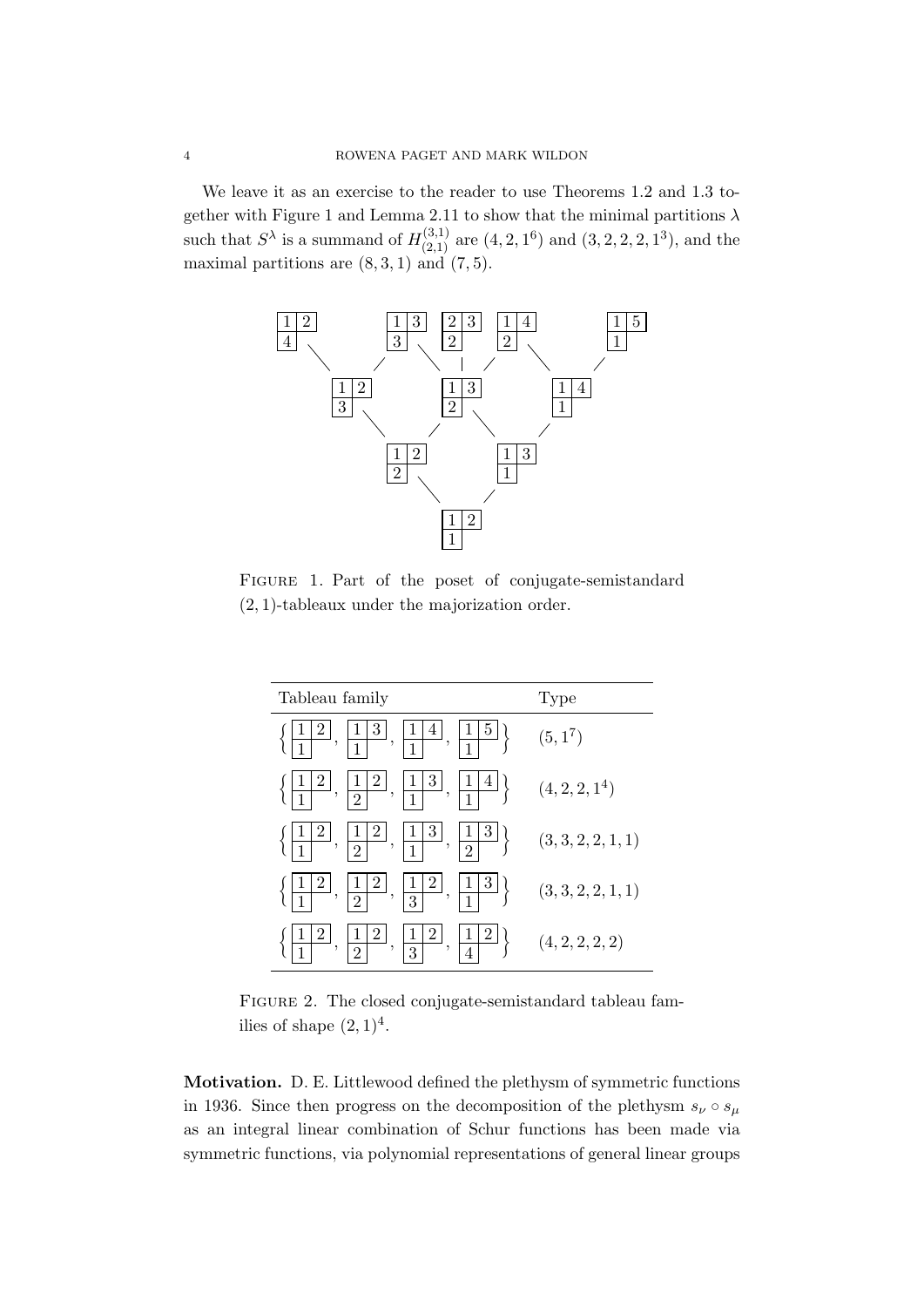and via the representation theory of symmetric groups. However, few general results have been found. Finding a combinatorial rule for the multiplicities  $\langle s_{\nu} \circ s_{\mu}, s_{\lambda} \rangle$  that demonstrates their positivity was identified as a key open problem in algebraic combinatorics by Stanley in [39, Problem 9].

One motivation for this problem is a long-standing conjecture of Foulkes [16], which states that if  $m \leq n$  then  $s_{(n)} \circ s_{(m)} - s_{(m)} \circ s_{(n)}$  is a non-negative integral linear combination of Schur functions. Foulkes' Conjecture was proved when  $m = 2$  in [40], when  $m = 3$  in [14], when  $m = 4$  in [32]. and recently when  $m = 5$  in [10]. It has also been proved when n is very much larger than  $m$  by Brion [7], using methods from geometric invariant theory. In this connection, we note that if  $E$  is a complex vector space, then the decomposition of  $s_{(n)} \circ s_{\mu}$  gives the polynomial representations of  $GL(E)$  appearing in the nth component  $Sym^n \nabla^{\mu}(E)$  of the coordinate ring  $\mathcal{O}(\nabla^{\mu}(E))$ . Our results apply to these rings; we find some new invariants for the special linear group at the end of §9.

The plethysms  $\nabla^{\lambda} \Lambda^m(E)$  appear in the problem of describing relations between the  $m \times m$  minors of generic matrices [8, §1.5]. Plethysms can also be used to construct polynomial representations of general linear groups: for example,  $\nabla^{(2,2)}(E)$  is the kernel of the canonical surjection from  $\text{Sym}^2(\text{Sym}^2(E))$ to Sym<sup>(4)</sup>(*E*); thus,  $s_2 \circ s_2 = s_{(2,2)} + s_{(4)}$ . This is generalized and given a geometric interpretation in [19, §14.4]. A further motivation comes from enumerative combinatorics. For example, by  $[37, (5.8)]$ , the number of k-regular graphs on *n* vertices (counted up to isomorphism) is  $\langle s_{(n)} \circ s_{(k)}, s_{(nk/2)} \circ s_2 \rangle$ . Finally we mention that a better understanding of plethysm coefficients is essential to Mulmuley and Sohoni's geometric approach to the  $VP + VNP$ problem in algebraic complexity theory: see [9] for an introduction.

Background. The existing results on the plethysm of Schur functions fall into three classes: explicit decompositions of  $s_{\nu} \circ s_{\mu}$  for particular  $\nu$  or  $\mu$ , theorems on constituents of special forms, and results which relate plethysm coefficients. Most of these results were obtained by symmetric function methods; for uniformity, we use this language throughout our survey.

Explicit decompositions of the plethysms  $s_{\nu} \circ s_{(m)}$  are known when  $\nu$  is a partition of  $n \leq 4$ ; see Littlewood [30] for  $n = 2$ , Thrall [40, Theorem 5] or Dent and Siemons [14, Theorem 4.1] for  $\nu = (3)$ , and Foulkes [17, Theorem 27] and Howe [22, Section 3.5 and Remark 3.6(b)] for the remaining cases. For sufficiently small partitions  $\nu$  and  $\mu$ , the plethysm  $s_{\nu} \circ s_{\mu}$  can readily be calculated using any of the computer algebra systems MAGMA [6], Gap [20] or Symmetrica [28]. (There are also many hand calculations in early papers: see for example [40, pages 383, 388].) A new recurrence satisfied by the multiplicities  $\langle s_{(n)} \circ s_{(m)}, s_{\lambda} \rangle$  was given in [15, Proposition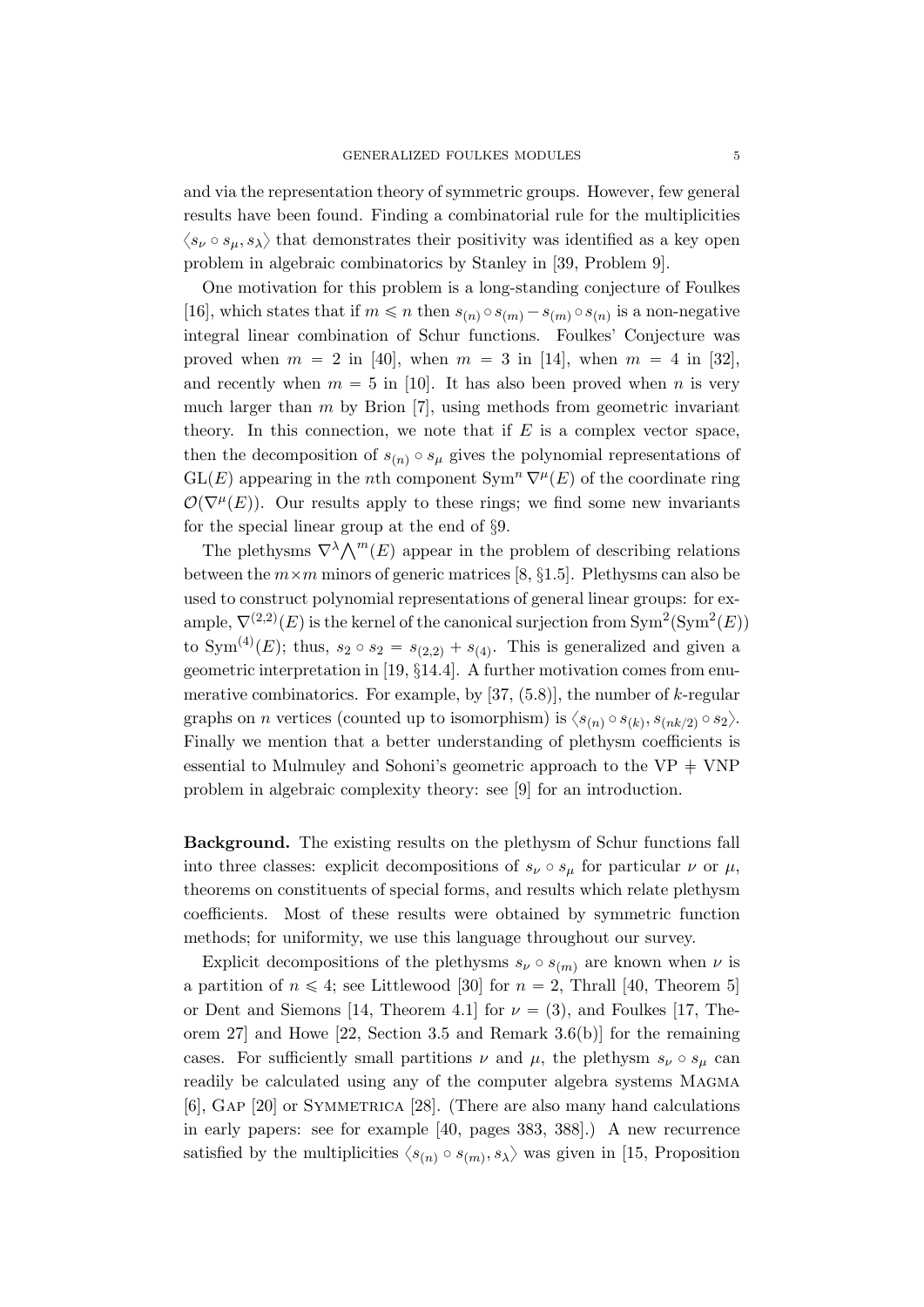5.1] and used to verify Foulkes' Conjecture for  $m + n \leq 19$ , extending an earlier computation in [33] for  $m + n \leq 17$ . This recurrence was generalized to the plethysms  $s_{\nu} \circ s_{(m)}$  in [12, Theorem 6.2.6]. The plethysms  $s_2 \circ s_{\mu}$  and  $s_{(1^2)} \circ s_\mu$ , describing the decomposition of  $\nabla^\mu(E) \otimes \nabla^\mu(E)$  into its symmetric and antisymmetric parts, are determined by [13, Theorem 4.1].

Several other results, like our Theorems 1.2 and 1.3, give information about constituents of a special form. By the Cayley–Sylvester formula, the multiplicity of  $s_{(mn-d,d)}$  in  $s_{(n)} \circ s_{(m)}$  is the number of partitions of d whose Young diagram is contained in the Young diagram of  $(m<sup>n</sup>)$ , minus the number of partitions of  $d-1$  satisfying the same restriction. The multiplicities of the Schur functions  $s_{(mn-d,1^d)}$ ,  $s_{(mn-d-s,s,1^d)}$  and  $s_{(mn-d-2t,2^t,1^d)}$ , in  $s_{\nu} \circ s_{\mu}$ were found by Langley and Remmel in [29]. Giannelli [21, Theorem 1.2] later found the multiplicities of a wider class of constituents of  $s_{(n)} \circ s_{(m)}$ labelled by 'near-hook' partitions.

Foulkes' Conjecture gives one conjectural relationship between plethysm coefficients. There are further theorems which given a constituent of a plethysm of Schur functions yield constituents of related plethysms, such as Foulkes' Second Conjecture, proved (in a more general form) by Brion in [7, §2], which states that  $\langle s_{(n)} \circ s_{(m)}, s_{\lambda} \rangle \leq \langle s_{(n)} \circ s_{(m+1)}, s_{\lambda+(n)} \rangle$  for any partition  $\lambda$  of mn; here the addition is componentwise, as for weights of representations of general linear groups. This setting may also be used to prove Proposition 4.3.4 in [24], which states that if  $\langle s_n \circ s_m, s_\lambda \rangle \geq 1$ and  $\langle s_{\tilde{n}} \circ s_m, s_{\tilde{\lambda}} \rangle \geq 1$  then  $\langle s_{n+\tilde{n}} \circ s_m, s_{\lambda+\tilde{\lambda}} \rangle \geq 1$ . Newell proved in [34] that  $\langle s_{(n)} \circ s_{(m)}, s_{\lambda} \rangle = \langle s_{(1^n)} \circ s_{(m+1)}, s_{\lambda+(1^n)} \rangle$  and  $\langle s_{(1^n)} \circ s_{(m)}, s_{\lambda} \rangle =$  $\langle s_{(n)} \circ s_{(m+1)}, s_{\lambda + (1^n)} \rangle$ . A result of a similar flavour was found by de Boeck in [12] who showed that  $\langle s_{(n)} \circ s_{(1^m)}, s_\lambda \rangle \leq \langle s_{(n+1)} \circ s_{(1^m)}, s_{\lambda+(1^m)} \rangle$ . Another relationship between plethysms was proved by Manivel [31], who showed that the specialization  $(s_{(n^k)} \circ s_{(m+k-1)})(q^{-1}, q)$  is symmetric under any permutation of m, n and k, generalizing the Cayley–Sylvester formula. Taking  $k = 1$ and swapping k and n gives  $(s_{(n)} \circ s_{(m)})(q^{-1}, q) = (s_{(1^n)} \circ s_{(m+n-1)})(q^{-1}, q)$ ; this is a combinatorial expression of the Wronskian isomorphism: see for example [1, §2.5].

Outline. In §2 we set out our notation and prove some preliminary results. In §3 we define explicit models for the modules  $H^{\nu}_{\mu}$  using  $\nu$ -tableaux whose entries are certain  $\mu$ -tableaux. We believe these models are of independent interest and will be of use beyond their applications in this paper. In §4 we define, for each conjugate-semistandard tableau family tuple of shape  $\mu^k$ and type  $\lambda$ , a homomorphism from  $\widetilde{M}^{\lambda}$  into our model for  $H^{\nu}_{\mu}$ , where  $\widetilde{M}^{\lambda}$  is the twisted Young permutation module defined in §2.3 below. In §5 we show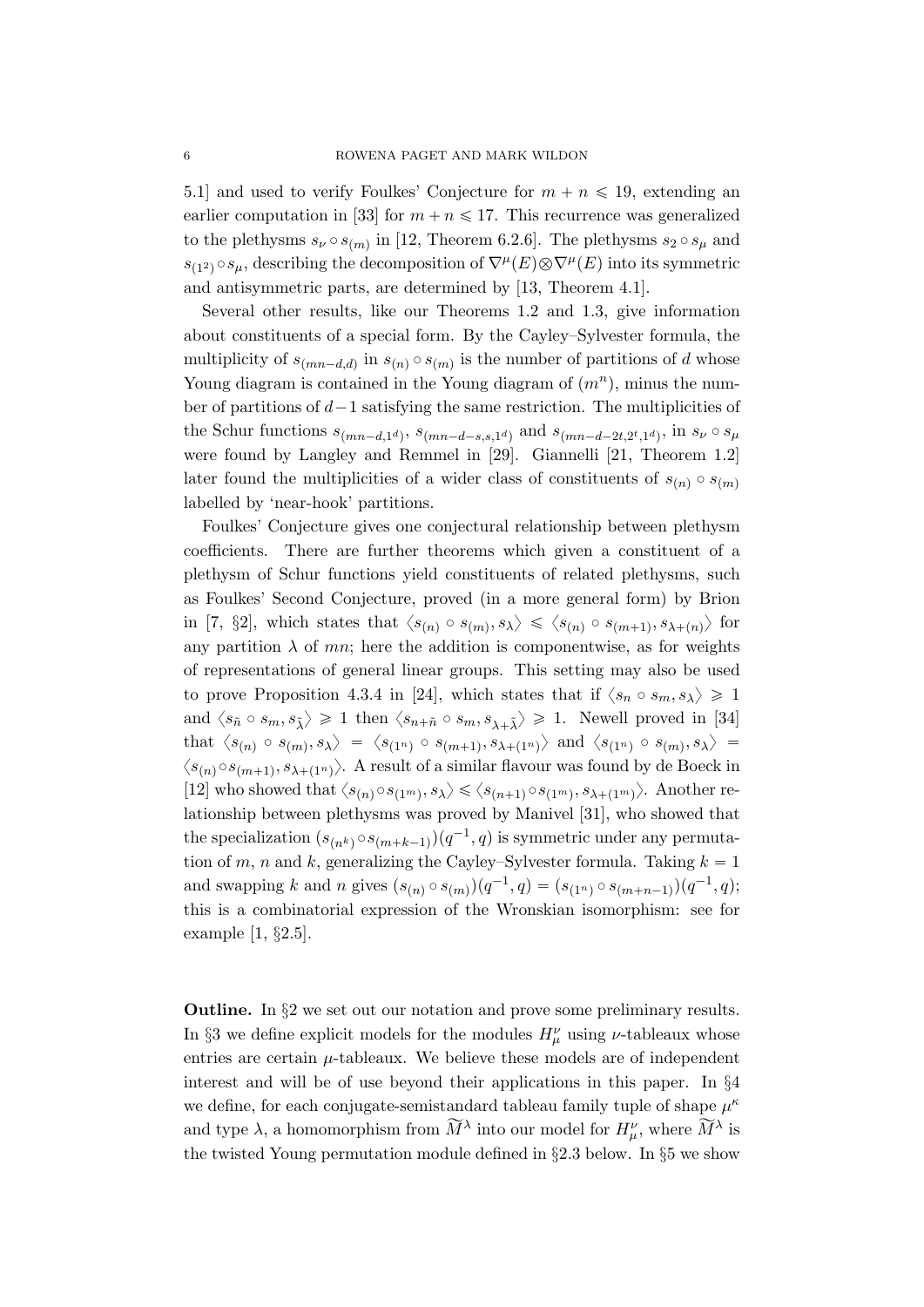that these homomorphisms are non-zero. In §6 we show that given a nonzero homomorphism  $S^{\lambda} \to H^{\nu}_{\mu}$ , there is a conjugate-semistandard tableau family tuple of shape  $\mu^k$ . These two sections contain the main work in the proof, and may be read independently of each other. In §7 we combine them to prove Theorem 1.3; we then deduce Theorem 1.2 by an easy sign twist.

The outline of the proof of Theorem 1.3 is as follows: by Proposition 5.1, if there is a conjugate-semistandard tableau family tuple of type  $\lambda$  and shape  $\mu^{\kappa}$ , then there is a non-zero homomorphism  $\widetilde{M}^{\lambda} \to H_{\mu}^{\nu}$ . By Lemma 2.1, it follows that there is a summand  $S^{\lambda^{\dagger}}$  of  $H^{\nu}_{\mu}$  for some  $\lambda^{\dagger} \leq \lambda$ . (Here  $\leq$  denotes the dominance order on partitions.) On the other hand, by Theorem 6.1, given any such summand, there is a conjugate-semistandard tableau family tuple of the corresponding type. Hence tuples of minimal type correspond to the summands of  $H^{\nu}_{\mu}$  labelled by minimal partitions.

In §8 we give a sufficient condition for the homomorphisms defined with respect to distinct conjugate-semistandard tableau family tuples of the same type to be linearly independent. Example 8.3 gives an indication of the more complicated behaviour when this condition does not hold. We end in §9 with applications of this result and our two main theorems to the conjectures of Agaoka mentioned earlier. In addition, we characterize all generalized Foulkes modules having a unique minimal Specht module summand in the dominance order.

## 2. Preliminary definitions and results

2.1. Young diagrams. We define the Young diagram of a partition  $\gamma$  with exactly k parts by  $[\gamma] = \{(i, j): 1 \leq i \leq k, 1 \leq j \leq \gamma_i\}$ . We refer to the elements of  $\lceil \gamma \rceil$  as *boxes* and draw Young diagrams in the 'English' convention, where the largest part appears at the top.

2.2. **Tableaux.** Let  $\gamma$  be a partition and let  $\Omega$  be a set. A  $\gamma$ -tableau t with entries from  $\Omega$  is a function  $t : [\gamma] \to \Omega$ . If  $(i, j) \in [\gamma]$  and t is a tableau with entries from  $\Omega$  then the *entry in position*  $(i, j)$  of t is  $(i, j)$ t  $\in \Omega$ . If t is injective then we say the entries are *distinct*. The *conjugate* of a  $\gamma$ -tableau t is the  $\gamma'$ -tableau defined by  $(i, j)t' = (j, i)t$ . The symmetric group  $S_{\Omega}$  acts on the set of  $\gamma$ -tableaux with entries from  $\Omega$ : if  $\phi \in S_{\Omega}$  and t is such a on the set of  $\gamma$ -tableaux with entries from  $\Omega$ : if  $\phi \in S_{\Omega}$  and t<br>tableau, then  $t\phi$  is the  $\gamma$ -tableau defined by  $(i, j)(t\phi) = ((i, j)t)\phi$ .

We also need a place permutation action: if  $\sigma \in S_{[\gamma]}$ , the symmetric group on the boxes of the Young diagram  $[\gamma]$ , then  $t \cdot \sigma$  is the  $\gamma$ -tableau defined by both the boxes of the Young diagram  $[\gamma]$ , then  $t \cdot \sigma$  is the  $\gamma$ -tableau defined by  $(i, j)(t \cdot \sigma) = ((i, j)\sigma^{-1})t$ . Thus if t has entry  $\alpha$  in position  $(i, j)$  then  $t \cdot \sigma$  has entry  $\alpha$  in position  $(i, j)\sigma$ . We define the groups of row place permutations of  $\gamma$  and column place permutations of  $\gamma$  to be the Young subgroups RPP( $\gamma$ ) and CPP( $\gamma$ ) of  $S_{\gamma}$  having as their orbits the rows of  $[\gamma]$  and the columns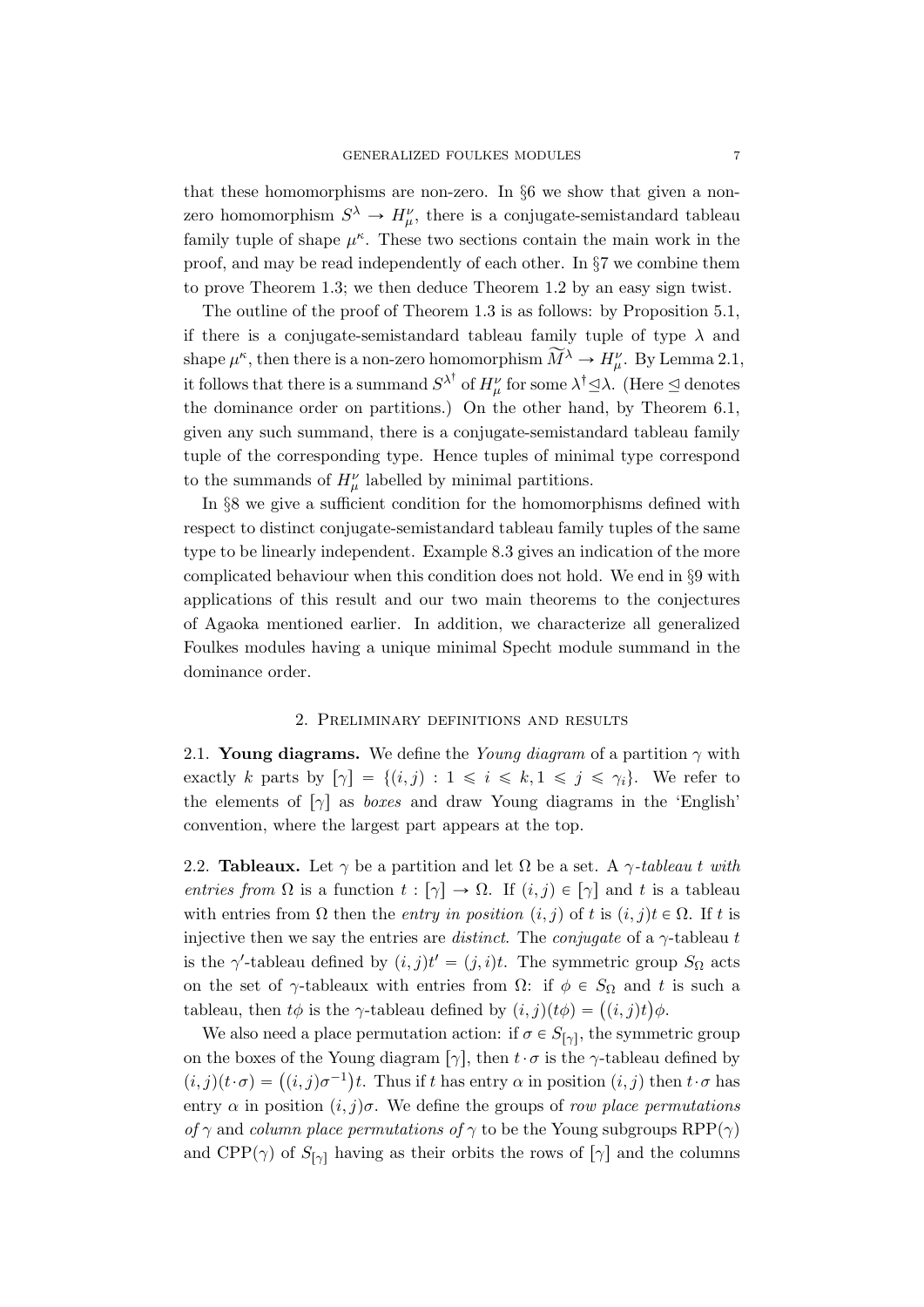of [ $\gamma$ ], respectively. Given a  $\gamma$ -tableau t with entries from  $\Omega$ , we define the tabloid  $\{t\}$  and columnar tabloid  $||t||$  to be the equivalence classes of t up to the action of RPP( $\gamma$ ) and CPP( $\gamma$ ), respectively. Thus  $\{t\}$  and  $||t||$ are determined by the multisets of entries in the rows and columns of  $t$ , respectively.

We represent  $\gamma$ -tableaux with entries from  $\Omega$  by filling the boxes of  $[\gamma]$ with elements of  $\Omega$ ; if t is a γ-tableau then we represent the corresponding tabloid  $\{t\}$  by removing vertical lines from t and the corresponding columnar tabloid  $||t||$  by removing horizontal lines from t.

For example, if  $t = \frac{12}{12}$  $\frac{1}{1} \begin{bmatrix} 2 \\ 3 \end{bmatrix}$  then  $\{t\} = \frac{1}{1} \begin{bmatrix} 2 \\ 3 \end{bmatrix}$  and  $||t|| = \begin{bmatrix} 1 & 2 \\ 1 & 3 \end{bmatrix}$ ; here  $\gamma = (2, 2)$  and  $\Omega$  may be taken to be N.

2.3. Specht and dual Specht modules. Fix  $r \in \mathbb{N}$ , a partition  $\gamma$  of r and a set  $\Omega$  of size r. Throughout this subsection all tableaux, and so all tabloids and columnar tabloids, have distinct entries from  $\Omega$ .

The action of  $S_{\Omega}$  on  $\gamma$ -tableaux with entries from  $\Omega$  commutes with the place permutation action of  $S_{[\gamma]}$ . Thus setting  $\{t\}\phi = \{t\phi\}$  for  $\phi \in S_{\Omega}$ and  $\{t\}$  a  $\gamma$ -tabloid gives a well-defined action of  $S_{\Omega}$  on the set of  $\gamma$ -tabloids. Let  $M^{\gamma}$  denote the *Young permutation module* for  $\mathbb{Q}S_{\Omega}$  spanned by all  $\gamma$ tabloids. Let  $\widetilde{M}^{\gamma} = M^{\gamma'} \otimes \langle v \rangle$  where  $\langle v \rangle$  affords the sign representation of  $S_{\Omega}$ . Fix a  $\gamma$ -tableau  $t_{\gamma}$  with entries from  $\Omega$ , so that  $\{t_{\gamma}\}\otimes v$  generates  $\widetilde{M}^{\gamma}$ . We write  $|t_{\gamma}| = \{t'_{\gamma}\}\otimes v$  and  $|t_{\gamma}\phi| = (\{t'_{\gamma}\}\otimes v)\phi \in \widetilde{M}^{\gamma}$  for  $\phi \in S_{\Omega}$ . Thus if t is a  $\gamma$ -tableau and  $\tau \in \text{CPP}(\gamma)$  then  $|t \cdot \tau| = |t| \operatorname{sgn}(\tau)$ ; up to a sign,  $|t|$  is determined by the corresponding columnar tabloid  $||t||$ . We note that our definition of  $\widetilde{M}^{\gamma}$  agrees with Fulton's in [18, Chapter 7].

Given a  $\gamma$ -tableau t, let  $e(t) \in M^{\gamma}$  be the corresponding polytabloid defined By  $e(t) = \sum_{\tau \in \text{CPP}(\gamma)} \{t \cdot \tau\} \operatorname{sgn}(\tau)$  and let  $\tilde{e}(t) \in \widetilde{M}^{\gamma}$  be the corresponding dual by  $e(t) = \sum_{\tau \in \text{CPP}(\gamma)} \{t \cdot \tau\} \text{sgn}(\tau)$  and let  $e(t) \in M$   $\tau$  be the corresponding *dual* polytabloid defined by  $\tilde{e}(t) = \sum_{\sigma \in \text{RPP}(\gamma)} |t \cdot \sigma|$ . Let  $S^{\gamma} \subseteq M^{\gamma}$  be the *Specht* module spanned by all polytabloids  $e(t)$  for t a γ-tableau. Let  $\widetilde{S}^{\gamma} \subseteq \widetilde{M}^{\gamma}$ be the *dual Specht module* spanned by all dual polytabloids  $\tilde{e}(t)$  for t a  $\gamma$ tableau. Since the action of  $S_{\Omega}$  commutes with the place permutation action of  $CPP(\gamma)$ , we have

$$
e(t)\phi = e(t\phi) \tag{1}
$$

for  $\phi \in S_{\Omega}$ . Hence the Specht module  $S^{\gamma}$  is cyclic, generated by any polytabloid. (An analogous result holds for  $\widetilde{S}^{\gamma}$ .)

There are canonical  $\mathbb{Q}S_{\Omega}$ -homomorphisms  $\widetilde{M}^{\gamma} \to S^{\gamma}$  and  $M^{\gamma} \to \widetilde{S}^{\gamma}$  defined by  $|t| \mapsto e(t)$  and  $\{t\} \mapsto \tilde{e}(t)$ , respectively. By [18, §7.4, Lemma 5], the composition  $S^{\gamma} \to M^{\gamma} \to \widetilde{S}^{\gamma}$  is an isomorphism. By [26, Theorems 4.12 and 6.7], Specht and dual Specht modules are irreducible and each irreducible module for  $\mathbb{Q}S_{\Omega}$  is isomorphic to a unique Specht module  $S^{\delta}$  for  $\delta$  a partition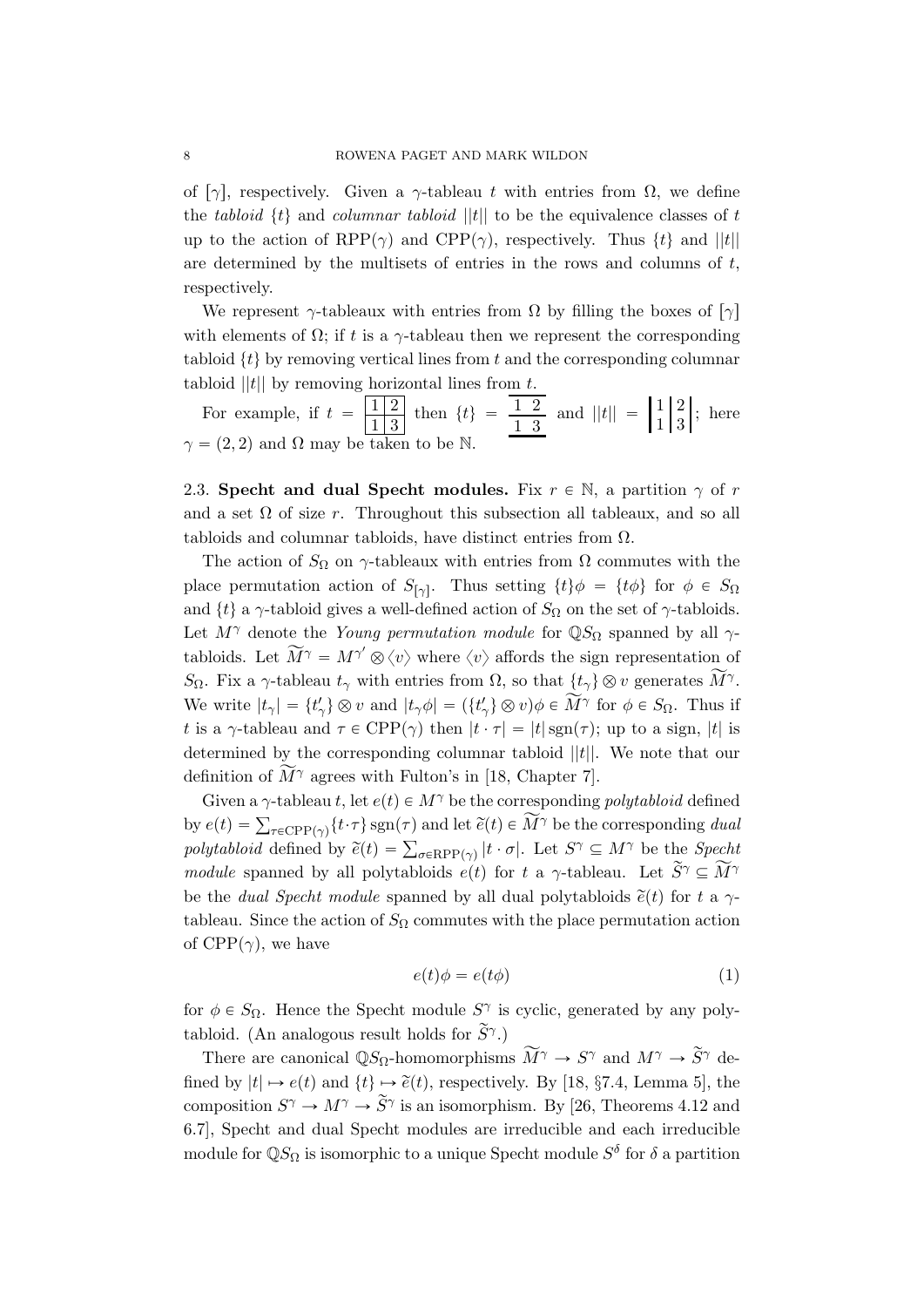of r. Moreover,

$$
S^{\lambda} \otimes \text{sgn} \cong \widetilde{S}^{\lambda'} \cong S^{\lambda'}.
$$
 (2)

For example, the Specht module  $S^{(2,2)}$  and the dual Specht module  $\widetilde{S}^{(2,2)}$ for  $\mathbb{Q}S_4$  are generated by

$$
e\left(\frac{1}{3}\frac{1}{4}\right) = \frac{1}{3}\frac{1}{4} - \frac{2}{3}\frac{1}{4} - \frac{1}{1}\frac{1}{4} + \frac{3}{1}\frac{1}{2},
$$
  

$$
\widetilde{e}\left(\frac{1}{3}\frac{1}{4}\right) = \begin{vmatrix} 1 & 2 \\ 3 & 4 \end{vmatrix} + \begin{vmatrix} 2 & 1 \\ 3 & 4 \end{vmatrix} + \begin{vmatrix} 1 & 2 \\ 3 & 4 \end{vmatrix} + \begin{vmatrix} 1 & 2 \\ 4 & 3 \end{vmatrix} + \begin{vmatrix} 2 & 1 \\ 4 & 3 \end{vmatrix},
$$

respectively. Setting  $t = \frac{1}{2}$  $\frac{1}{3}$ , these generators are the images of  $|t| \in$  $\widetilde{M}^{(2,2)}$  and  $\{t\} \in M^{(2,2)}$ , under the respective canonical homomorphisms.

As mentioned in the outline, the following lemma is key to the proof of the main theorem.

**Lemma 2.1.** If  $S^{\lambda^{\dagger}}$  is a summand of  $\widetilde{M}^{\lambda}$ , for some partition  $\lambda^{\dagger}$  of r, then  $\lambda \trianglerighteq \lambda^{\dagger}$ .

Proof. Multiplying by the sign representation using (2), this follows from Young's rule (see, for instance [18, Corollary 1, page 92]) or [38, Proposition 7.18.7]).  $\Box$ 

2.4. **Symbols.** Let  $\lambda$  be a partition. We define the *symbol* of a box  $(x, y)$ [ $\lambda$ ] to be the formal symbol  $y_x$ . We say that y is the number and x is the *index* of  $y_x$ . Let  $\Omega^{\lambda}$  be the set of all symbols  $y_x$  for  $(x, y) \in [\lambda]$ . Let  $I(\lambda) \leq S_{\Omega}$  be the Young subgroup of  $S_{\Omega}$  having as its orbits the sets  $\{y_x : 1 \leq x \leq \lambda'_y\}$  for each  $y \in \{1, \ldots, \lambda_1\}$ . We order  $\Omega^{\lambda}$  by first comparing on numbers, then on indices: thus  $y'_{x'} < y_x$  if and only if  $y' < y$  or  $y' = y$  and  $x' < x$ . Let  $t_{\lambda}$  be the  $\lambda$ -tableau with entries from  $\Omega^{\lambda}$  defined by  $(x, y)t_{\lambda} = y_x$ . Since  $I(\lambda)$  permutes entries within the columns of  $t_{\lambda}$ , we have  $e(t_{\lambda}) = \{t\}b_{\lambda}$ where  $b_{\lambda} = \sum_{\vartheta \in I(\lambda)} \vartheta \operatorname{sgn}(\vartheta)$ .

2.5. Total order on conjugate-semistandard tableaux. Let  $\Omega$  be totally ordered by  $\langle$  and let  $A = {\alpha_1, \ldots, \alpha_d}$  and  $B = {\beta_1, \ldots, \beta_d}$  be multisubsets of  $\Omega$  such that  $\alpha_1 \leq \ldots \leq \alpha_d$  and  $\beta_1 \leq \ldots \leq \beta_d$ . The *colexicographic* order on multisubsets of  $\Omega$  is defined by  $A < B$  if and only if for some q we have  $\alpha_q < \beta_q$  and  $\alpha_{q+1} = \beta_{q+1}, \ldots, \alpha_d = \beta_d$ . It is a total order.

**Definition 2.2.** Let u and v be distinct conjugate-semistandard  $\mu$ -tableaux with entries in N. Let column  $i$  be the rightmost column in which  $u$  and  $v$ differ, and let A and B be the multisets of entries in column j of u and v. respectively. We set  $u < v$  if and only if  $A < B$  in the colexicographic order on multisubsets of N.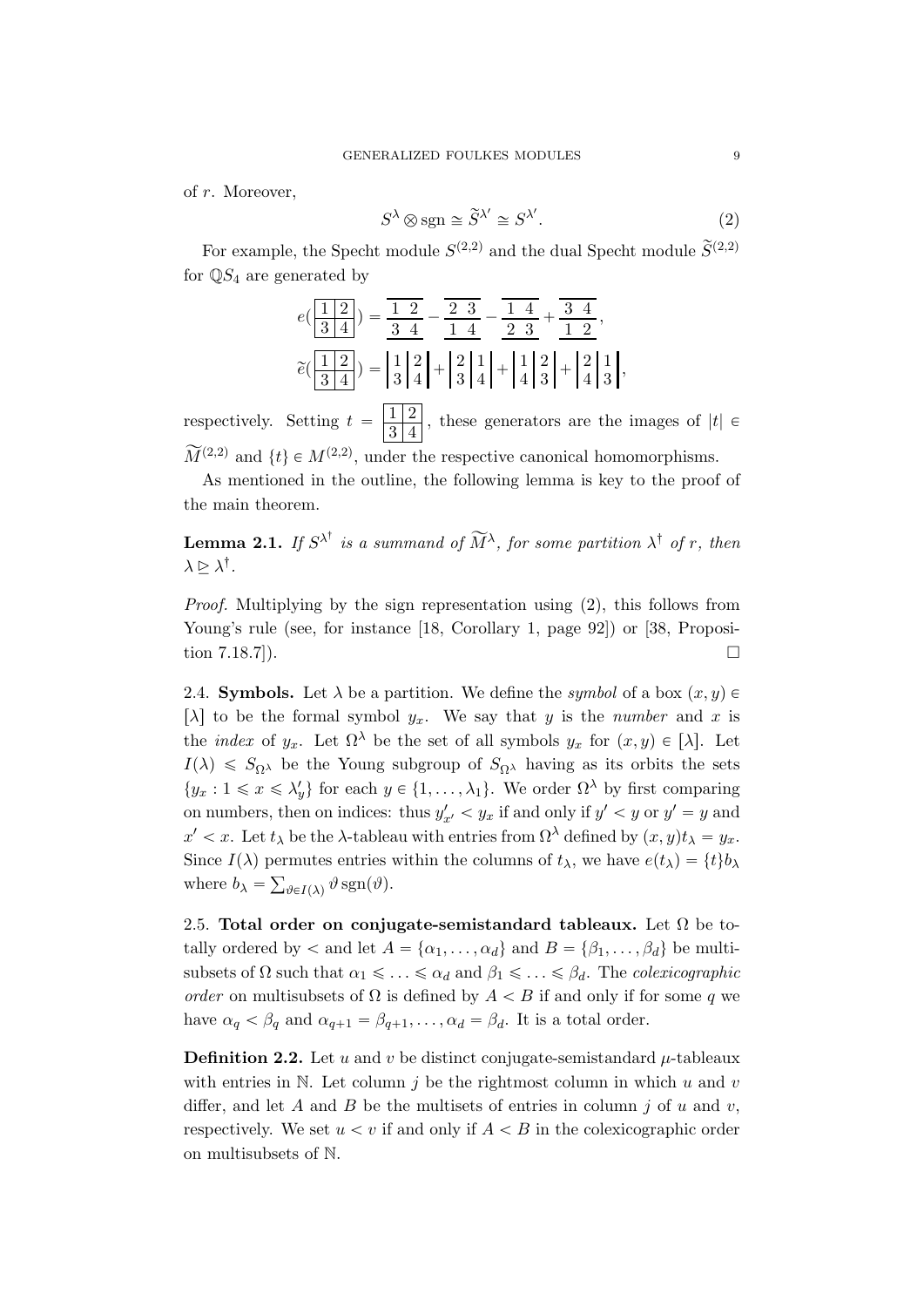2.6. Pre-orders on tableaux. It will be useful to compare tableaux under relations that are reflexive and transitive, but fail (in general) to be antisymmetric. Such relations are called pre-orders. Let  $\leq$  be a pre-order on a set  $\Omega$ . Thus  $\alpha \leq \alpha$  and if  $\alpha \leq \beta$  and  $\beta \leq \gamma$  then  $\alpha \leq \gamma$  for all  $\alpha, \beta, \gamma \in \Omega$ . There may exist distinct  $\alpha$  and  $\beta$  such that  $\alpha \leq \beta$  and  $\beta \leq \alpha$ . We write  $\alpha < \beta$  to mean that  $\alpha \leq \beta$  and  $\beta \not\leq \alpha$ . A key property we need is stated in the following lemma.

**Lemma 2.3.** Let  $\leq$  be a pre-order on a set  $\Omega$  and let  $\alpha_1, \ldots, \alpha_d, \beta_1, \ldots, \beta_d \in$  $\Omega$ . If  $\alpha_i \leq \beta_i$  for each i, and there exists a permutation  $\phi \in S_d$  such that  $\beta_{i\phi} \leq \alpha_i$  for each i, then  $\beta_i \leq \alpha_i$  for each i.

*Proof.* Let  $i \in \{1, \ldots, d\}$ . If i is in a cycle of  $\phi$  of length r then

$$
\alpha_i \geq \beta_{i\phi} \geq \alpha_{i\phi} \geq \ldots \geq \beta_{i\phi^{r-1}} \geq \alpha_{i\phi^{r-1}} \geq \beta_{i\phi^{r}} = \beta_i.
$$

By transitivity, it follows that  $\beta_i \leq \alpha_i$ , as required.

**Definition 2.4.** Let  $\leq$  be a pre-order on a set  $\Omega$ . Let u and v be tableaux of the same shape with entries from  $\Omega$ .

- (i) We set that  $u \leq_{\text{col}} v$  if either (a) the multisets of entries of u and v agree in every column, or  $(b)$  it is possible to order the entries in the rightmost column for which the multisets differ so that u has entries  $\alpha_1, \ldots, \alpha_d$  and v has entries  $\beta_1, \ldots, \beta_d$  with  $\alpha_1 \leq \beta_1, \ldots, \alpha_d \leq \beta_d$ .
- (ii) We set  $u \leq_{\text{row}} v$  if  $u' \leq_{\text{col}} v'$ .

It is easily seen that  $\leq_{\text{col}}$  and  $\leq_{\text{row}}$  are pre-orders on the set of  $\gamma$ -tableaux with entries from  $\Omega$ . Moreover  $\leq_{\text{col}}$  and  $\leq_{\text{row}}$  induce pre-orders on the set of  $\gamma$ -columnar tabloids and  $\gamma$ -tabloids with entries from  $\Omega$ , respectively. We reuse the symbols  $\leq_{\text{col}}$  and  $\leq_{\text{row}}$  for these induced pre-orders. (An example is given at the end of this subsection.)

**Definition 2.5.** Let  $\leq$  be a pre-order on a set  $\Omega$ . Let u be a tableau with entries from  $\Omega$ . We say that u is row-standard if whenever u has a row with entries  $\alpha_1, \ldots, \alpha_d$ , read from left-to-right, we have  $\alpha_1 \prec \ldots \prec \alpha_d$ . We say that  $u$  is *column-standard* if  $u'$  is row-standard.

**Lemma 2.6.** Let  $\leq$  be a pre-order on a set  $\Omega$  and let  $\gamma$  be a partition.

- (i) Let u be a row-standard  $\gamma$ -tableau with entries from  $\Omega$ . If  $\sigma \in \text{RPP}(\gamma)$ and  $\sigma \neq id$  then  $||u \cdot \sigma|| \lt_{\text{col}} ||u||$ .
- (ii) Let v be a column-standard  $\gamma$ -tableau with entries from  $\Omega$ . If  $\tau \in$  $CPP(\gamma)$  and  $\tau \neq id$  then  $\{v \cdot \tau\} \prec_{\text{row}} \{v\}.$

*Proof.* For (i), let j be maximal such that there exists i with  $(i, j)\sigma \neq (i, j)$ . Let  $R = \{i : (i, j)\sigma \neq (i, j)\}\$  and let  $i \in R$ . Since  $\sigma \in RPP(\gamma)$  we have  $(i, j)(u \cdot \sigma) = (i, j')u$  for some  $j' < j$ . Since u is row-standard  $(i, j')u$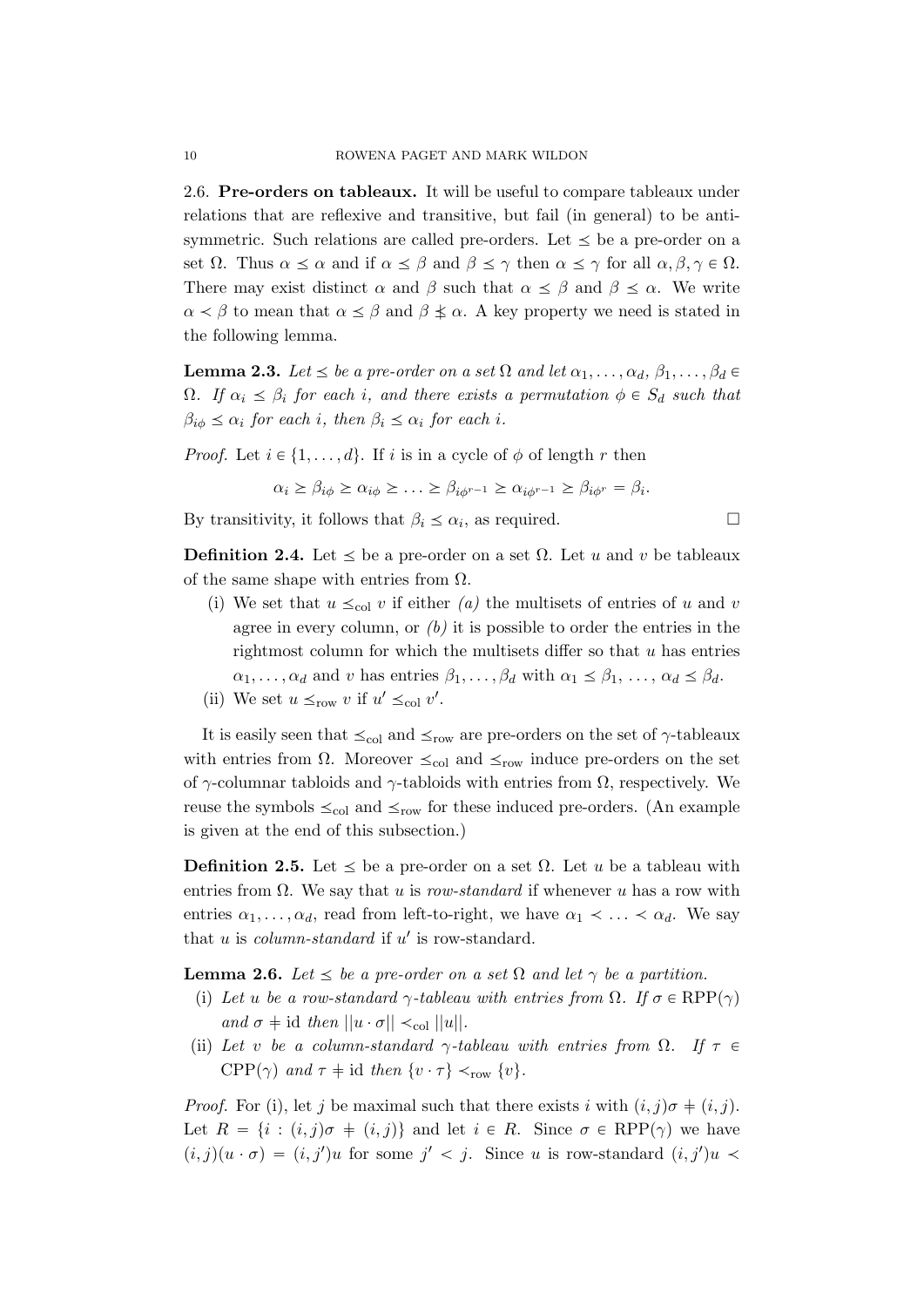$(i, j)u$ . Therefore  $(i, j)(u \cdot \sigma) \prec (i, j)u$  for each  $i \in R$  and  $(i, j)(u \cdot \sigma) =$  $(i, j)u$  for each  $i \notin R$ . It now follows from the definition of  $\prec_{\text{col}}$  (comparing on column j) and Lemma 2.3 that  $||u \cdot \sigma|| \prec_{\text{col}} ||u||$ . The proof of (ii) is  $\Box$ similar.

The orders defined in Definition 2.4 are useful even when  $\leq$  is a total order. For example, if  $\Omega = \mathbb{N}$  and  $\leq$  is the usual total order on  $\mathbb{N}$ , then the pre-order  $\leq_{\text{col}}$  on tableaux of shape  $(2, 2)$  satisfies  $||s|| \leq_{\text{col}} ||t|| \leq_{\text{col}} ||u||$ and  $||t|| \leq_{\text{col}} ||s||$ , where

$$
s = \boxed{\frac{1}{2} \ \frac{2}{1}}, \quad t = \boxed{\frac{2}{1} \ \frac{1}{2}}, \quad u = \boxed{\frac{1}{1} \ \frac{2}{2}}.
$$

We use this pre-order in Lemma 5.3 and the proof of Proposition 5.1; we also use Lemma 2.6 in a case where  $\leq$  is itself a pre-order in this proof.

2.7. Modules for wreath products. Let  $H$  be a finite group and let  $n \in \mathbb{N}$ . Let W be a QH-module and let Z be a QS<sub>n</sub>-module. The outer tensor product  $W^{\otimes n}$  is a module for  $\mathbb{Q}H^n$ . The symmetric group  $S_n$  acts on this module by  $(w_1 \otimes \cdots \otimes w_n)\sigma = w_{1\sigma^{-1}} \otimes \cdots \otimes w_{n\sigma^{-1}}$  for  $\sigma \in S_n$ . Combining the actions of  $H^n$  and  $S_n$  on  $W^{\otimes n}$  we obtain a  $\mathbb{Q}(H \wr S_n)$ -module X, as constructed in §4.3 of [25]. Let  $\text{Inf}_{S_n}^{S_m \wr S_n} Z$  denote the  $\mathbb{Q}(S_m \wr S_n)$ module inflated from Z using the canonical epimorphism  $S_m \wr S_n \to S_n$ . We define  $W \oslash Z$  to be the  $\mathbb{Q}(H \wr S_n)$ -module  $X \otimes \text{Inf}_{S_n}^{S_m \wr S_n} Z$ . (The symbol  $\oslash$ was introduced, in a more general context, in [11].)

Importantly this construction is functorial in both  $W$  and  $Z$ . Thus given a  $\mathbb{Q}H$ -homomorphism  $f: W \to W'$  and a  $\mathbb{Q}S_n$ -homomorphism  $g: Z \to Z'$ there is a corresponding  $\mathbb{Q}(H \wr S_n)$ -homomorphism  $f \oslash g : W \oslash Z \mapsto W' \oslash Z'$ , there is a corresponding  $\mathbb{Q}(H \wr S_n)$ -nomomorphism  $f \oslash g : W \oslash Z \mapsto$ <br>defined by  $\big((w_1 \otimes \cdots \otimes w_n) \otimes z\big)(f \oslash g) = (w_1 f \otimes \cdots \otimes w_n f) \otimes zg.$ 

2.8. Closed conjugate-semistandard tableau families. While not logically essential to the proof of Theorem 1.3, in practice it is very useful to know that a conjugate-semistandard tableau family tuple of minimal type satisfies the closure property used in Example 1.4.

**Definition 2.7.** Let  $A$  and  $B$  be finite subsets of a totally ordered set such that  $A = {\alpha_1, \ldots, \alpha_d}$  and  $B = {\beta_1, \ldots, \beta_d}$ , where  $\alpha_1 < \ldots < \alpha_d$  and  $\beta_1 < \ldots < \beta_d$ . If  $\alpha_i \leq \beta_i$  for each i then we say that B majorizes A.

**Definition 2.8.** Let u and v be conjugate-semistandard  $\mu$ -tableaux with entries in N. We say that v majorizes u, and write  $u \leq_{\text{maj}} v$ , if row i of v majorizes row  $i$  of  $u$  for each  $i$ .

Definition 2.9.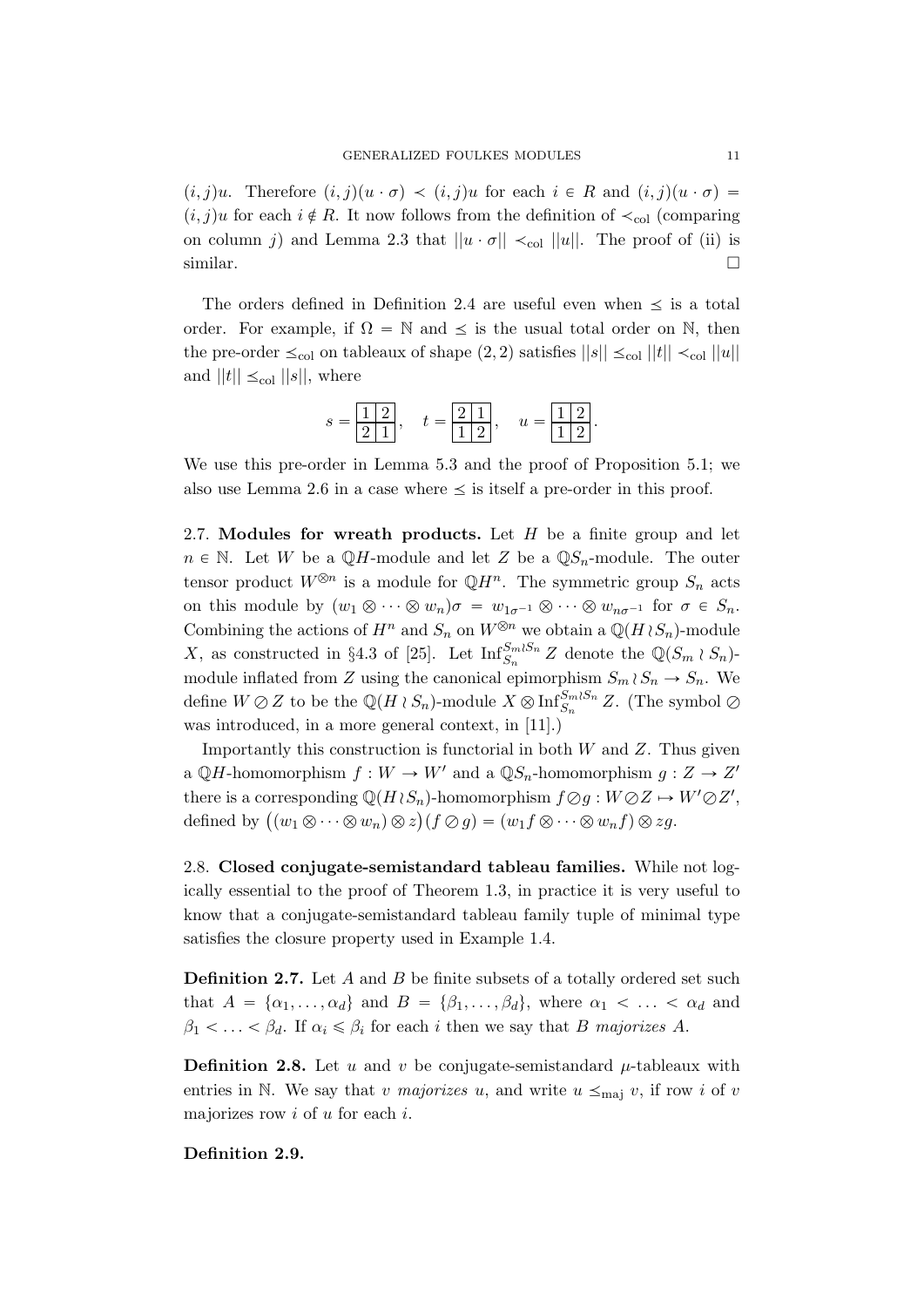- (i) A conjugate-semistandard tableau family  $\mathcal T$  is *closed* if, whenever  $v \in \mathcal{T}$  and u is a conjugate-semistandard tableau such that  $u \leq_{\text{maj}} v$ , we have  $u \in \mathcal{T}$ .
- (ii) A conjugate-semistandard tableau family tuple  $(\mathcal{T}_1, \ldots, \mathcal{T}_c)$  is closed if  $\mathcal{T}_i$  is closed for each *i*.

From the part of the poset of conjugate-semistandard  $(2, 1)$ -tableaux shown in Figure 1, one can read off the five closed conjugate-semistandard tableau families of shape  $(2, 1)^4$  in Figure 2. The first four families listed are of minimal type and the final family is of non-minimal type  $(4, 2<sup>4</sup>)$ . Each of the five closed conjugate-semistandard tableau families has a well-defined type. This is true in general.

**Proposition 2.10.** If  $T$  is a closed conjugate-semistandard tableau family then  $\mathcal T$  has a well-defined type.

The authors have a proof of Proposition 2.10 by a variation on the Bender– Knuth involution (see [4, page 47]). Since the proposition is used only in the following result, which is not logically essential to the two main theorems, and its proof is not short, we have chosen to omit it from this paper.

**Lemma 2.11.** If  $(T_1, \ldots, T_c)$  is a conjugate-semistandard tableau family tuple of minimal type then each conjugate-semistandard tableau family  $\mathcal{T}_i$  is closed.

*Proof.* Let  $\mathcal{T}_i$  have shape  $\mu^d$ . Suppose for a contradiction, that  $\mathcal{T}_i$  is not closed. Then there exists  $v \in \mathcal{T}_i$  and a conjugate-semistandard  $\mu$ -tableau u such that  $u \leq_{\text{maj}} v$  and  $u \notin \mathcal{T}_i$ . Choose v to be minimal in the  $\leq_{\text{maj}}$  order for which such a  $\mu$ -tableau u exists, and then pick u maximal in the  $\leq_{\text{maj}}$ order with the above property. Let  $(i, j)$  be minimal in the lexicographic order such that  $(i, j)u + (i, j)v$ . Let  $(i, j)v = r$ . Since  $(i, j)u < r$  and  $(i - 1, j)u = (i - 1, j)v$  and  $(i, j - 1)u = (i, j - 1)v$  (when these entries are defined), the tableau  $v^-$  obtained from v by replacing the entry r in position  $(i, j)$  with  $r - 1$  is conjugate-semistandard. Moreover  $u \leq_{\text{maj}} v^- \leq_{\text{maj}} v$ , so by choice of u, we have  $u = v^-$  and so  $v^- \notin \mathcal{T}_i$ . By replacing v by  $v^-$  and repeating this process we eventually obtain a closed conjugate-semistandard tableau family; by Proposition 2.10, this family has a well-defined type. We repeat this argument for each non-closed conjugate-semistandard tableau family within the tuple. Replacing each such  $\mathcal{T}_i$  by the closed conjugatesemistandard tableau family constructed above yields a closed conjugatesemistandard tableau family tuple. By construction, this has smaller type.  $\Box$ 

It immediately follows that each of the families in a conjugate-semistandard tableau family tuple of minimal partition type is closed.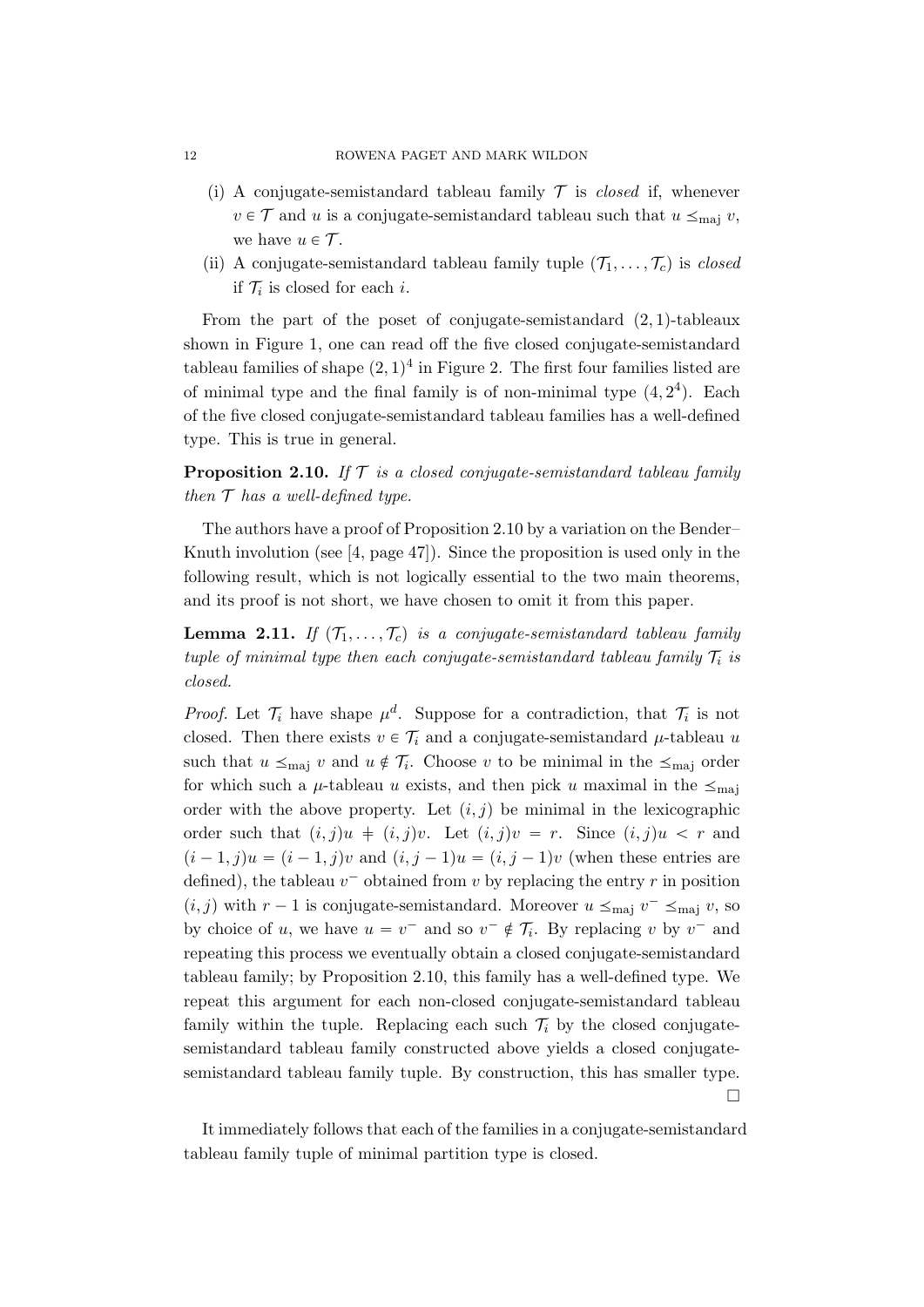#### 3. Models for generalized Foulkes modules

3.1. Preliminaries. Recall that  $\mu$  and  $\nu$  are partitions of m and n, respectively. Let  $\Omega$  be a set of size mn. Let M be the set of  $\mu$ -tableaux with distinct entries from  $\Omega$ . Let  $\mathcal{N}(\Omega)$  be the set of *ν*-tableaux **T** with entries from M such that the union of the sets of entries of the  $\mu$ -tableaux in **T** is  $\Omega$ . (Generally we use capital letters to denote tableaux whose entries are themselves tableaux and bold capital letters for elements of  $\mathcal{N}(\Omega)$ .) For brevity we write  $\mathcal N$  for  $\mathcal N(\Omega)$  in this section.

Given  $\phi \in S_{\Omega}$  and  $\mathbf{T} \in \mathcal{N}$  we define  $\mathbf{T}\phi$  by making  $\phi$  act on each entry of each  $\mu$ -tableau in **T**: thus  $(i, j)(\mathbf{T}\phi) = ((i, j)\mathbf{T})\phi$  for each  $(i, j) \in [\nu]$ , where, in turn, if  $(i, j)T = t$  then  $(a, b)(t\phi) = ((a, b)t)\phi$  for each  $(a, b) \in [\mu]$ . Given  $\sigma = (\sigma_{(i,j)} : (i,j) \in [\nu]) \in \mathrm{RPP}(\mu)^n$ , and a tableau  $\mathbf{T} \in \mathcal{N}$ , let  $\mathbf{T} \star \sigma \in \mathcal{N}$  be defined by  $(i, j)(\mathbf{T} \star \sigma) = (i, j)\mathbf{T} \cdot \sigma_{(i,j)}$ . We define  $\mathbf{T} \star \pi$  for  $\pi \in \text{CPP}(\mu)^n$ defined by  $(i, j)$  ( $\mathbf{1} \star \sigma$ ) =  $(i, j)$   $\mathbf{1} \cdot \sigma_{(i,j)}$ . We define  $\mathbf{1} \star \pi$  for  $\pi \in \text{CFF}(\mu)$ <br>similarly. We define  $\text{sgn}(\pi) = \prod_{(i,j) \in [\nu]} \text{sgn}(\pi_{(i,j)})$ . Observe that the action of  $S_{\Omega}$  on N commutes with that of  $\text{RPP}(\mu)^n$  and  $\text{CPP}(\mu)^n$ .

Define  $N = \langle {\{T\}} : T \in \mathcal{N} \rangle_{\mathbb{Q}}$  and  $\widetilde{N} = \langle |T| : T \in \mathcal{N} \rangle_{\mathbb{Q}}$ . We define  $\mathbb{Q}S_{\Omega}$ -submodules R and C of N by

$$
R = \langle {\bf T} \star \sigma \rangle - {\bf T} : {\bf T} \in \mathcal{N}, \sigma \in \text{RPP}(\mu)^n \rangle_{\mathbb{Q}},
$$
  

$$
C = \langle {\bf T} \star \pi \rangle - \text{sgn}(\pi) {\bf T} : {\bf T} \in \mathcal{N}, \pi \in \text{CPP}(\mu)^n \rangle_{\mathbb{Q}}
$$

and  $\mathbb{Q}S_{\Omega}$ -submodules  $\widetilde{R}$  and  $\widetilde{C}$  of  $\widetilde{N}$  by

$$
\widetilde{R} = \langle |\mathbf{T} \star \sigma| - |\mathbf{T}| : \mathbf{T} \in \mathcal{N}, \sigma \in \text{RPP}(\mu)^n \rangle_{\mathbb{Q}},
$$

$$
\widetilde{C} = \langle |\mathbf{T} \star \pi| - \text{sgn}(\pi) | \mathbf{T} | : \mathbf{T} \in \mathcal{N}, \pi \in \text{CPP}(\mu)^n \rangle_{\mathbb{Q}}.
$$

Observe that if **T**,  $\mathbf{U} \in \mathcal{N}$  and, for each  $(i, j) \in [\nu]$ , the  $\mu$ -tableau entries  $(i, j)$ **T**,  $(i, j)$ **U** of **T** and **U** agree up to the order of their rows, then  $\{T\}$ and  $\{U\}$  are congruent modulo R. Informally put, working modulo R we may regard the  $\mu$ -tableau entries of tableaux in  $\mathcal N$  as  $\mu$ -tabloids.

3.2. Models. To make this idea more precise we shall give explicit bases for  $N/R$  and  $\widetilde{N}/\widetilde{R}$  and explicit isomorphisms  $N/R \cong (M^{\mu} \otimes M^{\nu}) \uparrow_{S_m \wr S_n}^{S_{mn}}$ and  $\widetilde{N}/\widetilde{R} \cong (M^{\mu} \oslash \widetilde{M}^{\nu}) \uparrow_{SmlSn}^{Smn}$ . For this we must suppose that  $\Omega$  is totally ordered; row-standard and column-standard for  $\mu$ -tableaux then have their expected meanings from Definition 2.5. If s and t are  $\mu$ -tableaux with disjoint sets of entries from  $\Omega$ , we set  $s \lt_{\text{disj}} t$  if the least entry of s is strictly smaller than the least entry of  $t$ .

**Definition 3.1.** Let  $\mathcal{NR}$  be the set of  $\mathbf{T} \in \mathcal{N}$  such that each  $\mu$ -tableau entry of **T** is row-standard. Let  $N\mathcal{R}_{row}$  be the set of **T**  $\in$  NR such that **T** is row-standard in the order  $\leq_{\text{disi}}$ . Let  $\mathcal{NR}_{\text{col}}$  be the set of  $\mathbf{T} \in \mathcal{NR}$  such that **T** is column-standard in the order  $\leq_{\text{disi}}$ .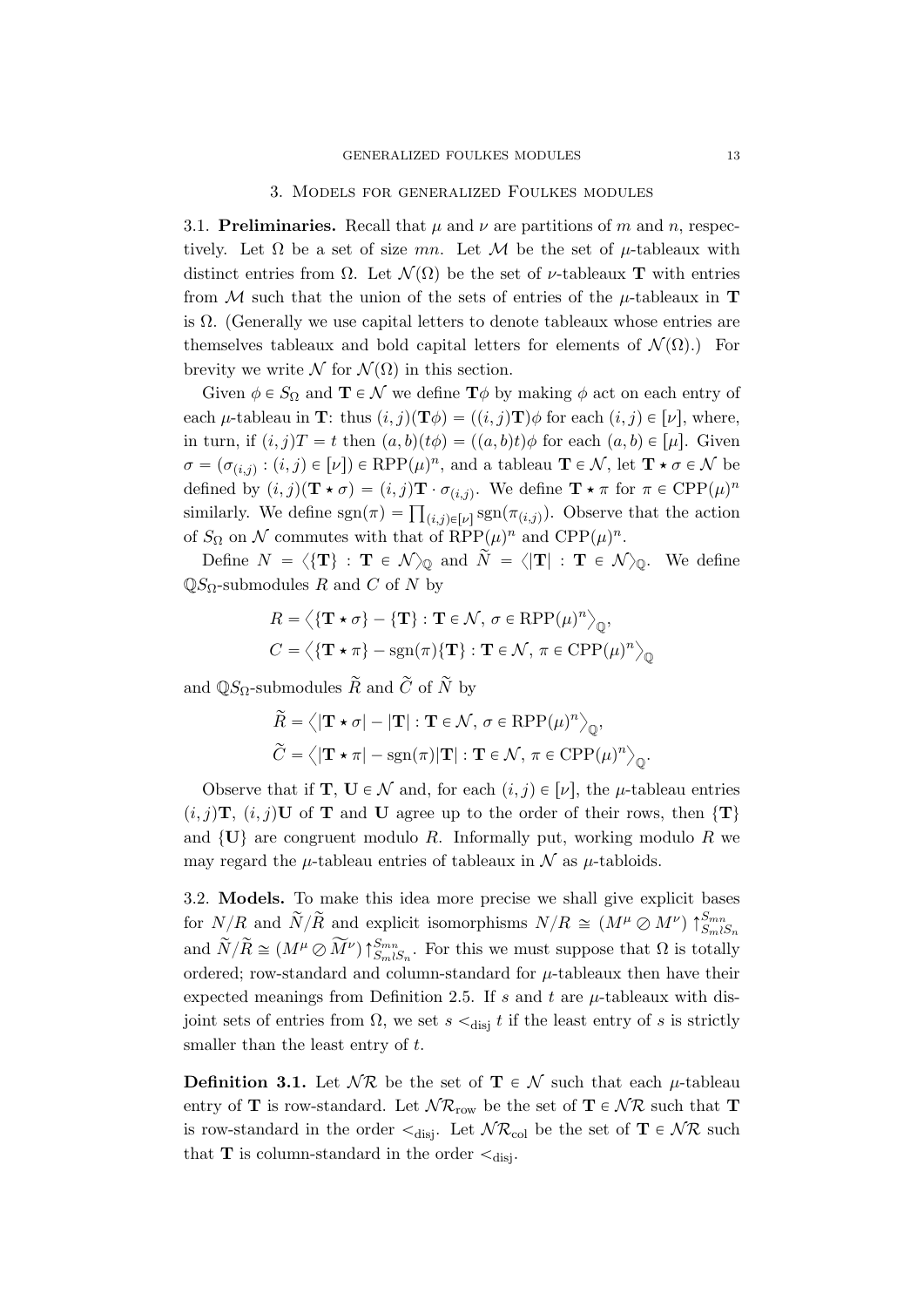We need a small extension of the construction in §2.7. Given  $\nu$  a partition of n, a  $\mathbb{Q}S_m$ -module W and a  $\mathbb{Q}S_n$ -module Z, let  $S_\nu \leq S_n$  denote the Young subgroup labelled by  $\nu$  and let  $W\mathcal{O}_{\nu}Z$  denote the  $\mathbb{Q}(S_m^n\rtimes S_{\nu})$ -module obtained by restricting  $W \oslash Z$  to  $S_m^n \rtimes S_{\nu}$ . We also need the characterization of induced modules in Alperin [3, Chapter III, Corollary 3]: if  $X$  is an QG-module and Y is a QK-module, where  $G \leq K$  are finite groups, then  $Y \cong X \uparrow_G^K$  if and only if  $Y \downarrow_G$  has a QG-submodule W such that W generates Y as a  $\mathbb{Q}K$ -module, W is isomorphic to X as a  $\mathbb{Q}G$ -module, and  $\dim Y = |K : G| \dim X$ . We denote the trivial and alternating  $\mathbb{Q}S_n$ -modules by  $\mathbb{Q}_{S_n}$  and  $\text{sgn}_{S_n}$  respectively.

**Proposition 3.2.** Let  $G_{\nu} = S_m^n \rtimes S_{\nu}$ . Identify  $S_{mn}$  and  $S_{\Omega}$  via the unique order preserving bijection  $\{1, \ldots, mn\} \rightarrow \Omega$ . Under this identification there are isomorphisms

(i) 
$$
N/R \cong (M^{\mu} \oslash_{\nu} \mathbb{Q}_{S_n}) \upharpoonright_{G_{\nu}}^{S_{mn}} \cong (M^{\mu} \oslash M^{\nu}) \upharpoonright_{S_m \wr S_n}^{S_{mn}},
$$
  
\n(ii)  $N/C \cong (\widetilde{M}^{\mu} \oslash_{\nu} \mathbb{Q}_{S_n}) \upharpoonright_{G_{\nu}}^{S_{mn}} \cong (\widetilde{M}^{\mu} \oslash M^{\nu}) \upharpoonright_{S_m \wr S_n}^{S_{mn}},$   
\n(iii)  $\widetilde{N}/\widetilde{R} \cong (M^{\mu} \oslash_{\nu'} \text{sgn}_{S_n}) \upharpoonright_{G_{\nu'}}^{S_{mn}} \cong (M^{\mu} \oslash \widetilde{M}^{\nu}) \upharpoonright_{S_m \wr S_n}^{S_{mn}},$   
\n(iv)  $\widetilde{N}/\widetilde{C} \cong (\widetilde{M}^{\mu} \oslash_{\nu'} \text{sgn}_{S_n}) \upharpoonright_{G_{\nu'}}^{S_{mn}} \cong (\widetilde{M}^{\mu} \oslash \widetilde{M}^{\nu}) \upharpoonright_{S_m \wr S_n}^{S_{mn}}$ 

Moreover  $N/R$  has  $\{ {\bf T} \}+R : {\bf T} \in {\cal NR}_{\rm row} \}$  as a basis and  $\widetilde{N}/\widetilde{R}$  has  $\{ |{\bf T}| + \widetilde{R} : R \in {\cal NR}_{\rm row} \}$ Moreover  $N/R$  has  $\{T \}$ <br> $\mathbf{T} \in \mathcal{NR}_{\mathrm{col}}\}$  as a basis.

.

*Proof.* Let t be a  $\mu$ -tableau with distinct entries from  $\{1, \ldots, m\}$ . Let u be a *v*-tableau with distinct entries from  $\{1, \ldots, n\}$  whose rows are fixed setwise by  $S_{\nu} \leq S_n$ . Then  $\langle \{u\} \rangle$  affords the trivial representation of the Young subgroup  $S_{\nu} \leq S_n$ . It is clear that  $(\{t\} \otimes \cdots \otimes \{t\}) \otimes \{u\} \in M^{\mu} \otimes M^{\nu}$ generates  $M^{\mu} \mathcal{O}_{\nu} \langle \{u\} \rangle$  as a  $\mathbb{Q}G_{\nu}$ -module and  $M^{\mu} \mathcal{O} M^{\nu}$  as a  $\mathbb{Q}(S_m \wr S_n)$ module. Moreover, dim  $M^{\mu}\mathcal{O}_{\nu}\langle\{u\}\rangle = (\dim M^{\mu})^n$  and  $|S_m \wr S_n : G_{\nu}| = |S_n :$  $|S_{\nu}| = \dim M^{\nu}$ , so

$$
(\dim M^{\mu} \otimes_{\nu} \langle \{u\} \rangle)|S_m \wr S_n : G_{\nu}| = (\dim M^{\mu})^n \dim M^{\nu} = \dim M^{\mu} \otimes M^{\nu}.
$$

Hence, by the characterization of induced modules,

$$
M^{\mu} \oslash M^{\nu} \cong (M^{\mu} \oslash_{\nu} \mathbb{Q}_{S_n}) \uparrow_{G_{\nu}}^{S_m \wr S_n}
$$

and so  $(M^{\mu} \oslash M^{\nu})$   $\uparrow_{S_m \wr S_n}^{S_{mn}} \cong (M^{\mu} \oslash_{\nu} \mathbb{Q}_{S_n}) \uparrow_{G_{\nu}}^{S_{mn}}$ . This proves the second isomorphism in (i).

Let  $\iota : \{1, \ldots, mn\} \to \Omega$  be the unique order preserving bijection. For each  $(i, j) \in [\nu]$ , if  $(i, j)$  is the  $\ell$ th box of  $[\nu]$  in the lexicographic order on [v], then set  $\Gamma_{(i,j)} = \{ (\ell - 1)m + 1, \ldots, \ell m \}$ . For each  $(i, j) \in [\nu]$  let  $t_{(i,j)}$ be the  $\mu$ -tableau obtained from the fixed  $\mu$ -tableau t by replacing each entry  $r \in \{1, \ldots, m\}$  with the rth smallest entry of  $\Gamma_{(i,j)}$ . (This choice is made for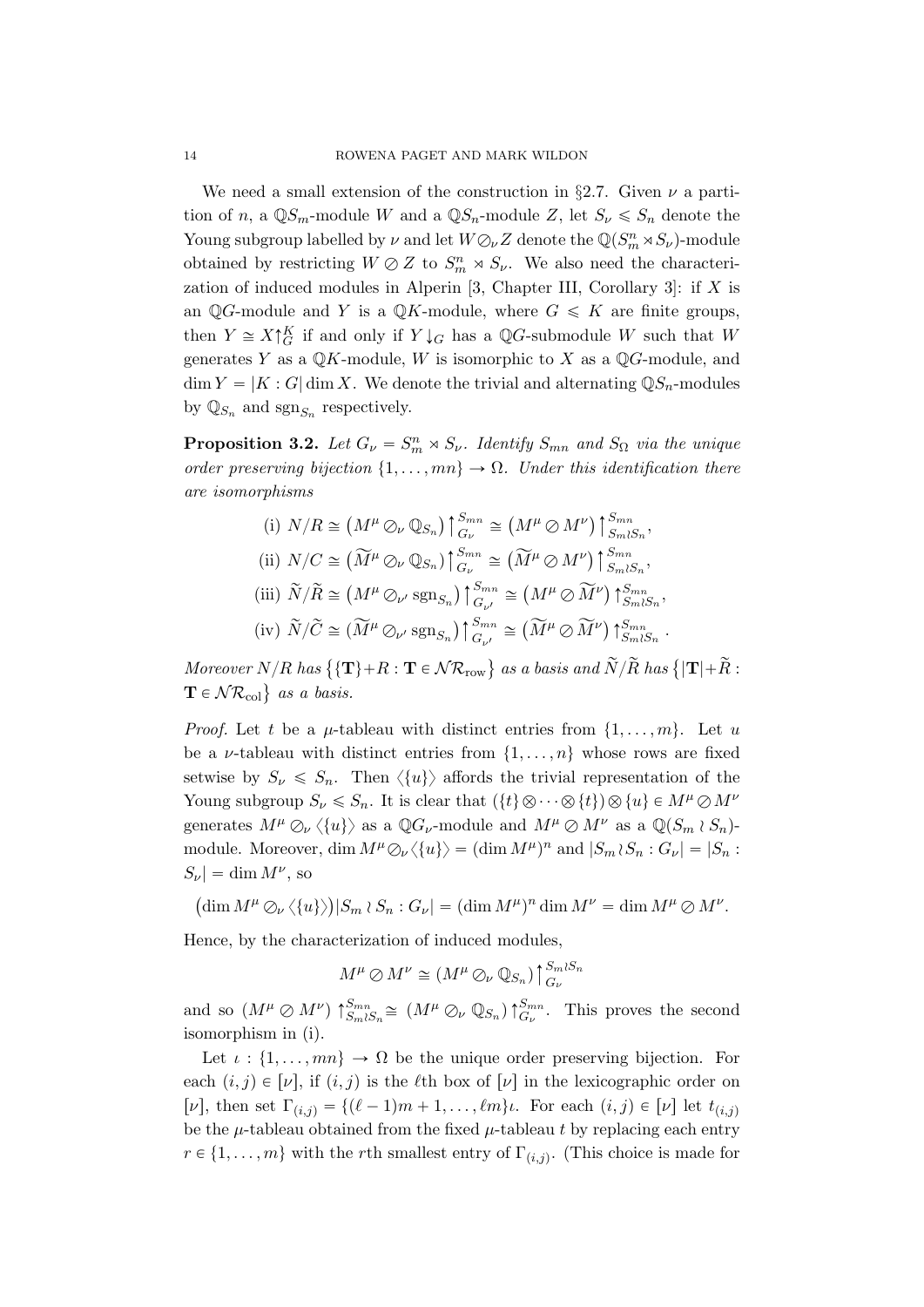definiteness; any  $\mu$ -tableau with the same set of entries may be used.) For each  $(a, b) \in [\mu]$ , let

$$
\Delta_{(a,b)} = \{(a,b)t_{(i,j)} : (i,j) \in [\nu]\}
$$

be the set of entries of the tableaux  $t_{(i,j)}$  in position  $(a, b)$ . Let  $H_{\Omega}$  be the be the set of entries of the tableaux  $\iota_{(i,j)}$  in position  $(a, o)$ . Let  $H_{\Omega}$  be the subgroup of  $\prod_{(a,b)\in[\mu]} S_{\Delta_{(a,b)}}$  consisting of all permutations that permute the  $\Gamma_{(i,j)}$  as blocks for their action. (These definitions are illustrated in the example following this proof.) There are isomorphism of abstract groups  $H_{\Omega} \cong S_{\Delta_{(a,b)}} \cong S_n$  for each  $(a,b) \in [\mu]$ . Let  $H_{\Omega_{\nu}} \leq H_{\Omega}$  be the Young subgroup of  $H_{\Omega}$  whose orbits on the blocks  $\Gamma_{(i,j)}$  are

$$
\{\Gamma_{(1,j)} : j \in \{1, \ldots, \nu_1\}\}, \ldots, \{\Gamma_{(k,j)} : j \in \{1, \ldots, \nu_k\}\}\
$$

where k is the number of parts of  $\nu$ . The subgroup

$$
G_{\Omega_{\nu}} = \left(\prod_{(i,j)\in[\nu]} S_{\Gamma_{(i,j)}}\right) \rtimes H_{\Omega_{\nu}} \tag{3}
$$

of  $S_{\Omega}$  is then conjugate to  $G_{\nu} \leq S_{mn}$ , after identifying  $S_{mn}$  and  $S_{\Omega}$  via the bijection  $\iota$ . Let  $\mathbf{V} \in \mathcal{N}$  be the *ν*-tableau with entries from M defined by  $(i, j)$ **V** =  $t_{(i,j)}$ . It is clear that  $\langle {\bf{V}} \rangle$  + R $\rangle$  affords the trivial representation of the subgroup  $\overline{z}$ 

$$
\Bigl(\prod_{(i,j)\in[\nu]} \operatorname{Stab}_{S_{\Gamma_{\left(i,j\right)}}}\{t_{\left(i,j\right)}\}\Bigr)\rtimes H_{\Omega_{\nu}}
$$

of  $G_{\Omega_{\nu}}$ . Therefore the  $\mathbb{Q}G_{\Omega_{\nu}}$ -submodule of  $N/R$  generated by  $\{V\} + R$  is isomorphic to  $M^{\mu} \mathcal{O}_{\nu} \mathbb{Q}_{S_n}$ , after identifying  $G_{\nu}$  and  $G_{\Omega_{\nu}}$  via the bijection  $\iota$ . The first isomorphism in (i) now follows from the characterization of induced modules: it is given explicitly by

$$
\{V\} + R \mapsto \{t\} \otimes \cdots \otimes \{t\} \otimes \{u\}.
$$
 (4)

This completes the proof of (i).

Now define

 $\mathcal{NR}_X = \{ \mathbf{U} \in \mathcal{NR} : (i, j)\mathbf{U} \text{ has distinct entries from } \Gamma_{(i,j)} \text{ for all } (i, j) \in [\nu] \}$  $\mathbf{r}$  $\mathbf{r}$ 

and let X be the  $\mathbb{Q}G_{\Omega_{\nu}}$ -submodule of  $N/R$  generated by  $\{V\}+R$ . It follows from the choice of subsets  $\Gamma_{(i,j)}$  that  $\mathcal{NR}_X \subseteq \mathcal{NR}_{\text{row}}$  and that the elements  $\{U\} + R$  for  $U \in \mathcal{NR}_X$  form a basis for X that is permuted transitively by  $G_{\Omega_{\nu}}$ . (This basis will be used later in the proof of Proposition 3.8.) Considering the vector space decomposition  $N/R = \bigoplus_{\phi} X\phi$  where  $\phi$  runs over a set of coset representatives for the cosets of  $G_{\Omega_{\nu}}$  in  $S_{\Omega}$ , we see that  $N/R$  has a basis as claimed.

The remaining parts can be proved similarly. For instance, for (iii), replace  $\langle \{u\} \rangle$  with  $\langle |u| \rangle$  affording the sign representation of the Young subgroup  $S_{\nu} \leq S_n$ , replace  $\{V\} + R$  with  $|V| + \tilde{R}$ , and replace  $H_{\Omega}$  with a Young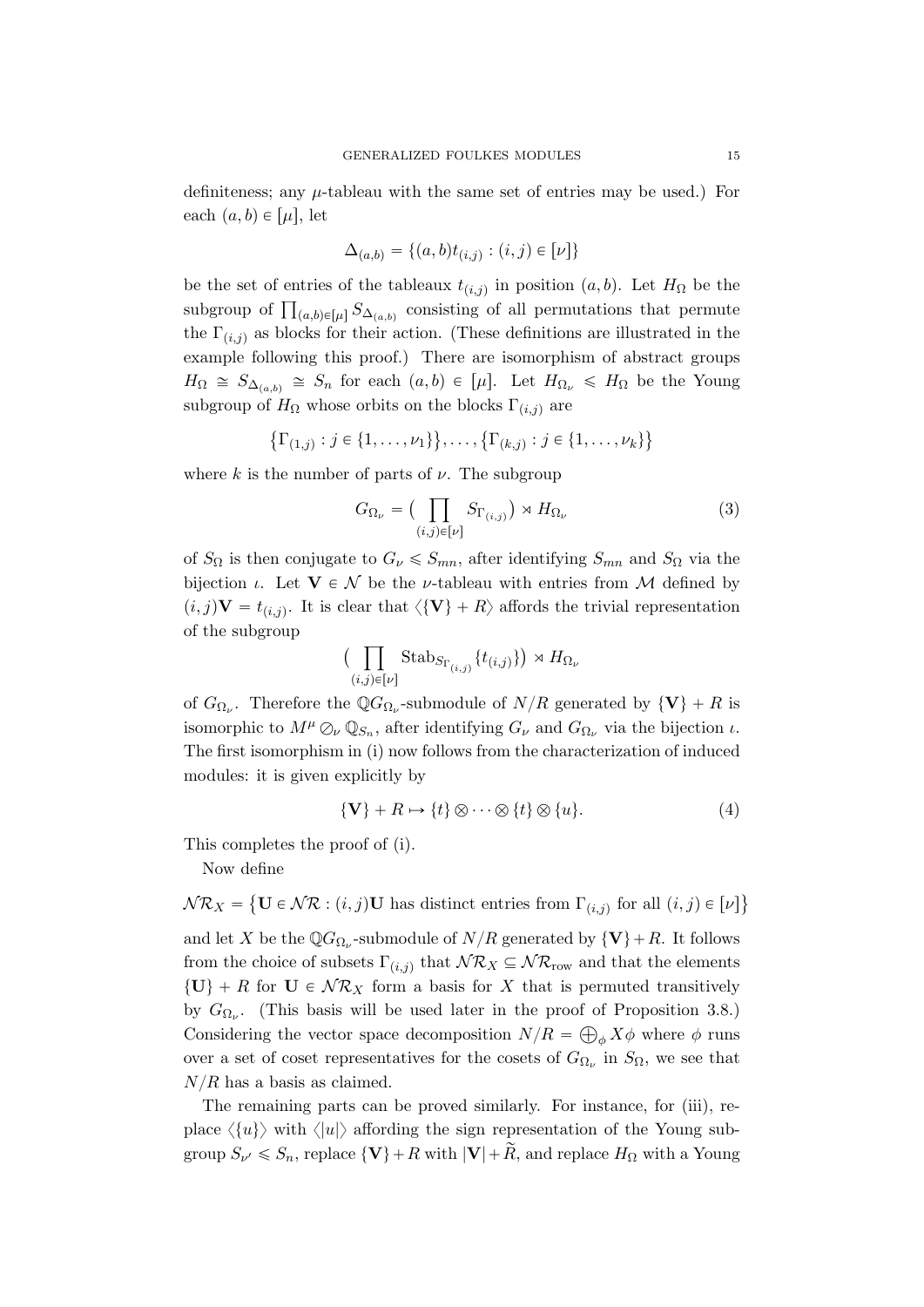subgroup whose orbits on the blocks  $\Gamma_{(i,j)}$  are

 $\mathcal{L}$  $\Gamma_{(i,1)} : i \in \{1, \ldots, \nu_1'\}$  $\}, \ldots, \{\Gamma_{(i,c)} : i \in \{1, \ldots, \nu_c'\}\}$ ,

where  $c = \nu_1$ . The isomorphism is given by

$$
|\mathbf{V}| + R \mapsto \{t\} \otimes \cdots \otimes \{t\} \otimes |u|. \tag{5}
$$

 $\Box$ 

To illustrate the proof of (i), we take  $\mu = (2, 1)$  and  $\nu = (3, 1)$ . Let  $\Omega = \{1, \ldots, 12\}$  with the natural order; thus  $\iota$  is the identity map. If we take  $t = \frac{1}{2}$  $\frac{1}{3}$  then

$$
t_{(1,1)} = \frac{\boxed{1\ 2}}{3}, \quad t_{(1,2)} = \frac{\boxed{4\ 5}}{6}, \quad t_{(1,3)} = \frac{\boxed{7\ 8}}{9}, \quad t_{(2,1)} = \frac{\boxed{10\cancel{11}}}{\cancel{12}}
$$

and  $V \in \mathcal{N}$  is the (3, 1)-tableau with these (2, 1)-tableaux as entries. The blocks  $\Gamma_{(i,j)}$  for  $(i,j) \in [\nu]$  are the entries of these  $(2, 1)$ -tableaux, and  $\Delta_{(1,1)} = \{1, 4, 7, 10\}, \ \Delta_{(1,2)} = \{2, 5, 8, 11\}, \ \Delta_{(2,1)} = \{3, 6, 9, 12\}.$  The subgroup  $H_{\Omega} \leq S_{\{1,4,7,10\}} \times S_{\{2,5,8,11\}} \times S_{\{3,6,9,12\}}$  is generated by the permutations  $(1, 4, 7, 10)(2, 5, 8, 11)(3, 6, 9, 12)$  and  $(1, 4)(2, 5)(3, 6)$ . It permutes the  $\Gamma_{(i,j)}$  as blocks for its action. The subgroup  $H_{\Omega_{\nu}}$  is generated by the permutations  $(1, 4, 7)(2, 5, 8)(3, 6, 9)$  and  $(1, 4)(2, 5)(3, 6)$  and  $G_{\Omega_{\nu}} =$  $(S_{\{1,2,3\}} \times S_{\{4,5,6\}} \times S_{\{7,8,9\}} \times S_{\{10,11,12\}}) \rtimes H_{\Omega_{\nu}}.$ 

The set  $\mathcal{NR}_X$  consists of all  $\frac{|s|}{|v|} t |u| \in \mathcal{N}$  such that

|  |  | $s \in \left\{ \frac{1}{3}, \frac{1}{2}, \frac{1}{3}, \frac{2}{1}, \frac{2}{1}, \frac{3}{1} \right\}, t \in \left\{ \frac{4}{6}, \frac{5}{5}, \frac{6}{4}, \frac{5}{4}, \frac{6}{4} \right\},$     |  |
|--|--|----------------------------------------------------------------------------------------------------------------------------------------------------------------------------------------------------|--|
|  |  | $u \in \left\{ \frac{7}{9}, \frac{8}{8}, \frac{7}{7}, \frac{9}{7}, \frac{8}{7}, \frac{9}{7} \right\}, v \in \left\{ \frac{10}{11}, \frac{10}{11}, \frac{11}{10} \right\}, \frac{11}{10} \right\}.$ |  |

Thus the  $\mathbb{Q}G_{\Omega_{\nu}}$ -submodule X of  $N/R$  generated by  $\{V\} + R$  is isomorphic Thus the  $\mathbb{Q}G_{\Omega_{\nu}}$ -submodule  $\Lambda$  of  $N/R$  generated by  $\{V\} + R$  is isomorphic<br>to  $M^{(2,1)} \oslash_{\nu} \mathbb{Q}_{S_4}$  and has  $\{\{U\} + R : U \in \mathcal{NR}_X\}$  as a basis permuted transitively by  $G_{\Omega_{\nu}}$ .

3.3. Maps. We noted in §2.7 that  $W \oslash Z$  is functorial in W and Z. From the canonical projections  $\widetilde{M}^{\lambda} \to S^{\lambda}$  and  $M^{\lambda} \to \widetilde{S}^{\lambda}$  defined in §2.3 we obtain the canonical projections made explicit in the following proposition. (The two projections not given are the only two we do not use.)

**Proposition 3.3.** Let  $\mathbf{T} \in \mathcal{N}$ . The homomorphisms (i)  $\widetilde{N}/\widetilde{R} \rightarrow N/R$ , (ii)  $N/R \rightarrow \tilde{N}/\tilde{R}$ , (iii)  $\tilde{N}/\tilde{R} \rightarrow \tilde{N}/\tilde{C}$ , (iv)  $N/R \rightarrow N/C$ , (v)  $\tilde{N}/\tilde{C} \rightarrow \tilde{N}/\tilde{R}$ , (vi)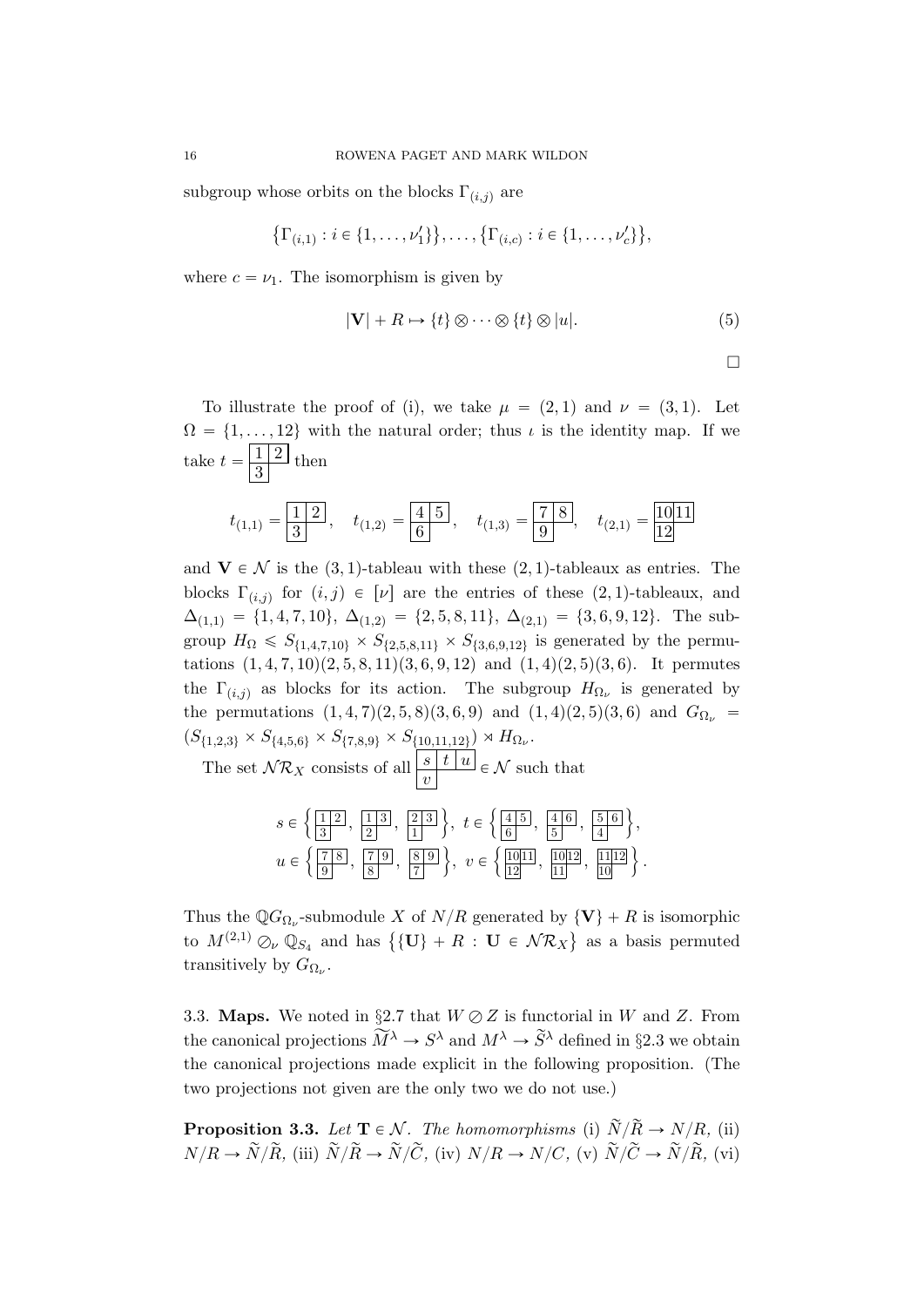$N/C \rightarrow N/R$ , corresponding to the compositions

(i) 
$$
(M^{\mu} \oslash \widetilde{M}^{\nu}) \uparrow_{S_m \wr S_n}^{S_{mn}} \rightarrow (M^{\mu} \oslash S^{\nu}) \uparrow_{S_m \wr S_n}^{S_{mn}} \rightarrow (M^{\mu} \oslash M^{\nu}) \uparrow_{S_m \wr S_n}^{S_{mn}}
$$
  
\n(ii)  $(M^{\mu} \oslash M^{\nu}) \uparrow_{S_m \wr S_n}^{S_{mn}} \rightarrow (M^{\mu} \oslash \widetilde{S}^{\nu}) \uparrow_{S_m \wr S_n}^{S_{mn}} \rightarrow (M^{\mu} \oslash \widetilde{M}^{\nu}) \uparrow_{S_m \wr S_n}^{S_{mn}}$   
\n(iii)  $(M^{\mu} \oslash \widetilde{M}^{\nu}) \uparrow_{S_m \wr S_n}^{S_{mn}} \rightarrow (\widetilde{S}^{\mu} \oslash \widetilde{M}^{\nu}) \uparrow_{S_m \wr S_n}^{S_{mn}} \rightarrow (\widetilde{M}^{\mu} \oslash \widetilde{M}^{\nu}) \uparrow_{S_m \wr S_n}^{S_{mn}}$   
\n(iv)  $(M^{\mu} \oslash M^{\nu}) \uparrow_{S_m \wr S_n}^{S_{mn}} \rightarrow (\widetilde{S}^{\mu} \oslash M^{\nu}) \uparrow_{S_m \wr S_n}^{S_{mn}} \rightarrow (\widetilde{M}^{\mu} \oslash M^{\nu}) \uparrow_{S_m \wr S_n}^{S_{mn}}$   
\n(v)  $(\widetilde{M}^{\mu} \oslash \widetilde{M}^{\nu}) \uparrow_{S_m \wr S_n}^{S_{mn}} \rightarrow (S^{\mu} \oslash \widetilde{M}^{\nu}) \uparrow_{S_m \wr S_n}^{S_{mn}} \rightarrow (M^{\mu} \oslash \widetilde{M}^{\nu}) \uparrow_{S_m \wr S_n}^{S_{mn}}$   
\n(vi)  $(\widetilde{M}^{\mu} \oslash M^{\nu}) \uparrow_{S_m \wr S_n}^{S_{mn}} \rightarrow (S^{\mu} \oslash M^{\nu}) \uparrow_{S_m \wr S_n}^{S_{mn}} \rightarrow (M^{\mu} \oslash M^{\nu}) \uparrow_{S_m \wr S_n}^{S_{mn}}$   
\n(vi)  $(\widetilde{M}^{\mu} \oslash M^{\nu}) \uparrow_{S_m \wr S_n}^{S_{mn}} \rightarrow (S^{\mu} \oslash M^{\nu}) \up$ 

are defined on the generators  $|\mathbf{T}| + \widetilde{R}$ ,  $\{\mathbf{T}\} + R$ ,  $|\mathbf{T}| + \widetilde{R}$ ,  $\{\mathbf{T}\} + R$ ,  $|\mathbf{T}| + \widetilde{C}$ ,  $\{T\}$  + C of their respective domains by

$$
|\mathbf{T}| + \tilde{R} \longrightarrow \sum_{\tau \in \text{CPP}(\nu)} {\mathbf{T} \cdot \tau} \operatorname{sgn}(\tau) + R,
$$
  
\n
$$
{\mathbf{T}} + R \longrightarrow \sum_{\tau \in \text{RPP}(\nu)} |\mathbf{T} \cdot \tau| + \tilde{R},
$$
  
\n
$$
|\mathbf{T}| + \tilde{R} \longrightarrow \sum_{\sigma \in \text{RPP}(\mu)^n} |\mathbf{T} \star \sigma| + \tilde{C},
$$
  
\n
$$
{\mathbf{T}} + R \longrightarrow \sum_{\sigma \in \text{RPP}(\mu)^n} {\mathbf{T} \star \sigma} + C,
$$
  
\n
$$
|\mathbf{T}| + \tilde{C} \longrightarrow \sum_{\tau \in \text{CPP}(\mu)^n} |\mathbf{T} \star \pi| \operatorname{sgn}(\pi) + \tilde{R},
$$
  
\n
$$
{\mathbf{T}} + C \longrightarrow \sum_{\tau \in \text{CPP}(\mu)^n} {\mathbf{T} \star \pi} \operatorname{sgn}(\pi) + R.
$$

*Proof.* We prove (iii) to illustrate the action of the group  $\text{RPP}(\mu)^n$ . There is no loss of generality in taking **T** to be the tableau  $V \in \mathcal{N}$  defined in the proof of Proposition 3.2. Also, as in this proof, let t be a  $\mu$ -tableau with distinct entries from  $\{1, \ldots, m\}$  and let u be a *v*-tableau with distinct entries from  $\{1, \ldots, n\}$  such that  $\langle |u| \rangle$  affords the sign representation of  $S_{\nu'}$ . By Proposition 3.2 there are isomorphisms  $\widetilde{N}/\widetilde{R} \cong (M^{\mu} \oslash \widetilde{M}^{\nu}) \uparrow_{S_m \wr S_n}^{S_{mn}}$ and  $\widetilde{N}/\widetilde{C} \cong (\widetilde{M}^{\mu} \oslash \widetilde{M}^{\nu}) \uparrow_{SmlS_n}^{Smn}$  defined in Equation (5) by  $|\mathbf{V}| + \widetilde{R} \mapsto$  $\{t\}\otimes\cdots\otimes\{t\}\otimes|u|$  and (similarly)  $|\mathbf{V}| + \widetilde{C} \mapsto |t| \otimes \cdots \otimes |t| \otimes |u|$ , respectively. The image of  $\{t\}$  under the canonical surjection  $M^{\mu} \to \tilde{S}^{\mu}$  is  $\sum_{\sigma \in \text{RPP}(\mu)} |t \cdot \sigma|$ . Hence the induced map  $\widetilde{N}/\widetilde{R} \rightarrow \widetilde{N}/\widetilde{C}$  satisfies

$$
|\mathbf{V}|+\widetilde{R}\mapsto\sum_{\sigma\in\mathrm{RPP}(\mu)^n}|\mathbf{V}\star\sigma|+\widetilde{C},
$$

since for  $\sigma = (\sigma_{(i,j)} : (i,j) \in [\nu]) \in \text{RPP}(\mu)^n$  we have  $(i,j)(\mathbf{V} \star \sigma) =$  $t_{(i,j)} \cdot \sigma_{(i,j)}$ .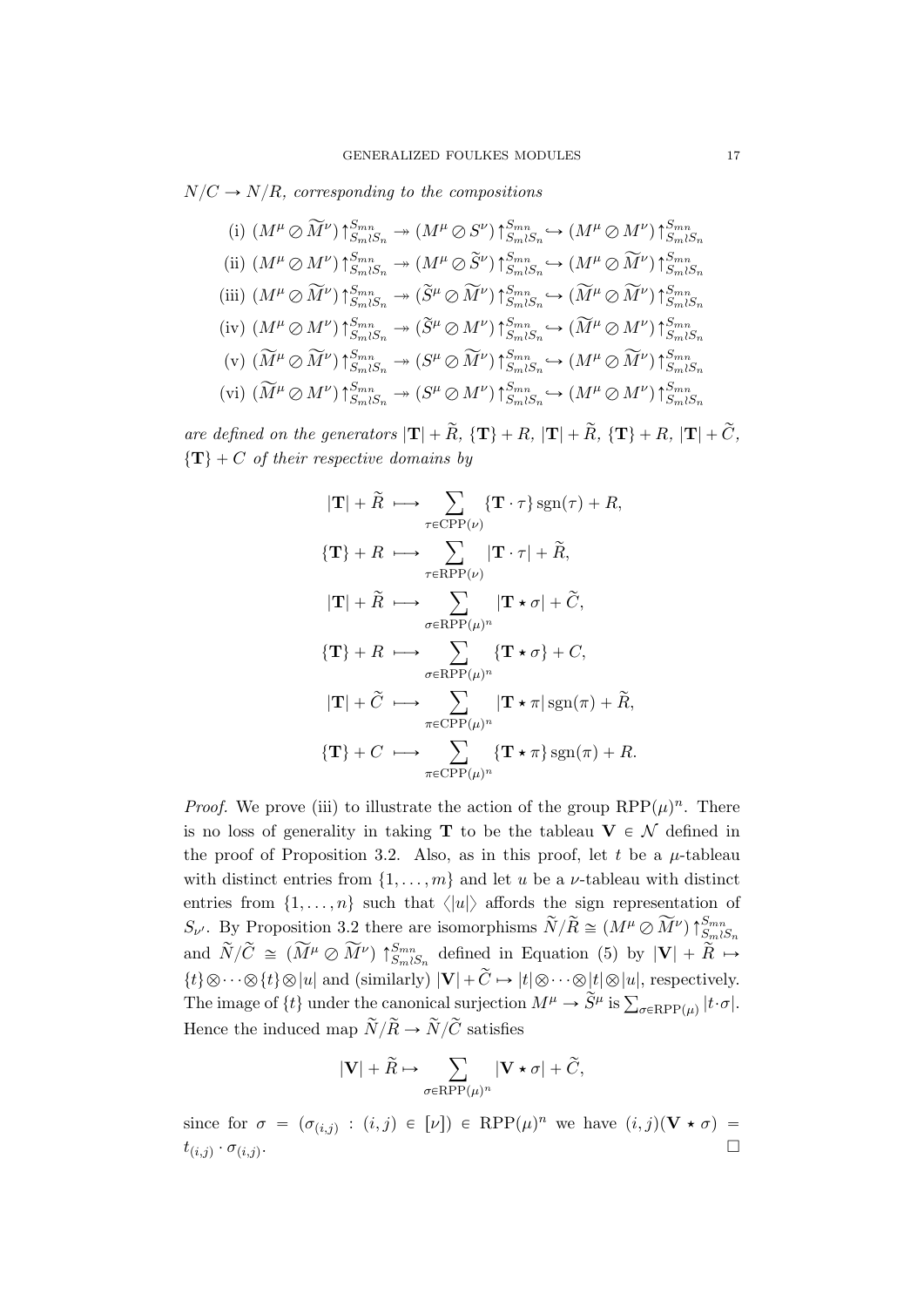3.4. Models for plethystic Specht modules. In this subsection, we combine the results so far to give explicit models for the  $\mathbb{Q}S_{mn}$ -modules  $(S^{\mu} \oslash M^{\nu})\uparrow_{S_m \wr S_n}^{S_{mn}}$  and  $(S^{\mu} \oslash \widetilde{M}^{\nu})\uparrow_{S_m \wr S_n}^{S_{mn}}$ . These models are used in §6.

**Definition 3.4.** Let  $\mathcal{N}_{row}$  be the set of  $\mathbf{T} \in \mathcal{N}$  such that each row of  $\mathbf{T}$  is strictly increasing under  $\lt_{disj}$  and let  $\mathcal{N}_{col}$  be the set of  $\mathbf{T} \in \mathcal{N}$  such that each column of **T** is strictly increasing under  $\lt_{disj}$ .

We note that  $\mathcal{NR}_{\text{row}} = \mathcal{NR} \cap \mathcal{N}_{\text{row}}$  and  $\mathcal{NR}_{\text{col}} = \mathcal{NR} \cap \mathcal{N}_{\text{row}}$ .

**Definition 3.5.** For each  $T \in \mathcal{N}$ , define

$$
e_{\text{row}}(\mathbf{T}) = \sum_{\pi \in \text{CPP}(\mu)^n} \{ \mathbf{T} \star \pi \} \operatorname{sgn}(\pi) + R \in N/R,
$$
  

$$
e_{\text{col}}(\mathbf{T}) = \sum_{\pi \in \text{CPP}(\mu)^n} |\mathbf{T} \star \pi| \operatorname{sgn}(\pi) + \widetilde{R} \in \widetilde{N}/\widetilde{R}.
$$

The elements  $e_{\text{row}}(\mathbf{T})$  and  $e_{\text{col}}(\mathbf{T})$  behave much like ordinary polytabloids. In particular, we have

$$
e_{\text{row}}(\mathbf{T})\phi = e_{\text{row}}(\mathbf{T}\phi) \text{ and } e_{\text{col}}(\mathbf{T})\phi = e_{\text{col}}(\mathbf{T}\phi)
$$
 (6)

for any  $\phi \in S_{\Omega}$ . The following lemma shows that a linear relation between polytabloids in  $S^{\mu}$  implies linear relations in the submodules of  $N/R$  and  $\widetilde{N}/\widetilde{R}$  isomorphic to  $(S^{\mu}\otimes M^{\mu})\uparrow_{S_m\wr S_n}^{S_{mn}}$  and  $(S^{\mu}\otimes \widetilde{M}^{\nu})\uparrow_{S_m\wr S_n}^{S_{mn}}$ , respectively.

**Lemma 3.6.** Let  $\mathbf{T} \in \mathcal{N}$ . Let  $(i, j) \in [\nu]$ , let  $t = (i, j)\mathbf{T}$  and let  $\Gamma$  be the **Lemma 3.0.** Let  $\mathbf{I} \in \mathcal{N}$ . Let  $(i, j) \in [V]$ , let  $i = (i, j) \mathbf{I}$  and let  $\mathbf{I}$  be the sum is over<br>set of entries of t. Suppose that  $e(t) = \sum_{v} c_v e(v)$  where the sum is over  $\mu$ -tableaux v with distinct entries from  $\Gamma$  and  $c_v \in \mathbb{Q}$  for each v. For each such v, let  $\mathbf{T}_v \in \mathcal{N}$  be obtained from  $\mathbf{T}$  by replacing the entry t in position  $(i, j)$  with v.

- (i) If  $\mathbf{T} \in \mathcal{N}_{\text{row}}$  then  $e_{\text{row}}(\mathbf{T}) = \sum_{v} c_v e_{\text{row}}(\mathbf{T}_v)$  and  $\mathbf{T}_v \in \mathcal{N}_{\text{row}}$  for each v.
- (i) If  $\mathbf{T} \in \mathcal{N}_{\text{row}}$  then  $e_{\text{row}}(\mathbf{T}) = \sum_{v} c_{v} e_{\text{row}}(\mathbf{T}_{v})$  and  $\mathbf{T}_{v} \in \mathcal{N}_{\text{row}}$  for each v.<br>(ii) If  $\mathbf{T} \in \mathcal{N}_{\text{col}}$  then  $e_{\text{col}}(\mathbf{T}) = \sum_{v} c_{v} e_{\text{col}}(\mathbf{T}_{v})$  and  $\mathbf{T}_{v} \in \mathcal{N}_{\text{col}}$  for each v

*Proof.* We prove (i); the proof of (ii) is similar, using part (iii) of Proposition 3.2 rather than part (i). For each  $(i', j') \in [\nu]$ , let  $\Gamma_{(i', j')}$  be the set of entries of the  $\mu$ -tableau  $(i', j')$ **T**. Given any  $\pi \in \text{CPP}(\mu)^n$  there exists a unique permutation

$$
\tilde{\pi} \in \prod_{(i',j')\neq (i,j)} S_{\Gamma_{(i',j')}}
$$

such that  $(i', j')(\mathbf{T} \star \pi) = ((i', j')\mathbf{T})\tilde{\pi}$  for all  $(i', j') + (i, j)$ . Note that  $sgn(\pi) = sgn(\tilde{\pi})sgn(\pi_{(i,j)})$ . Moreover, since each  $\mathbf{T}_v$  agrees with T in its positions other than  $(i, j)$ , we have

$$
(i',j')(\mathbf{T}_v \star \pi) = ((i',j')\mathbf{T}_v)\tilde{\pi}
$$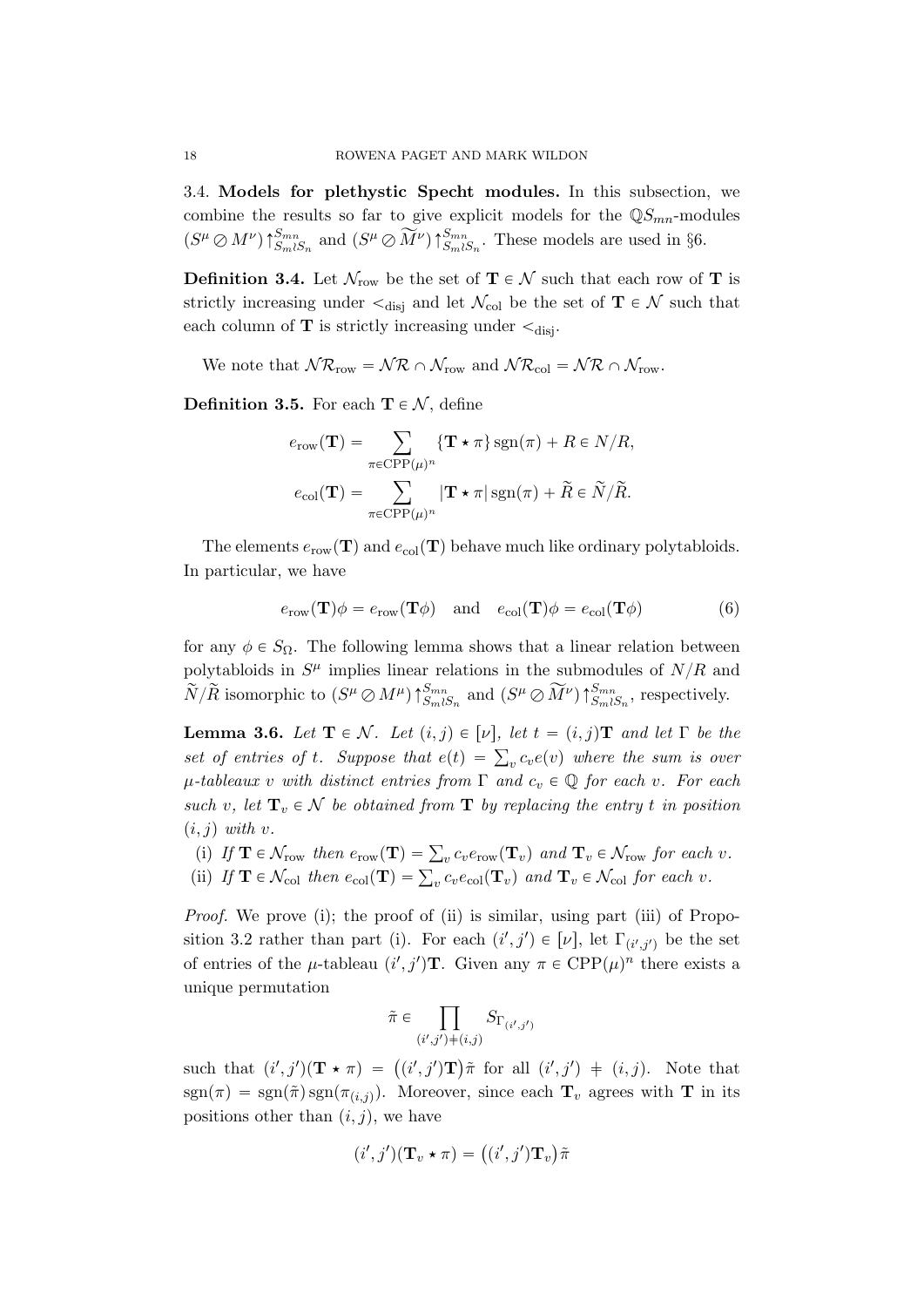for all  $(i', j') \neq (i, j)$ . Let  $H = {\tilde{\pi} : \pi \in \text{CPP}(\mu)^n}$ . By these remarks

$$
e_{\text{row}}(\mathbf{T}) = \sum_{\phi \in H} \sum_{\pi_{(i,j)} \in \text{CPP}(\mu)} \{ \mathbf{T} \star \pi_{(i,j)} \} \operatorname{sgn}(\pi_{(i,j)}) \phi \operatorname{sgn}(\phi) + R,
$$

and

$$
\sum_{v} c_{v} e_{\text{row}}(\mathbf{T}_{v}) = \sum_{v} \sum_{\phi \in H} \sum_{\pi_{(i,j)} \in \text{CPP}(\mu)} \{ \mathbf{T}_{v} \star \pi_{(i,j)} \} \operatorname{sgn}(\pi_{(i,j)}) \phi \operatorname{sgn}(\phi) + R,
$$

where, by a small abuse of notation, we regard  $\pi_{(i,j)} \in \text{CPP}(\mu)$  as an element of  $\text{CPP}(\mu)^n$  acting trivially on all  $\mu$ -tableaux not in position  $(i, j)$  of a  $\nu$ tableau. It therefore suffices to show that

$$
\sum_{\pi_{(i,j)} \in \text{CPP}(\mu)} \{ \mathbf{T} \star \pi_{(i,j)} \} \operatorname{sgn}(\pi_{(i,j)}) + R = \sum_{\pi_{(i,j)} \in \text{CPP}(\mu)} \sum_{v} c_v \{ \mathbf{T}_v \star \pi_{(i,j)} \} \operatorname{sgn}(\pi_{(i,j)}) + R.
$$

By Proposition 3.2(i), the  $\{U\} + R$  for  $U \in \mathcal{NR}_{row}$  are a basis for  $N/R$ . Since  $\mathbf{T} \in \mathcal{N}_{\text{row}}$ , the coefficient of  $\{U\} + R$  in either side is zero unless  $\{(i',j')\mathbf{U}\} = \{(i',j')\mathbf{T}\}\$ for each  $(i',j') \neq (i,j)$ . (Since  $\mathbf{U} \in \mathcal{NR}_{\text{row}}$ , this determines **U** up to the entry in position  $(i, j)$ .) Suppose that  $(i, j)$ **U** = u. Then the coefficient of  $\{U\} + R$  in the left-hand side is the coefficient of  $\{u\}$ in  $e(t)$ , and the coefficient of  $\{U\}+R$  in the right-hand side is the coefficient in  $e(t)$ , and the coencient of  $\{C\}$  +  $R$  in the right-hand side is the coencient<br>of  $\{u\}$  in  $\sum_{v} c_v e(v)$ . These agree by hypothesis.

By the Standard Basis Theorem (see [26, Theorem 8.5]), if t is a  $\mu$ -tableau with distinct entries from  $\Gamma \subseteq \Omega$  then  $e(t) \in S^{\mu}$  is an integral linear combination of polytabloids  $e(u)$  for standard  $\mu$ -tableaux u with distinct entries from Γ. This motivates the following definition.

**Definition 3.7.** Let  $\mathcal{N}S$  be the set of  $\mathbf{T} \in \mathcal{N}$  such that all  $\mu$ -tableau entries of **T** are standard. Let  $\mathcal{NS}_{row} = \mathcal{NS} \cap \mathcal{N}_{row}$  and let  $\mathcal{NS}_{col} = \mathcal{NS} \cap \mathcal{N}_{col}$ .

### Lemma 3.8.

- (i) The set  $\mathcal{B}_{\text{row}} = \{e_{\text{row}}(\mathbf{S}) : \mathbf{S} \in \mathcal{N}\mathcal{S}_{\text{row}}\}\$ is a basis for a submodule of  $N/R$  $isomorphic$  to the set of the set of the set of the set of the set of the set of the set of the set of the set of the set of the set of the set of the set of the set of the set of the set of the set of the set of the set of the  $(S^{\mu} \oslash M^{\nu}) \uparrow_{S_m \wr S_n}^{S_{mn}}$ .
- (ii) The set  $\mathcal{B}_{\text{col}} = \{e_{\text{col}}(\mathbf{S}) : \mathbf{S} \in \mathcal{NS}_{\text{col}}\}$  is a basis for a submodule of  $\widetilde{N}/\widetilde{R}$  $isomorphic$  to the set of the set of the set of the set of the set of the set of the set of the set of the set of the set of the set of the set of the set of the set of the set of the set of the set of the set of the set of the  $(S^{\mu}\oslash \widetilde{M}^{\nu})\!\uparrow_{S_m\wr S_n}^{S_{mn}}.$

*Proof.* We prove (i); the proof of (ii) is similar. Let  $V \in \mathcal{N}$  be as constructed in the proof of Proposition 3.2. Let V be the  $\mathbb{Q}S_{\Omega}$ -submodule of  $N/R$ generated by  $e_{\text{row}}(\mathbf{V})$ . By Proposition 3.3(vi), V is isomorphic to  $(S^{\mu} \oslash$  $(M^{\nu})\uparrow_{S_m\wr S_n}^{S_{mn}}$ . It remains to show that V has a basis  $\mathcal{B}_{\text{row}}$  as claimed.

Let  $G_{\Omega_{\nu}}$  be as defined in (3) in the proof of Proposition 3.2. (Recall that, after identifying  $S_{mn}$  with  $S_{\Omega}$ ,  $G_{\Omega}$  is conjugate to  $S_m^n \rtimes S_{\nu}$ . Let  $\mathcal{NR}_X$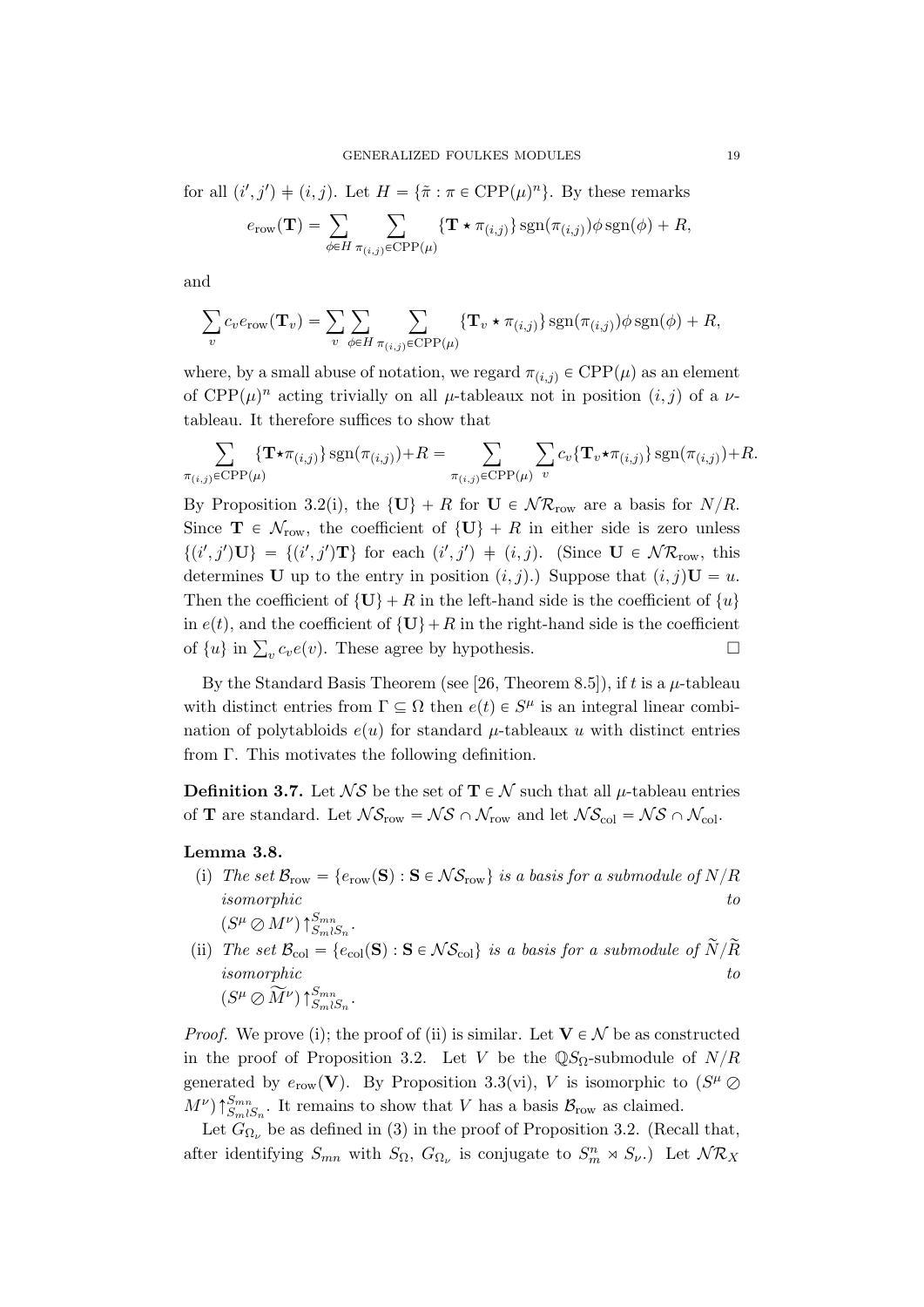be as defined in the proof of Proposition 3.2. Recall that  $\{U\} + R : U \in$  $N \mathcal{R}_X$ } is a basis for a  $\mathbb{Q}G_{\Omega_\nu}$ -submodule  $X$  of  $N/R$  isomorphic to  $M^\mu \mathcal{O}_\nu \mathbb{Q}_{S_n}$ (after identifying  $G_{\nu}$  with  $G_{\Omega_{\nu}}$ ), and that the basis elements are permuted transitively by  $G_{\Omega_{\nu}}$ . By definition of the sets  $\Gamma_{(i,j)}$  in the construction of **V**, we have  $\mathcal{NR}_X \subseteq \mathcal{N}_{\text{row}}$ .

Let Z be the  $\mathbb{Q}G_{\Omega_{\nu}}$ -submodule of X generated by  $e_{\text{row}}(\mathbf{V})$ . By Propositions 3.2(i) and 3.3(vi), Z is isomorphic to  $S^{\mu} \oslash_{\nu} \mathbb{Q}_{S_n}$  (after identifying  $G_{\nu}$ with  $G_{\Omega_{\nu}}$ ). By (6) we have  $e_{\text{row}}(\mathbf{V})\psi = e_{\text{row}}(\mathbf{V}\psi)$  for  $\psi \in G_{\Omega_{\nu}}$ . Since the top group  $H_{\Omega_{\nu}}$  in the definition of  $G_{\Omega_{\nu}}$  acts trivially on X, we may assume that  $\psi \in \prod_{(i,j)\in [\nu]} S_{\Gamma_{(i,j)}}$  and so each  $\mu$ -tableau entry  $(i,j)(\mathbf{V}\psi)$  has the same set of entries as  $(i, j)$ V. Thus  $(i, j)(\mathbf{V}\psi)$  has distinct entries from  $\Gamma_{(i,j)}$  for all  $(i, j) \in [\nu]$ . By repeated applications of Lemma 3.6 and the Standard Basis Theorem we may express each  $e_{\text{row}}(\mathbf{V}\psi)$  as a linear combination of elements  $e_{\text{row}}(\mathbf{S})$  for  $\mathbf{S} \in \mathcal{NS}_{\text{row}} \cap \mathcal{NR}_X$ . Hence the elements  $e_{\text{row}}(\mathbf{S})$  for  $S \in \mathcal{NS}_{row} \cap \mathcal{NR}_X$  span Z. By dimension counting, using the isomorphism  $Z \cong S^{\mu} \bigcirc_{\nu} \mathbb{Q}_{S_n}$ , we see that they are linearly independent.

Finally since  $N/R$  is induced from X, there is a vector space decomposition

$$
N/R = \bigoplus_{\phi} X\phi
$$

where  $\phi$  runs over a set of coset representatives for  $G_{\Omega_{\nu}}$  in  $S_{\Omega}$ . The result now follows because  $\phi$  sends the basis  $\{e_{\text{row}}(\mathbf{S}) : \mathbf{S} \in \mathcal{NS}_{\text{row}} \cap \mathcal{NR}_X\}$  of Z to a basis of the relevant subspace of  $N/R$ .

# 4. Homomorphisms defined using conjugate-semistandard tableau family tuples

In this section we use the models defined in  $\S 3$  to define the homomorphisms needed to prove Theorem 1.3.

4.1. Tableaux from conjugate-semistandard tableau family tuples. Let  $\mathcal{T} = (\mathcal{T}_1, \ldots, \mathcal{T}_c)$  be a conjugate-semistandard tableau family tuple of shape  $\mu^{\kappa}$  and type  $\lambda$ , as in Theorem 1.3. For each  $i \in \{1, ..., c\}$  and each  $j \in \{1, \ldots, \kappa_i\}$ , let  $s_{(i,j)}$  be the j<sup>th</sup> smallest conjugate-semistandard tableau in  $\mathcal{T}_i$  under the total order  $\lt$  defined in Definition 2.2. Let S be the  $\kappa$ -tableau defined by  $(i, j)S = s_{(i,j)}$  for each  $(i, j)$ . Each entry of S is a  $\mu$ -tableau with entries from N; for each  $i \in \mathbb{N}$  the total number of entries equal to i that appear is  $\lambda'_i$ .

Let  $\Omega^{\lambda}$  be the set of symbols defined in §2.4. Let S be a  $\kappa$ -tableau obtained by appending indices to the entries of each  $\mu$ -tableau  $(i, j)S$  so that the set of all the entries of the  $\mu$ -tableaux in **S** is  $\Omega^{\lambda}$  and so that each  $\mu$ -tableau in **S** has strictly increasing columns in the total order on  $\Omega^{\lambda}$  defined in §2.4. For definiteness we fix the following procedure: start with the  $\mu$ -tableau  $(1, 1)S$ ,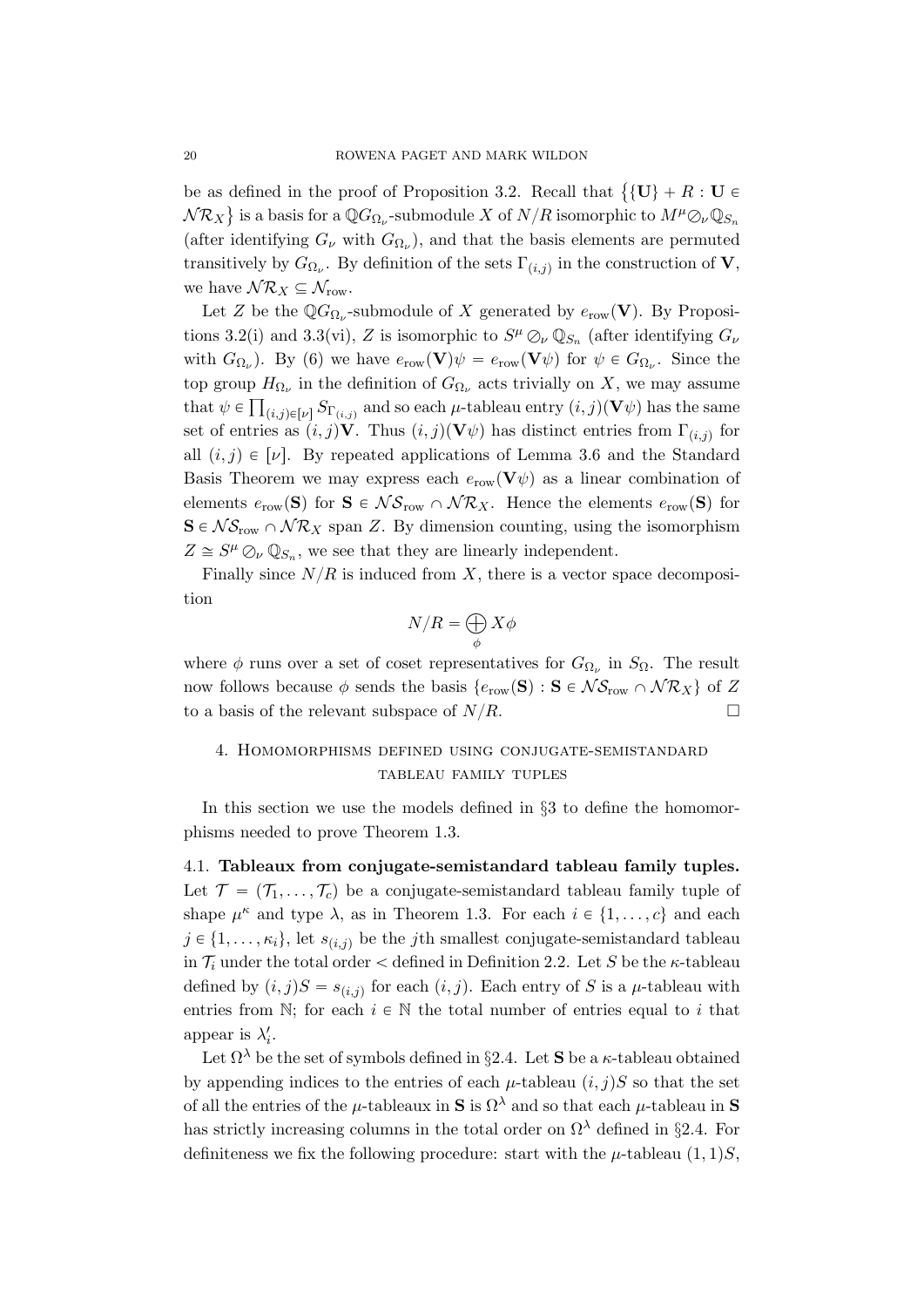and continue in lexicographic order of the boxes of  $\nu$ , finishing with the  $\mu$ tableau  $(c, \kappa_c)S$ , appending indices within each  $\mu$ -tableau in lexicographic order of the boxes of  $\mu$ . (For an example see Example 4.2.)

Let  $\mathbf{T}_{\mathcal{T}} = \mathbf{S}'$  if m is even and let  $\mathbf{T}_{\mathcal{T}} = \mathbf{S}$  if m is odd. Recall that  $\nu = \kappa'$  if m is even, and  $\nu = \kappa$  if m is odd. Thus  $\mathbf{T}_{\mathcal{T}}$  is a  $\nu$ -tableau in the set  $\mathcal{N}(\Omega^{\lambda}),$ as defined in §3.1.

4.2. **Homomorphisms.** Identify  $S_{mn}$  with  $S_{\Omega}$  using the unique order preserving bijection  $\{1, \ldots, mn\} \to \Omega^{\lambda}$  and identify the  $\mathbb{Q}S_{\Omega^{\lambda}}$ -modules  $N/R$ ,  $\widetilde{N}/\widetilde{R}$ ,  $N/C$ ,  $\widetilde{N}/\widetilde{C}$  defined in §3 with the  $\mathbb{Q}S_{mn}$ -modules  $(M^{\mu} \oslash M^{\nu})\uparrow_{S_m\wr S_n}^{S_{mn}}$ ,  $(M^{\mu} \otimes \widetilde{M}^{\nu}) \uparrow_{S_m \wr S_m}^{S_{mn}}$ ,  $(\widetilde{M}^{\mu} \otimes M^{\nu}) \uparrow_{S_m \wr S_n}^{S_{mn}}$ ,  $(\widetilde{M}^{\mu} \otimes \widetilde{M}^{\nu}) \uparrow_{S_m \wr S_n}^{S_{mn}}$  by four fixed isomorphisms. (These isomorphisms exist by Proposition 3.2.)

Let  $t_{\lambda}$  be the  $\lambda$ -tableau with distinct entries from  $\Omega^{\lambda}$  defined in §2.4. Note that  $|t_\lambda|$  generates  $\widetilde{M}^\lambda$  as a  $\mathbb{Q}S_{\Omega^\lambda}$ -module. Let  $b_\lambda = \sum_{\vartheta \in I(\lambda)} \text{sgn}(\vartheta) \vartheta$ , where  $I(\lambda)$  is the index permuting group defined in §2.4. We define homomorphisms  $f_{\mathcal{T}}$  and  $g_{\mathcal{T}}$  by

$$
f_{\mathcal{T}} : \widetilde{M}^{\lambda} \to (M^{\mu} \oslash \widetilde{M}^{\nu}) \upharpoonright_{S_m \wr S_n}^{S_{mn}}, \quad |t_{\lambda}| f_{(\mathcal{T}_1, \dots, \mathcal{T}_c)} = |\mathbf{T}_{\mathcal{T}}| b_{\lambda} + \widetilde{R},
$$
  

$$
g_{\mathcal{T}} : \widetilde{M}^{\lambda} \to (M^{\mu} \oslash M^{\nu}) \upharpoonright_{S_m \wr S_n}^{S_{mn}}, \quad |t_{\lambda}| g_{(\mathcal{T}_1, \dots, \mathcal{T}_c)} = {\mathbf{T}_{\mathcal{T}}}\phi_{\lambda} + R.
$$

That these are well-defined homomorphisms follows from the characterisation of induced modules.

Define

$$
\begin{aligned} &\overline{f}_{\mathcal{T}}:\widetilde{M}^{\lambda}\rightarrow (\widetilde{S}^{\mu}\oslash S^{\nu})\, \big\vert \,_{S_m\wr S_n}^{S_{mn}},\\ &\overline{g}_{\mathcal{T}}:\widetilde{M}^{\lambda}\rightarrow (\widetilde{S}^{\mu}\oslash \widetilde{S}^{\nu})\, \big\vert \,_{S_m\wr S_n}^{S_{mn}} \end{aligned}
$$

by composing  $f_{\mathcal{T}}$  with the canonical surjection  $(M^{\mu} \oslash \widetilde{M}^{\nu}) \uparrow_{S_m \wr S_n}^{S_{mn}} \rightarrow (M^{\mu} \oslash$  $S^{\nu}$ )  $\uparrow_{Sm\wr S_n}^{Smn}$   $\rightarrow$   $(\widetilde{S}^{\mu} \oslash S^{\nu}) \uparrow_{Sm\wr S_n}^{Smn}$  and composing  $g_{\mathcal{T}}$  with the canonical surjec- $\lim_{m\to\infty} \left(N^{\mu}\mathcal{O}\,M^{\nu}\right)\uparrow_{SmlS_n}^{Smn} \rightarrow \left(M^{\mu}\mathcal{O}\,\widetilde{S}^{\nu}\right)\uparrow_{SmlS_n}^{Smn} \rightarrow \left(\widetilde{S}^{\mu}\mathcal{O}\,\widetilde{S}^{\nu}\right)\uparrow_{SmlS_n}^{Smn},$  respectively. We remind the reader that these definitions require the four fixed isomorphisms. For example, the image of the homomorphism  $f_{\mathcal{T}}$  is, strictly speaking, a submodule of  $N/C$ ; to obtain  $\overline{f}_{\mathcal{T}}$  as defined above we must identify  $N/C$  with  $(\widetilde{M}^{\mu} \oslash M^{\nu}) \, \widehat{\uparrow}_{S_m \wr S_n}^{S_{mn}}$ .

We have the following explicit description of the homomorphisms  $\overline{f}_{\tau}$ and  $\bar{g}_{\mathcal{T}}$ .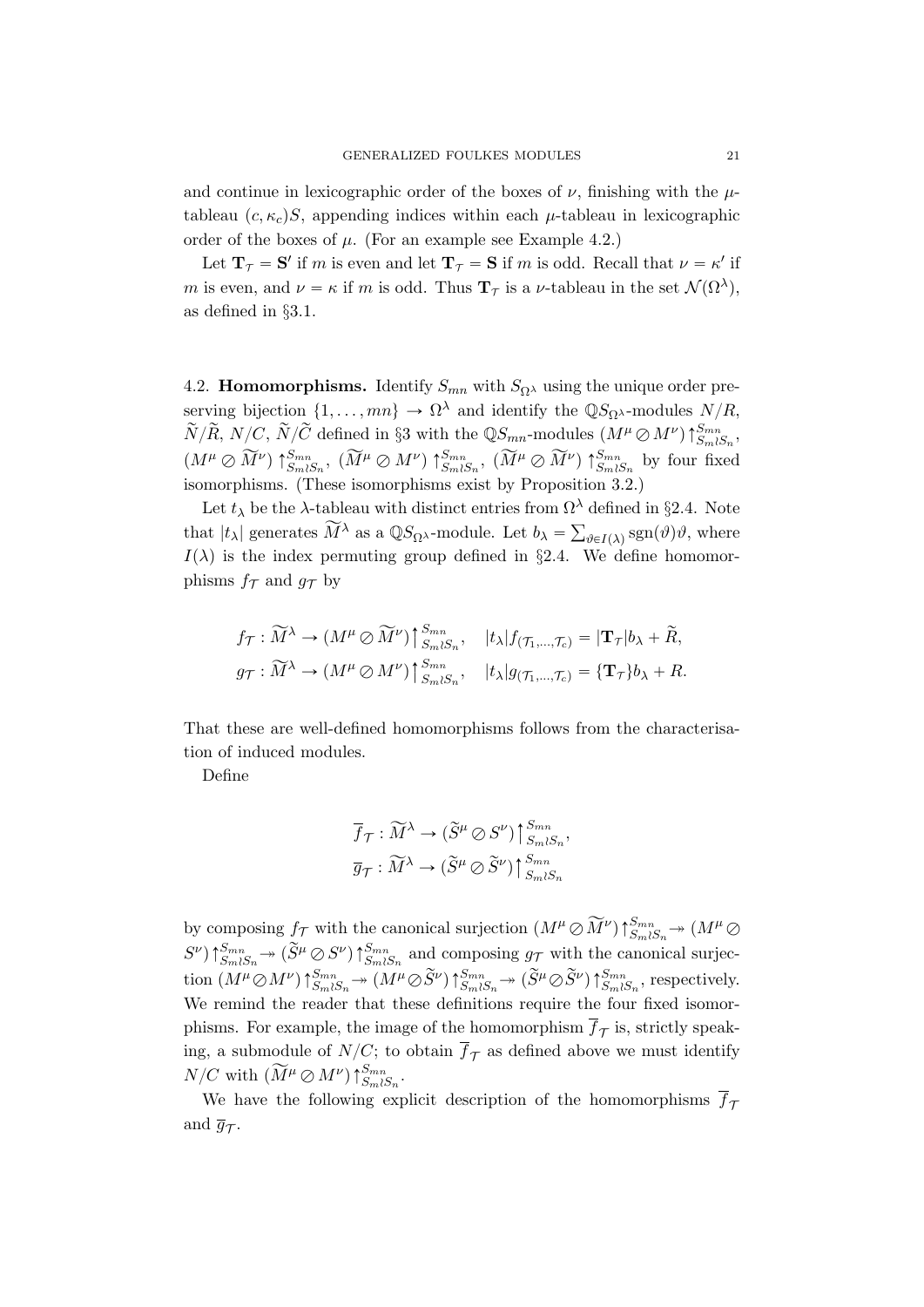**Proposition 4.1.** The images of  $|t_\lambda| \in \widetilde{M}^{\lambda}$  under the homomorphisms  $\overline{f}_{\mathcal{T}}$ and  $\overline{g}_{\mathcal{T}}$  are

$$
|t_{\lambda}|\overline{f}_{\mathcal{T}} = \sum_{\substack{\vartheta \in I(\lambda) \\ \tau \in \text{CPP}(\nu) \\ \sigma \in \text{RPP}(\mu)^n}} \{ (\mathbf{T}_{\mathcal{T}} \vartheta \cdot \tau) \star \sigma ) \} \operatorname{sgn}(\vartheta) \operatorname{sgn}(\tau) + C,
$$
  

$$
|t_{\lambda}|\overline{g}_{\mathcal{T}} = \sum_{\substack{\vartheta \in I(\lambda) \\ \tau \in \text{RPP}(\nu) \\ \sigma \in \text{RPP}(\mu)^n}} |(\mathbf{T}_{\mathcal{T}} \vartheta \cdot \tau) \star \sigma| \operatorname{sgn}(\vartheta) + \widetilde{C},
$$

respectively.

*Proof.* This is immediate from Proposition 3.3.

We end this section with an example of these homomorphisms.

**Example 4.2.** Take  $m = 3$ ,  $n = 5$ ,  $\mu = (2, 1)$  and  $\nu = (4, 1)$ . Take the conjugate-semistandard tableau family tuple

$$
\mathcal{T} = \left( \left\{ \frac{1 \mid 2}{1}, \frac{1 \mid 2}{2}, \frac{1 \mid 3}{1}, \frac{1 \mid 3}{2} \right\}, \left\{ \frac{1 \mid 2}{1} \right\} \right)
$$

of shape  $(2, 1)^{(4,1)}$  and type  $(3^2, 2^3, 1^3)$ . (We have written tableaux in the total order  $\lt$  defined in Definition 2.2.) Appending indices to the tableaux in  $T$  we obtain



The corresponding homomorphism

 $\overline{g}_{\mathcal{T}} : \widetilde{M}^{(3^2, 2^3, 1^3)} \to (\widetilde{S}^{(2,1)} \oslash \widetilde{S}^{(4,1)})$  $\uparrow S_{15}$  $S_{15}S_{33}S_5} \subseteq (\widetilde{M}^{(2,1)} \oslash \widetilde{M}^{(4,1)})$  $\uparrow S_{15}$  $S_{15}S_{3} \simeq \widetilde{N}/\widetilde{C}$ sends the generator  $|t_{(3^2,2^3,1^3)}|$  to

$$
\sum_{\substack{\vartheta \in I(3^{2}, 2^{3}, 1^{3}) \\ \tau \in \text{RPP}(4, 1) \\ \sigma \in \text{RPP}(2, 1)^{5}}} \text{sgn}(\vartheta) \left( \left( \frac{\frac{1}{12}}{\frac{1}{2}} \right) \frac{1}{2} \left| \frac{1}{2} \right| \left| \frac{1}{2} \right| \left| \frac{1}{2} \right| \left| \frac{1}{2} \right| \left| \frac{1}{2} \right| \left| \frac{1}{2} \right| \left| \frac{1}{2} \right| \left| \frac{1}{2} \right| \left| \frac{1}{2} \right| \left| \frac{1}{2} \right| \left| \frac{1}{2} \right| \left| \frac{1}{2} \right| \left| \frac{1}{2} \right| \left| \frac{1}{2} \right| \left| \frac{1}{2} \right| \left| \frac{1}{2} \right| \left| \frac{1}{2} \right| \left| \frac{1}{2} \right| \left| \frac{1}{2} \right| \left| \frac{1}{2} \right| \left| \frac{1}{2} \right| \left| \frac{1}{2} \right| \left| \frac{1}{2} \right| \left| \frac{1}{2} \right| \left| \frac{1}{2} \right| \left| \frac{1}{2} \right| \left| \frac{1}{2} \right| \left| \frac{1}{2} \right| \left| \frac{1}{2} \right| \left| \frac{1}{2} \right| \left| \frac{1}{2} \right| \left| \frac{1}{2} \right| \left| \frac{1}{2} \right| \left| \frac{1}{2} \right| \left| \frac{1}{2} \right| \left| \frac{1}{2} \right| \left| \frac{1}{2} \right| \left| \frac{1}{2} \right| \left| \frac{1}{2} \right| \left| \frac{1}{2} \right| \left| \frac{1}{2} \right| \left| \frac{1}{2} \right| \left| \frac{1}{2} \right| \left| \frac{1}{2} \right| \left| \frac{1}{2} \right| \left| \frac{1}{2} \right| \left| \frac{1}{2} \right| \left| \frac{1}{2} \right| \left| \frac{1}{2} \right| \left| \frac{1}{2} \right| \left| \frac
$$

The proof of Proposition 5.1 shows that the coefficient of  $|\mathbf{T}_{\mathcal{T}}| + \widetilde{C}$  in  $|t_\lambda|\overline{g}_{\mathcal{T}}$  is 2; correspondingly,  $\vartheta = (1_1, 1_7)(1_2, 1_8)(2_1, 2_5)$  swaps the two  $(2, 1)$ -tableaux in the first column of each columnar tabloid on the right-hand side, so  $\text{sgn}(\vartheta) | (\mathbf{T}_{\mathcal{T}} \vartheta \cdot \tau) \star \sigma | = | (\mathbf{T}_{\mathcal{T}} \cdot \tau) \star \sigma | \text{ for all } \tau \in \text{RPP}(4, 1) \text{ and } \sigma \in \text{RPP}(2, 1)^5.$ 

We saw in Example 4.2 that  $\mathcal T$  has minimal type. It therefore follows from Theorem 1.3 and Lemma 2.1 that the kernel of  $\overline{g}_{\mathcal{T}}$  contains the Garnir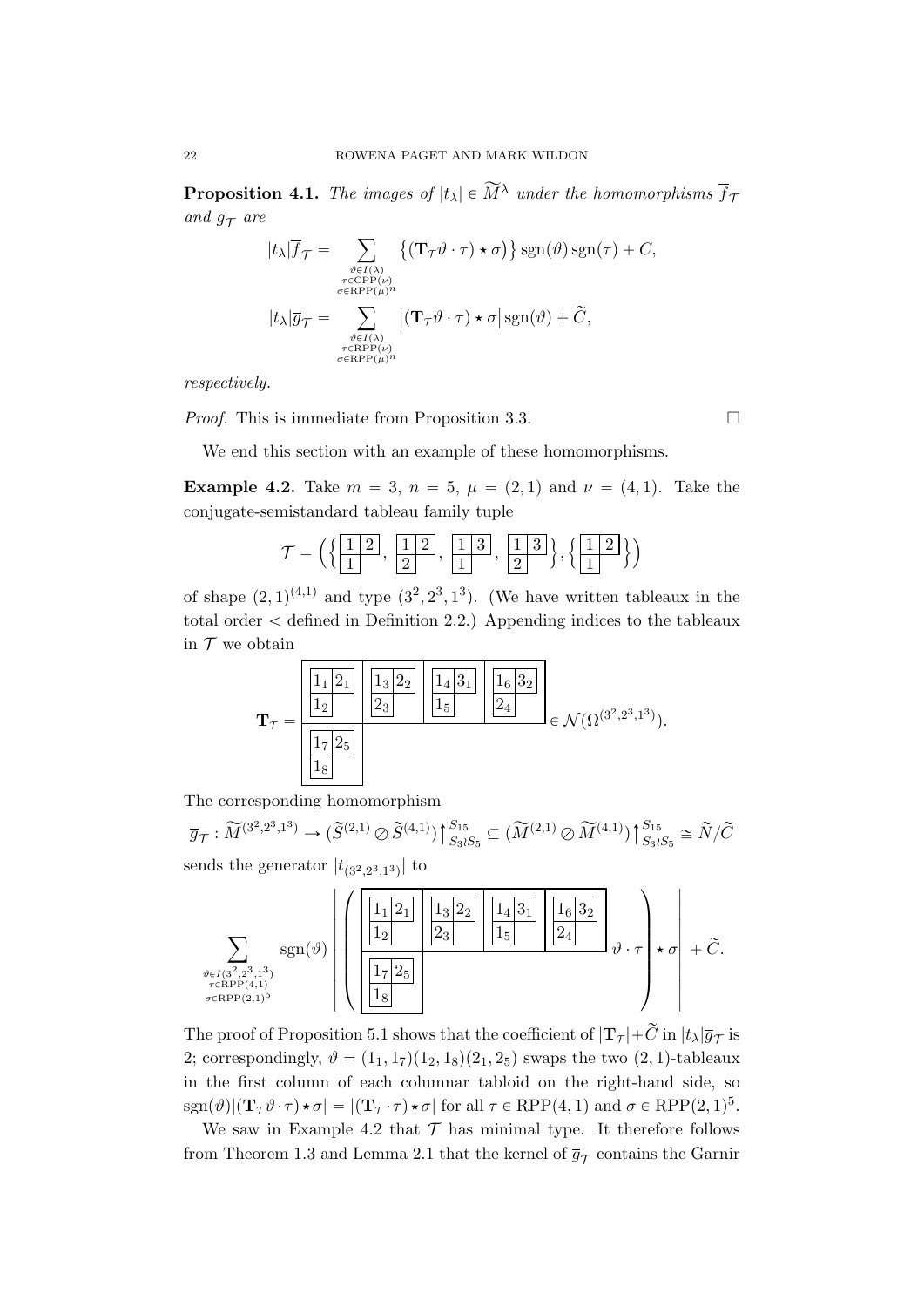relations generating the kernel of the canonical homomorphism  $\widetilde{M}^{(3^2,2^3,1^3)} \to$  $S^{(3^2,2^3,1^3)}$ . (In this case it is also possible to prove this in a more explicit way by adapting the argument used in [35, Proposition 5.2].) Hence we obtain a well-defined homomorphism from  $S^{(3^2,2^3,1^3)}$  to the module  $(\widetilde{S}^{(2,1)}\mathcal{Q})$  $(\widetilde{S}^{(4,1)})\uparrow_{S_3S_5}^{S_{15}}$  isomorphic to  $H_{(2,1)}^{(4,1)}$  $\begin{bmatrix} (4,1) \\ (2,1) \end{bmatrix}$ . We continue in Example 8.2 to show that the multiplicity of  $S^{(3^2,2^3,1^3)}$  in  $H_{(2,1)}^{(4,1)}$  $\frac{(4,1)}{(2,1)}$  is 2.

5. THE HOMOMORPHISMS  $\overline{f}_{\mathcal{T}}$  and  $\overline{g}_{\mathcal{T}}$  are non-zero

In this section we prove the following proposition on the homomorphisms defined in §4.2

**Proposition 5.1.** Let  $(T_1, \ldots, T_c)$  be a conjugate-semistandard tableau family tuple of shape  $\mu^{\kappa}$  and type  $\lambda$ .

(i) If  $m$  is even then the homomorphism

$$
\overline{f}_{(\mathcal{T}_1,\ldots,\mathcal{T}_c)} : \widetilde{M}^{\lambda} \to (\widetilde{S}^{\mu} \oslash S^{\nu}) \upharpoonright_{S_m \wr S_n}^{S_{mn}}
$$

is non-zero.

(ii) If  $m$  is odd then the homomorphism

$$
\overline{g}_{(\mathcal{T}_1,\ldots,\mathcal{T}_c)} : \widetilde{M}^\lambda \to \left(\widetilde{S}^\mu \oslash \widetilde{S}^\nu\right)\big\uparrow_{S_m \wr S_n}^{S_{mn}}
$$

is non-zero.

The proof of Proposition 5.1 uses Lemma 2.6 and the three further lemmas below. Given a  $\mu$ -tableau t with entries from  $\Omega^{\lambda}$  let  $D(t)$  be the *deindexed* tableau with entries from N obtained by removing indices from the entries in t. Let  $\mathcal{N} = \mathcal{N}(\Omega^{\lambda})$  be as defined in §3.1.

**Lemma 5.2.** Let  $\mathbf{T} \in \mathcal{N}$ . Let  $\pi$ ,  $\pi' \in \text{CPP}(\mu)^n$  and let  $\rho$ ,  $\rho' \in \text{RPP}(\nu)$ . If  $(\mathbf{T} \cdot \rho) \star \pi = (\mathbf{T} \cdot \rho') \star \pi'$  then  $\rho = \rho'$  and  $\pi = \pi'.$ 

*Proof.* For each  $(i, j) \in [\nu]$ , the  $\mu$ -tableau in position  $(i, j)\rho$  of  $(\mathbf{T} \cdot \rho) \star \pi$  has the same set of entries as the  $\mu$ -tableau in position  $(i, j)\rho'$  of  $(\mathbf{T} \cdot \rho') \star \pi'$ . Since the sets of entries of the  $\mu$ -tableaux in any element of  $\mathcal N$  are disjoint. it follows that  $(i, j)\rho = (i, j)\rho'$  for all  $(i, j) \in [\nu]$ . Hence  $\rho = \rho'$ . It is now clear that  $\pi = \pi'$ .

**Lemma 5.3.** Let  $t_1, \ldots, t_n$  be  $\mu$ -tableaux with entries in  $\Omega^{\lambda}$  such that each  $||D(t_i)||$  is conjugate-semistandard. Let  $\sigma_i \in RPP(\mu)$  for each i. Suppose  $||D(t_i)||$  is conjugate-semistandard. Let  $\sigma_i \in \text{KPP}(\mu)$  for each i. Suppose<br>that the multisets  $\{||D(t_1 \cdot \sigma_1)||, \ldots, ||D(t_n \cdot \sigma_n)||\}$  and  $\{||D(t_1)||, \ldots, ||D(t_n)||\}$ are equal. Then  $\sigma_1 = \ldots = \sigma_n = \text{id}$ .

*Proof.* Let  $\leq$  be the usual total order on N and let  $\leq_{\text{col}}$  be the order induced by  $\leq$  on  $\mu$ -columnar tabloids with entries in N, defined in Definition 2.4. By Lemma 2.6(i), since each  $D(t_i)$  is row-standard under  $\leq$ , we have  $||D(t_i \cdot$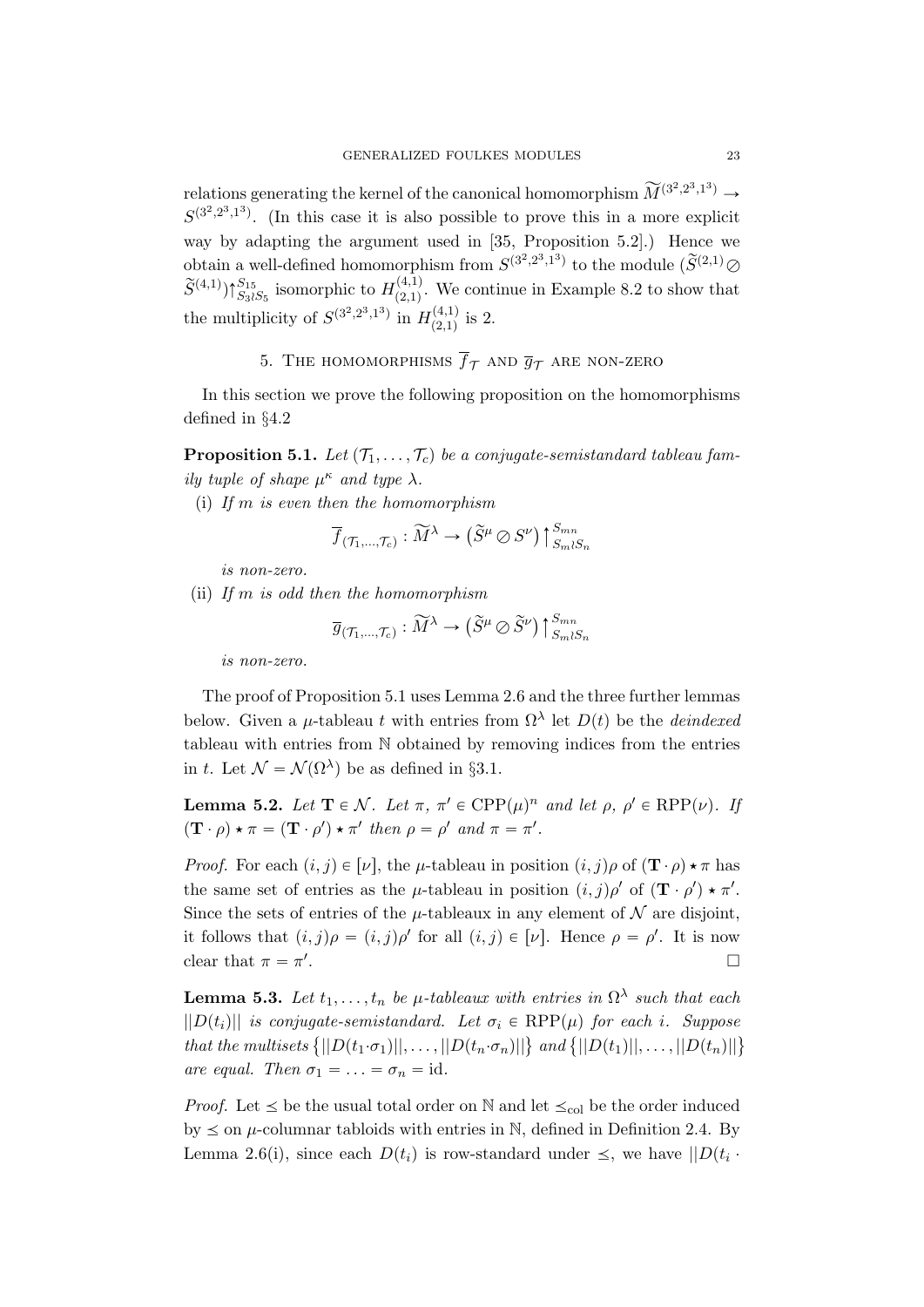$\|\sigma_i\| \leq_{\text{col}} \|D(t_i)\|$  for each i. By assumption, there exists  $\phi \in S_n$  such that  $||D(t_{i\phi})|| \leq_{\text{col}} ||D(t_i \cdot \sigma_i)||$  for all i. By Lemma 2.3, applied with the preorder  $\leq_{\text{col}}$ , we have  $||D(t_i)|| \leq_{\text{col}} ||D(t_i \cdot \sigma_i)||$  for all i. Hence, by another application of Lemma 2.6(i),  $\sigma_i = id$  for all i.

**Lemma 5.4.** Let  $\psi \in I(\lambda)$ , the group of index permutations, and let  $T \in$  $\mathcal{N}(\Omega^{\lambda})$ . If  $\mathbf{T}\psi \cdot \rho = \mathbf{T}$  where either  $\rho \in \text{RPP}(\nu)$  or  $\rho \in \text{CPP}(\nu)$  then

$$
sgn \psi = \begin{cases} 1 & \text{if } m \text{ is even} \\ \text{sgn } \rho & \text{if } m \text{ is odd.} \end{cases}
$$

*Proof.* We suppose that  $\rho \in RPP(\nu)$ : the other case is similar. Let  $\tilde{\rho}$  be the permutation of  $\Omega^{\lambda}$  induced by  $\rho$ . By hypothesis  $\tilde{\rho} = \psi^{-1} \in I(\lambda)$ . If  $x_y \tilde{\rho} = x_z$ with  $y \neq z$  then  $x_y$  and  $x_z$  are entries of distinct  $\mu$ -tableaux in the same row of **T**, say s and t, and  $x'_{y'}\tilde{\rho}$  is an entry of t whenever  $x'_{y'}$  is an entry of s. Hence  $\tilde{\rho}$  has exactly m cycles of length  $\ell$  for each  $\ell$ -cycle in  $\rho$ . The lemma follows.

We are now ready to prove Proposition 5.1. We prove part (i) in full, and then indicate the changes needed for (ii).

of Proposition 5.1(i). By Proposition 4.1, we obtain a contribution to the coefficient of  $\{T_\tau\}$  + C in  $|t_\lambda| f_{(\mathcal{T}_1,...,\mathcal{T}_c)}$  for each  $\vartheta \in I(\lambda)$ ,  $\tau \in \text{CPP}(\nu)$  and  $\sigma \in \text{RPP}(\mu)^n$  satisfying the condition  $\{(\mathbf{T}_{\tau}\vartheta \cdot \tau) \star \sigma\} + C = \{\mathbf{T}_{\tau}\} + C$ . This condition holds if and only if there exist  $\pi \in \text{CPP}(\mu)^n$  and  $\rho \in \text{RPP}(\nu)$  such condition holds if and only if there exist  $\pi \in \text{CPP}(\mu)$  and  $\rho \in \text{RPP}(\nu)$  such<br>that  $((\mathbf{T}_{\mathcal{T}} \theta \cdot \tau) \star \sigma) \star \pi) \cdot \rho = \mathbf{T}_{\mathcal{T}}$ . If such  $\pi$  and  $\rho$  exist they are unique, by Lemma 5.2. The coefficient is therefore

$$
\sum_{\substack{\vartheta \in I(\lambda) \\ \tau \in \text{CPP}(\nu) \\ \sigma \in \text{RPP}(\mu)^n \\ \pi \in \text{CPP}(\mu)^n \\ \rho \in \text{RPP}(\mu)^n \\ (\text{Tr}_{\tau} \vartheta \cdot \tau) \star \sigma) \star \pi \cdot \rho = \text{T}_{\tau}} \text{sgn}(\tau) \text{sgn}(\pi)
$$

where  $sgn(\pi) = \prod_{(i,j)\in[\nu]} sgn(\pi_{(i,j)})$  is as defined in §3.1.

Let  $\vartheta, \tau, \sigma, \pi, \rho$  satisfy  $((\mathbf{T}_{\tau}\vartheta \cdot \tau) \star \sigma) \star \pi) \cdot \rho = \mathbf{T}_{\tau}$ . Let  $t_{(i,j)} = (i,j)\mathbf{T}_{\tau}$ . The tableau in position  $(i, j)\tau$  of  $\mathbf{T}_{\tau}\vartheta \cdot \tau$  is  $t_{(i,j)}\vartheta$ . Since  $\vartheta$  permutes indices,  $\rho$  acts a position permutation on  $\nu$ -tableaux in  $\mathcal N$  while leaving the multiset of  $\mu$ -tableaux entries invariant, and  $\pi$  acts as a column permutation on each  $\mu$ -tableau entry of a tableau in N, there is an equality of multisets

$$
\{||D(t_{(i,j)} \cdot \sigma_{(i,j)\tau})|| : (i,j) \in [\nu]\} = \{||D(t_{(i,j)})|| : (i,j) \in [\nu]\}.
$$
 (7)

Hence, by Lemma 5.3,  $\sigma_{(i,j)\tau} = id$  for all  $(i,j) \in [\nu]$ , and so  $\sigma = id$ .

Let  $\leq$  be the pre-order on  $\mu$ -tableaux with entries from  $\Omega^{\lambda}$  defined by  $s \leq t$  if and only if  $D(s) \leq D(t)$ , where  $\lt$  is the total order in Definition 2.2. The tableau  $T_{\tau}$  is column-standard under  $\leq$ . Let  $\leq_{\text{row}}$  be the pre-order on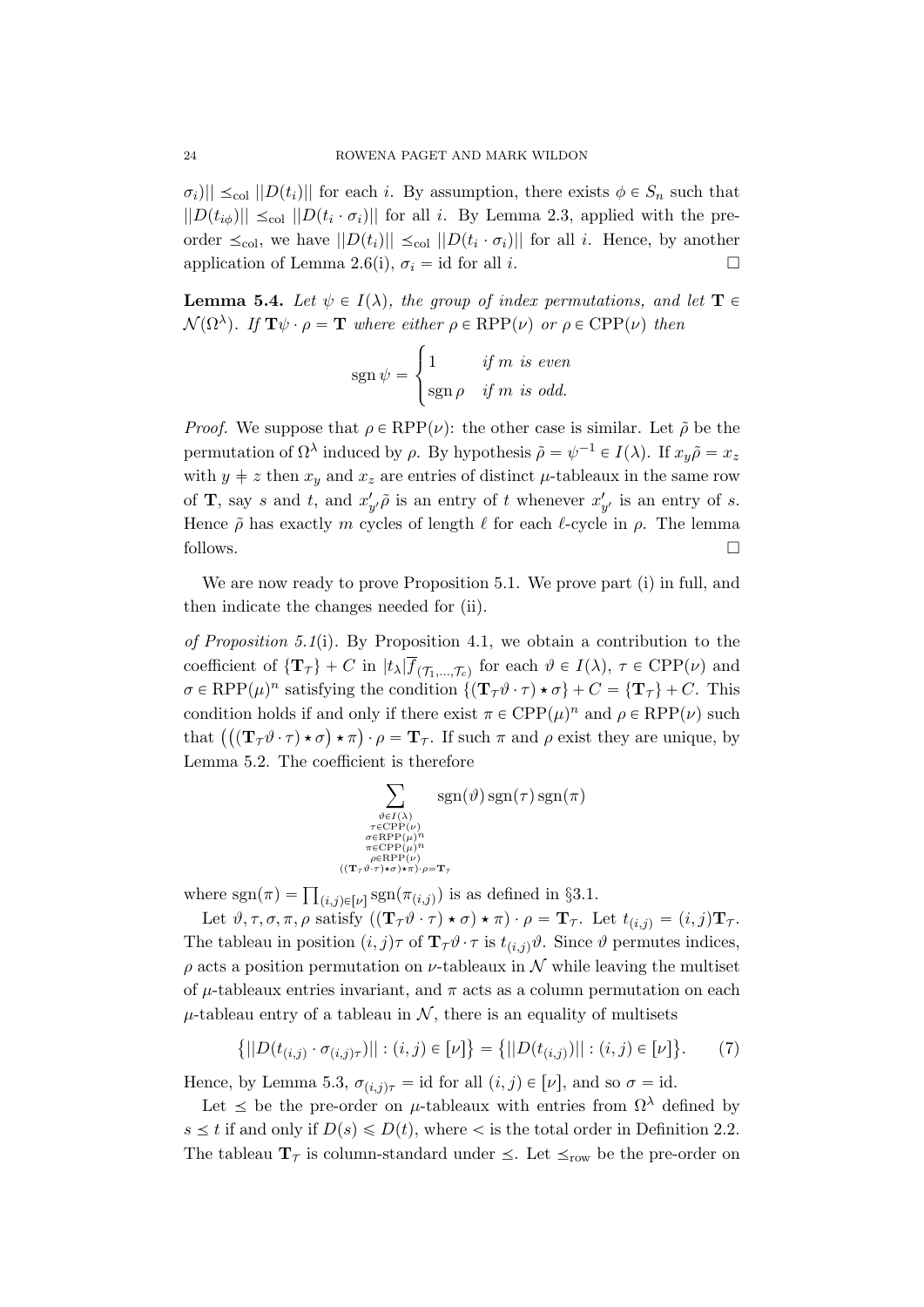the set of tabloids  $\{T\}$  for  $T \in \mathcal{N}$  defined by Definition 2.4(ii) using  $\leq$ . If  $\tau$   $\neq$  id then, by Lemma 2.6(ii),  $\{T_{\tau}\vartheta \cdot \tau\} \prec_{\text{row}} \{T_{\tau}\}\.$  Since the total order  $\langle$  is preserved by column position permutations on  $\mu$ -tableaux and  $\leq_{row}$ depends only on the sets of entries in the rows of a tableau in  $N$ , it follows depends only on the sets of entries in the rows of a tableau in  $N$ , it follows that  $\{((\mathbf{T}_{\mathcal{T}} \vartheta \cdot \tau) \star \pi) \cdot \rho\} \prec_{\text{row}} {\{\mathbf{T}_{\mathcal{T}}\}}$ , a contradiction. Therefore  $\tau = \text{id}$ .

We now have  $(\mathbf{T}_{\tau}\theta \star \pi) \cdot \rho = \mathbf{T}_{\tau}$ . For each  $(i, j) \in [\nu]$  there exists We now have  $(\mathbf{1}_{\tau}v \star \pi) \cdot \rho = \mathbf{1}_{\tau}$ . For each  $(i, j) \in [\nu]$  there exists<br>  $(i, j') \in [\nu]$  such that  $((i, j)\mathbf{T}_{\tau}\vartheta) \cdot \pi_{(i, j)} = (i, j')\mathbf{T}_{\tau}$ . Because the  $\mu$ -tableau entries of  $T<sub>\tau</sub>$  are conjugate-semistandard after deindexing, this shows that  $\pi_{(i,j)}$  acts on the entry in position  $(i, j)$  of  $\mathbf{T}_{\mathcal{T}} \vartheta$  by permuting indices. Let  $\tilde{\pi}_{(i,j)} \in I(\lambda)$  be the permutation induced by  $\pi_{(i,j)}$  and let

$$
\psi = \prod_{(i,j)\in [\nu]} \vartheta \tilde{\pi}_{(i,j)} \in I(\lambda).
$$

By Lemma 5.4 we have sgn  $\psi = 1$ . It follows that  $sgn(\vartheta) = sgn(\pi)$  and  $sgn(\vartheta)$  sgn $(\tau)$  sgn $(\pi) = sgn(\vartheta)$  sgn $(\pi) = 1$ . Hence the coefficient of  $\{T_\tau\}$  + C in  $|t_\lambda|\overline{f}_\mathcal{T}$  is strictly positive.

of Proposition 5.1(ii). A similar argument shows that the coefficient of  $|\mathbf{T}_{\tau}|+$  $\tilde{C}\text{ in }t_{\lambda}\overline{g}_{(\mathcal{T}_1,...,\mathcal{T}_c)}\text{ is }%$ 



Let  $\vartheta, \tau, \sigma, \pi, \rho$  satisfy  $((\mathbf{T}_{\tau}\vartheta \cdot \tau) \star \sigma) \star \pi) \cdot \rho = \mathbf{T}_{\tau}$ . The argument for case (i) shows that (7) holds, and hence  $\sigma_{(i,j)} = id$  for all  $(i,j) \in [\nu]$ . Let  $\leq$  be as defined in case (i). The tableau  $\mathbf{T}_{\tau}$  is row-standard under the pre-order  $\leq$ . Hence by Lemma 2.6(i), if  $\tau \neq id$  then  $||\mathbf{T}_{\tau}\vartheta \cdot \tau|| \prec_{\text{col}} ||\mathbf{T}_{\tau}||$ . A similar argument now shows that  $\left\| \left( (\mathbf{T}_{\mathcal{T}} \vartheta \cdot \tau) \star \pi \right) \cdot \rho \right\| \prec_{\text{col}} \|\mathbf{T}_{\mathcal{T}}\|$ , a contradiction. Therefore  $\tau = id$ . Now define  $\psi$  as before, and apply Lemma 5.4 to get  $sgn(\vartheta)$  sgn $(\pi) = sgn(\psi) = sgn(\rho)$ , showing that the coefficient of  $|T_\tau| + C$ in  $|t_\lambda|\overline{f}_\mathcal{T}$  is strictly positive.

Under certain technical hypotheses the homomorphisms  $f_{\mathcal{T}}$  and  $\bar{g}_{\mathcal{T}}$  for distinct conjugate-semistandard tableau family tuples  $\mathcal T$  are linearly independent; this is discussed in Section 8.

# 6. Conjugate-semistandard tableau families tuples from homomorphisms

The aim of this section is to prove the following theorem.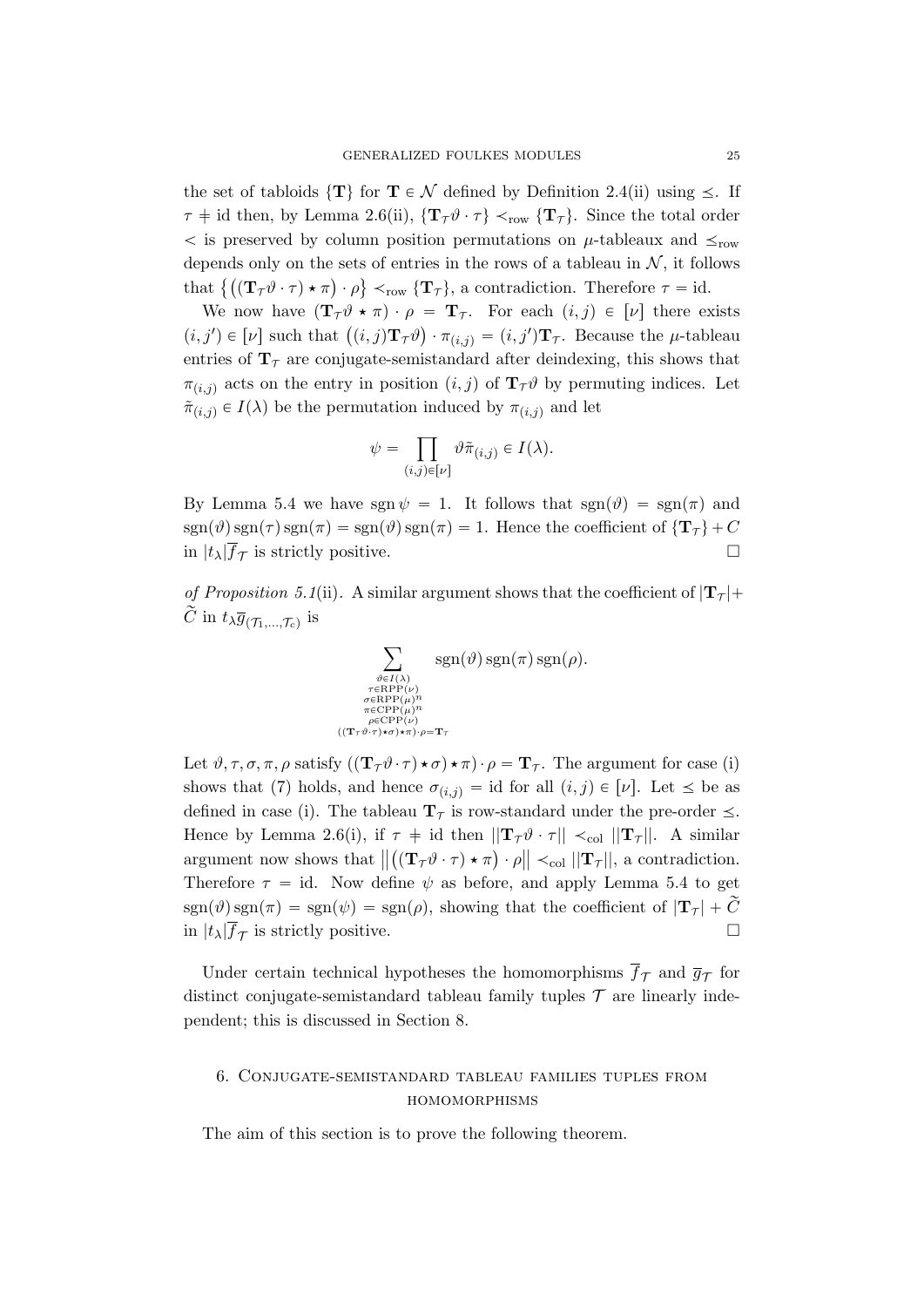Theorem 6.1. Let q be the number of conjugate-semistandard tableau family tuples of shape  $\mu^{\kappa}$  and type  $\lambda$ . Then

$$
\dim \mathrm{Hom}_{\mathbb{Q}S_{mn}}(S^{\lambda}, (S^{\mu} \oslash S^{\nu})\uparrow_{S_m \wr S_n}^{S_{mn}}) \leq q.
$$

The proof uses the results in §3, taking the set  $\Omega$  to be  $\Omega^{\lambda}$  with its usual order, namely  $y_x < y'_{x'}$  if and only if  $y < y'$  or both  $y = y'$  and  $x < x'$ . Recall that, by Definition 3.7,  $\mathcal{NS}$  is the set of all  $\nu$ -tableaux with standard  $\mu$ -tableaux entries such that the union of all the entries of the  $\mu$ -tableaux is  $\Omega^{\lambda}$ ,  $\mathcal{NS}_{\text{row}}$  is the subset of  $\mathcal{NS}$  of  $\nu$ -tableaux with strictly increasing rows under the order  $\leq_{\text{disj}}$  (defined in Section 3.2), and  $\mathcal{NS}_{\text{col}}$  is the subset of  $\mathcal{N}S$  of *v*-tableaux with strictly increasing columns under  $\lt_{disj}$ . Let  $\mathcal{B}_{row}$ and  $\mathcal{B}_{\text{col}}$  be the bases of the submodules of  $N/R$  and  $\widetilde{N/R}$  isomorphic to  $(S^{\mu} \oslash M^{\nu})\uparrow_{S_m \wr S_n}^{S_{mn}}$  and  $(S^{\mu} \oslash \widetilde{M}^{\nu})\uparrow_{S_m \wr S_n}^{S_{mn}}$ , respectively, given in Lemma 3.8. Recall  $\mathcal{B}_{\text{row}}$  consists of all

$$
e_{\text{row}}(\mathbf{S}) = \sum_{\pi \in \text{CPP}(\mu)^n} \{ \mathbf{S} \star \pi \} \operatorname{sgn}(\pi) + R
$$

where  $S \in \mathcal{NS}_{\text{row}}$  and  $\mathcal{B}_{\text{col}}$  consists of all

$$
e_{\text{col}}(\mathbf{S}) = \sum_{\pi \in \text{CPP}(\mu)^n} |\mathbf{S} \star \pi| \operatorname{sgn}(\pi) + \widetilde{R}
$$

where  $S \in \mathcal{NS}_{\text{col}}$ .

The key idea in the proof of Theorem 6.1, when  $m$  is even, is to pull back a  $\mathbb{Q}S_{mn}$ -homomorphism  $S^{\lambda} \to (S^{\mu} \oslash S^{\nu}) \uparrow_{S_m \wr S_n}^{S_{mn}}$  to a  $\mathbb{Q}S_{\Omega^{\lambda}}$ -homomorphism  $h$ :  $\widetilde{M}^{\lambda} \to \widetilde{N}/\widetilde{R}$  with image contained in the submodule of  $\widetilde{N}/\widetilde{R}$  with basis  $\mathcal{B}_{\text{col}}$ isomorphic to  $(S^{\mu} \oslash \widetilde{M}^{\nu}) \uparrow_{Sm \wr S_n}^{Smn}$ . We show that if  $|t_{\lambda}|h = \sum_{\mathbf{S} \in \mathcal{NS}_{\text{col}}} c_{\mathbf{S}} e_{\text{col}}(\mathbf{S})$ then there is a conjugate-semistandard tableau family tuple of shape  $\mu^k$ and type  $\lambda$  corresponding to each **S** with  $c_{\mathbf{S}} \neq 0$ . If m is odd we obtain the same result by replacing  $\widetilde{N}/\widetilde{R}$  with  $N/R$  and using the submodule with basis  $\mathcal{B}_{\text{row}}$ . To make this correspondence precise we require the definitions below. Recall from §5 that if t is a  $\mu$ -tableau with entries from  $\Omega^{\lambda}$  then the deindexed tableau  $D(t)$  is the  $\mu$ -tableau with entries from N obtained by removing indices from the entries of t.

Definition 6.2. Let  $\mathbf{T} \in \mathcal{N}(\Omega^{\lambda})$ .

- (i) Suppose m is even. For each  $j \in \{1, \ldots, \nu_1\}$ , let  $\mathcal{T}_j = \{D(t_1), \ldots, D(t_{\nu'_j})\}$ where  $t_1, \ldots, t_{\nu'_j}$  are the entries in column j of **T**. Define  $D_{\text{col}}(\mathbf{T}) =$  $(\mathcal{T}_1,\ldots,\mathcal{T}_{\nu_1}).$
- (ii) Suppose *m* is odd. For each  $i \in \{1, ..., \nu_1'\}$ , let  $\mathcal{T}_i = \{D(t_1), ..., D(t_{\nu_i})\}$ where  $t_1, \ldots, t_{\nu_i}$  are the entries in row i of **T**. Define  $D_{\text{row}}(\mathbf{T}) =$  $(\mathcal{T}_1,\ldots,\mathcal{T}_{\nu'_1}).$

**Definition 6.3.** Let t be a  $\mu$ -tableau with entries from  $\Omega^{\lambda}$ . We say that t is separated if no two distinct symbols  $y_x$  and  $y_{x'}$  lie in the same row of t.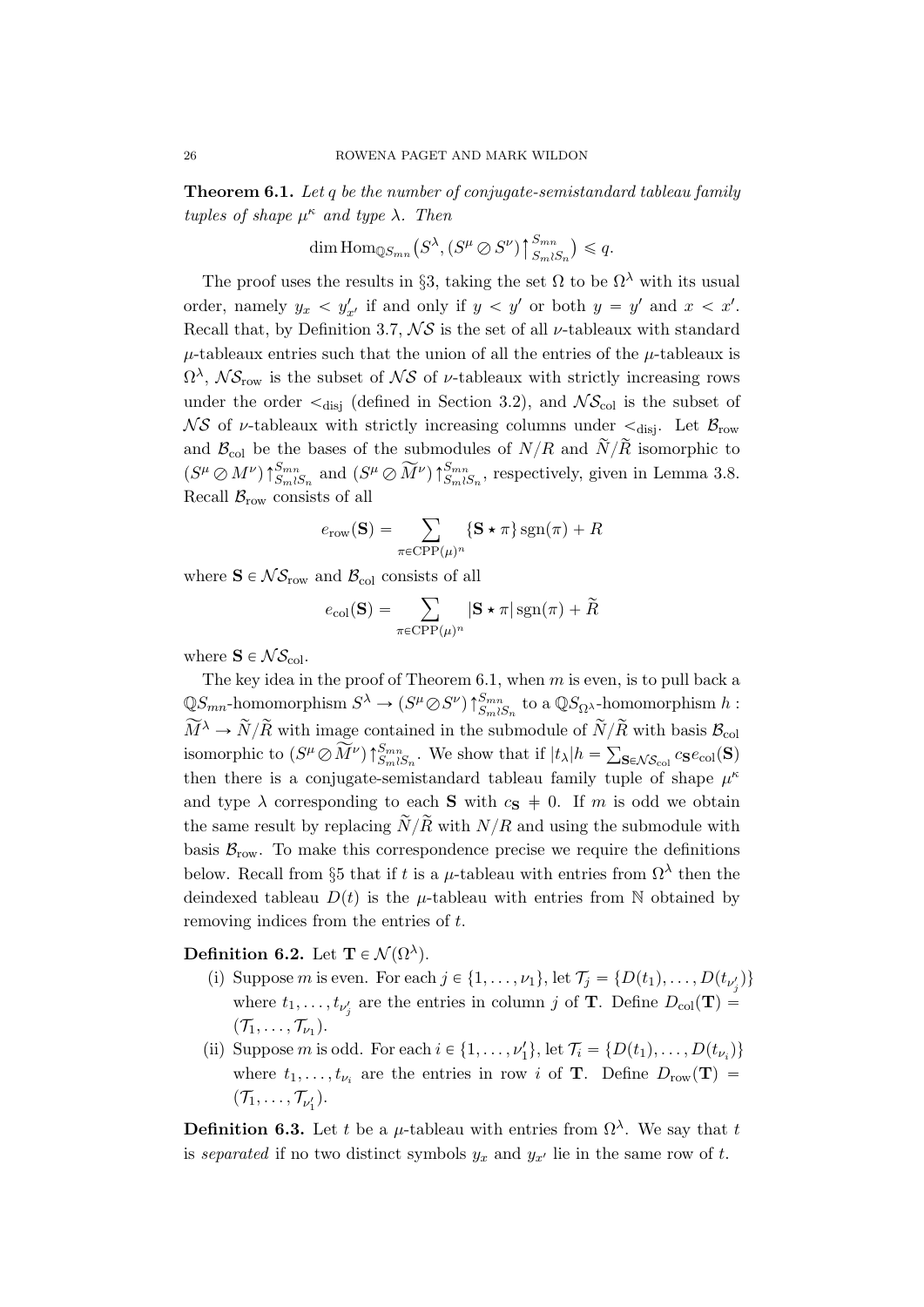Theorem 6.1 is an easy corollary of the following proposition and its analogue for m odd.

**Proposition 6.4.** Suppose m is even. Let  $h : \widetilde{M}^{\lambda} \to (S^{\mu} \oslash \widetilde{M}^{\nu}) \uparrow_{S_m \wr S_n}^{S_{mn}}$  be a homomorphism of  $\mathbb{Q}S_{mn}$ -modules. Identifying the domain with the  $\mathbb{Q}S_{\Omega}$ <sub>λ</sub> module generated by  $|t_\lambda|$  and the codomain with the submodule of  $\widetilde{N}/\widetilde{R}$  with basis  $\mathcal{B}_{\text{col}}$ , let

$$
|t_{\lambda}|h = \sum_{\mathbf{U}\in\mathcal{P}} c_{\mathbf{U}}e_{\text{col}}(\mathbf{U})
$$
 (8)

where  $P \subseteq \mathcal{NS}_{\text{col}}$  and  $c_{\mathbf{U}} \neq 0$  for each  $\mathbf{U} \in \mathcal{P}$ .

- (i) If  $U \in \mathcal{P}$  and t is a  $\mu$ -tableau entry of U then t is separated.
- (ii) If  $U \in \mathcal{P}$  and s and t are  $\mu$ -tableau entries in different positions in the same column of **U** then  $D(s) \doteq D(t)$ .

For completeness, we state the version of the proposition for m odd.

**Proposition 6.5.** Suppose m is odd. Let  $h : \widetilde{M}^{\lambda} \to (S^{\mu} \oslash M^{\nu}) \uparrow_{S_m \wr S_n}^{S_{mn}}$  be a homomorphism of  $\mathbb{Q}S_{mn}$ -modules. Identifying the domain with the  $\mathbb{Q}S_{\Omega}$ <sup>{2}</sup> module generated by  $|t_\lambda|$  and the codomain with the submodule of  $N/R$  with basis  $\mathcal{B}_{\text{row}}$ , let

$$
|t_{\lambda}|h = \sum_{\mathbf{U} \in \mathcal{P}} c_{\mathbf{U}} e_{\text{row}}(\mathbf{U})
$$
\n(9)

where  $P \subseteq \mathcal{NS}_{\text{row}}$  and  $c_{\mathbf{U}} \neq 0$  for each  $\mathbf{U} \in \mathcal{P}$ .

- (i) If  $U \in \mathcal{P}$  and t is a  $\mu$ -tableau entry of U then t is separated.
- (ii) If  $U \in \mathcal{P}$  and s and t are  $\mu$ -tableau entries in different positions in the same row of **U** then  $D(s) \doteq D(t)$ .

of Theorem 6.1 assuming Propositions 6.4 and 6.5. We first suppose that  $m$ is even, then indicate the very minor changes needed if  $m$  is odd. Pull back a non-zero homomorphism  $S^{\lambda} \to (S^{\mu} \oslash S^{\nu}) \uparrow_{S_m \wedge S_n}^{S_{mn}}$  to a non-zero homomorphism  $\widetilde{M}^{\lambda} \to (S^{\mu} \otimes \widetilde{M}^{\nu}) \uparrow_{S_m \wr S_n}^{S_{mn}}$ , and let  $h : \widetilde{M}^{\lambda} \to \widetilde{N}/\widetilde{R}$  be the corresponding homomorphism of  $\mathbb{Q}S_{\Omega}$ <sup>2</sup> -modules with image contained in the submodule of  $\widetilde{N}/\widetilde{R}$  with basis  $\{e_{\text{col}}(\mathbf{S}) : \mathbf{S} \in \mathcal{NS}_{\text{col}}\}$ . Let  $|t_{\lambda}|h = \sum_{\mathbf{S} \in \mathcal{P}} c_{\mathbf{S}} e_{\text{col}}(\mathbf{S})$ , as in (8).

Let  $\mathbf{T} \in \mathcal{P}$ . If t is a  $\mu$ -tableau entry of  $\mathbf{T}$ , then t is standard, so if  $y_x, y'_{x'}$  are entries in the same row of t then  $y_x < y'_{x'}$ . Moreover, by Proposition 6.4(i), we have  $y \neq y'$ . Therefore the rows of  $D(t)$  are strictly increasing. Similarly, since t is standard, the columns of  $D(t)$  are weakly increasing. It now follows from Proposition 6.4(ii) that  $D_{col}(\mathbf{T})$  is a conjugate-semistandard tableau family tuple of shape  $\mu^{\kappa}$ . (Recall that  $\kappa = \nu'$  when m is even.)

Suppose that  $U \in \mathcal{NS}_{\text{col}}$  is such that  $D_{\text{col}}(U) = D_{\text{col}}(T)$ . There is an index permutation  $\vartheta \in I(\lambda)$  and a column place permutation  $\tau \in \text{CPP}(\nu)$ such that  $\mathbf{U} = \mathbf{T}\vartheta \cdot \tau$ . Observe that  $e_{\text{col}}(\mathbf{U}) = e_{\text{col}}(\mathbf{T}\vartheta \cdot \tau) = \text{sgn}(\tau)e_{\text{col}}(\mathbf{T}\vartheta)$ . Applying  $\vartheta$  to both sides of (8), we see from the summand  $c_{\mathbf{T}}e_{\text{col}}(\mathbf{T})\vartheta$  that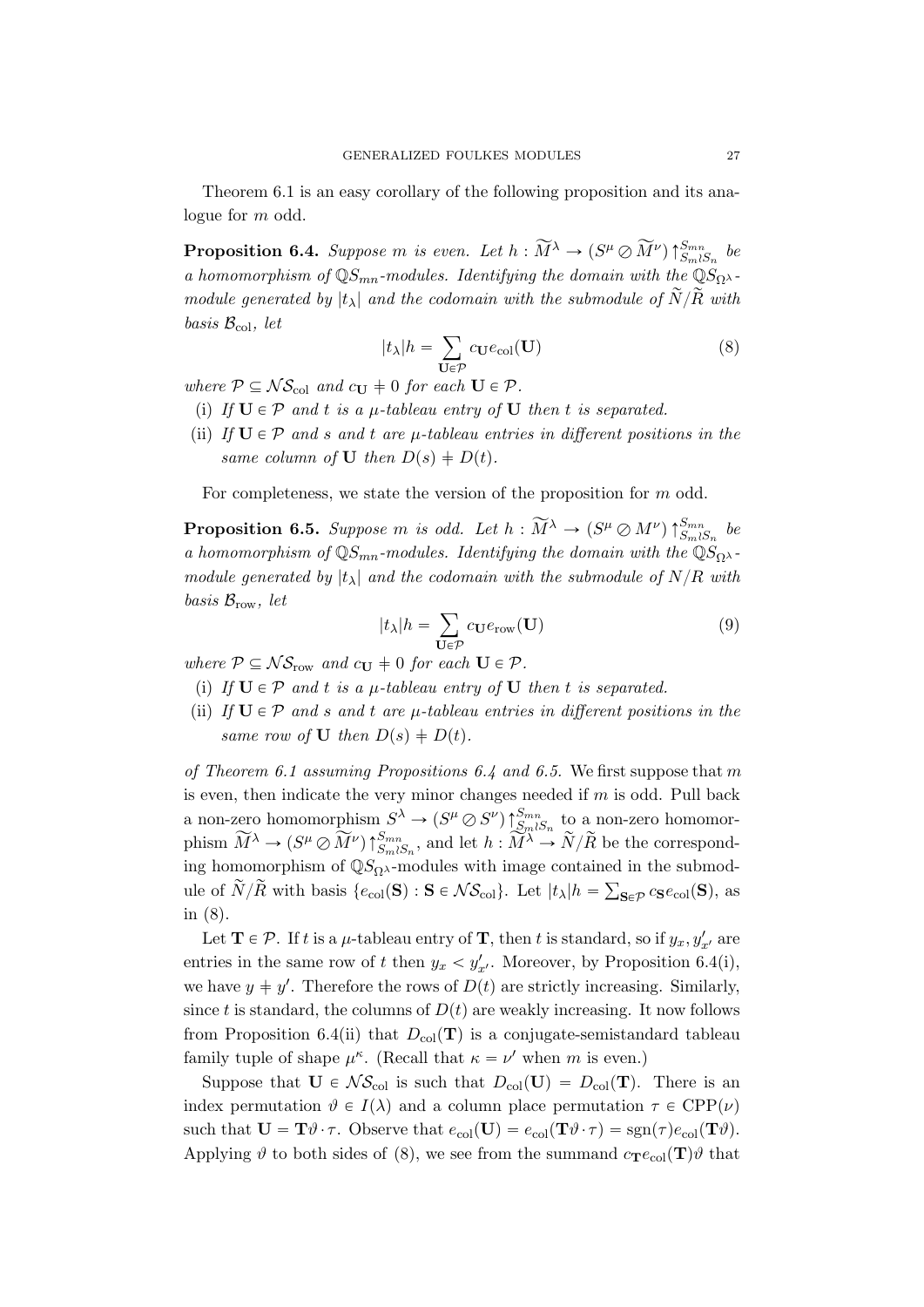the coefficient of  $e_{\text{col}}(\mathbf{U})$  in  $|t_{\lambda}|\vartheta h$  is  $\text{sgn}(\tau)c_{\mathbf{T}}$ . Since  $|t_{\lambda}|\vartheta = \text{sgn}(\vartheta)|t_{\lambda}|$ , it follows that  $sgn(\theta)c_{\text{U}} = sgn(\tau)c_{\text{T}}$ . Hence the number of independent choices for the coefficients in  $(8)$  is at most q, the number of conjugatesemistandard tableau family tuples of shape  $\mu^{\kappa}$  and type  $\lambda$ . Therefore dim  $\text{Hom}_{\mathbb{Q}S_{\Omega}}(\widetilde{M}^{\lambda}, \langle \mathcal{B}_{\text{col}} \rangle) \leq q$ . Since

 $\dim\mathrm{Hom}_{\mathbb{Q}S_{mn}}(\widetilde{M}^{\lambda}, (S^{\mu}\oslash S^{\nu}))$  $\sum_{m=1}^{n}$  $S_m \wr S_n$  $\big) \leqslant \dim \mathrm{Hom}_{Q\Omega^{\lambda}}(\widetilde{M}^{\lambda}, \langle \mathcal{B}_{\mathrm{col}} \rangle)$ 

the theorem follows.

For m odd, instead start with a non-zero homomorphism  $S^{\lambda} \to (S^{\mu} \oslash \mathcal{S}^{\mu})$  $\widetilde{S}^{\nu}$ )  $\uparrow_{SmlS_n}^{Smn}$  and pull it back to a non-zero homomorphism  $\widetilde{M}^{\lambda} \to (S^{\mu} \oslash S^{\mu})$  $\widetilde{M}^{\nu}$   $\uparrow$   $\zeta_{m}^{Smn}$  so that Proposition 6.5 may be used. Then replace  $e_{\text{col}}(\mathbf{S}) \in$  $\mathcal{NS}_{\text{col}}$  with  $e_{\text{row}}(\mathbf{S}) \in \mathcal{NS}_{\text{row}}$ ,  $\mathcal{B}_{\text{col}}$  with  $\mathcal{B}_{\text{row}}$  and  $D_{\text{col}}(\mathbf{T})$  with  $D_{\text{row}}(\mathbf{T})$ throughout, and use that  $e_{\text{row}}(\mathbf{T}\vartheta \cdot \tau) = e_{\text{row}}(\mathbf{T})\vartheta$  for  $\tau \in \text{RPP}(\nu)$  and  $\vartheta \in I(\lambda).$ 

6.1. Proof of Proposition 6.4. The main result needed to prove Proposition 6.4 (and also the analogous Proposition 6.5) is Proposition 6.6 below; this result may be seen as a modular version of Pieri's rule. An example is given following the proof. Recall that a subset of a Young diagram is said to be a vertical strip if it contains no two boxes in the same row.

**Proposition 6.6.** Let  $\Gamma$  be a subset of  $\Omega^{\lambda}$  of size m. Let

$$
b = \sum_{\vartheta \in S_{\Gamma} \cap I(\lambda)} \vartheta \operatorname{sgn}(\vartheta).
$$

Let  $d = \lambda_1$ . For each  $y \in \{1, ..., d\}$ , let  $\Gamma_y = \{y_1, ..., y_{\lambda'_y}\} \cap \Gamma$ . The elements  $e(t)b$  such that

- (i) t is a standard  $\mu$ -tableau with entries from  $\Gamma$ ,
- (ii) the boxes of t occupied by the symbols in each  $\Gamma_y$  form a vertical strip,
- (iii) if  $y_x$ ,  $y_{x'} \in \Gamma_y$  and  $x < x'$  then  $y_x$  appears in a lower numbered row than  $y_{x'}$ ,

are a basis for the  $\mathbb{Q}S_{\Gamma}$ -module  $S^{\mu}b$ .

*Proof.* By repeated applications of Pieri's rule (in the dual form stated in *Proof.* By repeated applications of Pierrs rule (in the dual form stated in [38, page 340]), the multiplicity of  $\chi^{\mu}$  in  $\left(\prod_{y=1}^{d} sgn_{\Gamma_y}\right)\bigg|^{S_{\Gamma}}$  is the number of sequences of partitions

$$
\varnothing = \mu_0 \subset \mu_1 \subset \ldots \subset \mu_{d-1} \subset \mu_d = \mu \tag{10}
$$

such that each  $\left[\mu_y\right]/\left[\mu_{y-1}\right]$  is a vertical strip and  $|\mu_y| - |\mu_{y-1}| = |\Gamma_y|$ . Let S such that each  $\mu_{y}$   $\mu_{y-1}$  is a vertical strip and<br>be the set of such sequences. Define  $\hat{b} = b / \prod_{y=1}^{d}$  $\int_{y=1}^{d} |\Gamma_y|$ . Note that  $\hat{b}$  is an idempotent and that if  $v \in S^{\mu} \hat{b}$  then  $\langle v \rangle$  affords the sign representation of ide.<br> $\Box^d$  $y=1 \Gamma_y$ . By Frobenius reciprocity, we see that dim  $S^{\mu} \widetilde{\hat{b}} = |S|$ .

Given a sequence in S as in (10), let t be the standard  $\mu$ -tableau with entries from  $\Gamma$  such that, for each y, the boxes  $\lceil \mu_y \rceil / \lceil \mu_{y-1} \rceil$  are occupied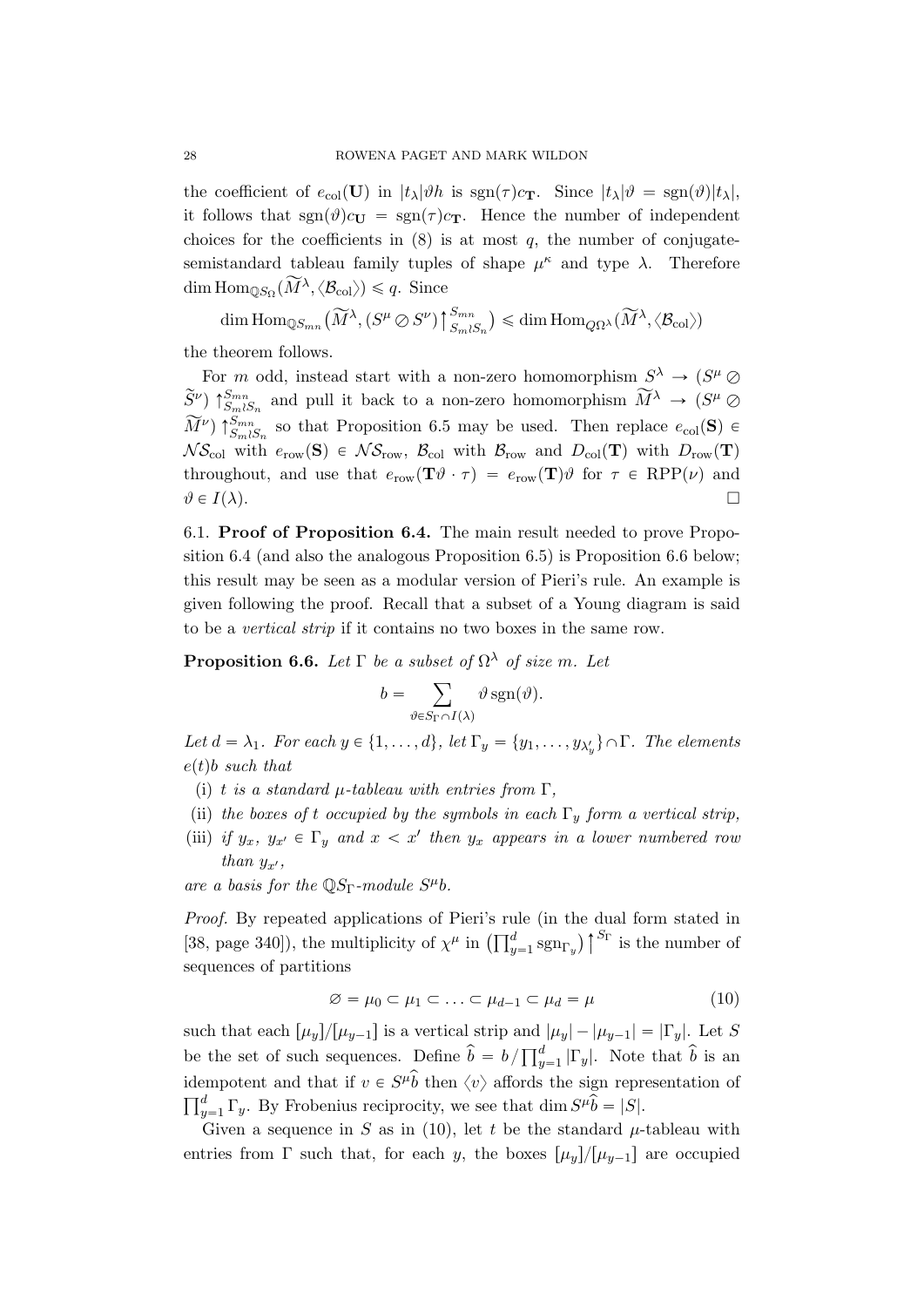by the elements of  $\Gamma_y$ , ordered as in condition (iii). Let T be the set of tableaux obtained in this way. Notice that if  $t \in T$  and  $\vartheta \in S_{\Gamma} \cap I(\lambda)$ then the tableau u obtained from  $t\vartheta$  by sorting its columns into increasing order is standard. Let  $\vartheta_u$  be the unique permutation such that  $t\vartheta \vartheta_u = u$ . If  $\vartheta' \in S_{\Gamma} \cap I(\lambda)$  gives the same tableau u after sorting the columns of  $t\vartheta'$ , then  $\vartheta \vartheta_u = \vartheta' \vartheta'_u$ , so  $sgn(\vartheta) sgn(\vartheta_u) = sgn(\vartheta') sgn(\vartheta'_u)$ . Hence there exists  $C \in \mathbb{N}$  such that the expansion of  $e(t)b$  in the standard basis of  $S^{\mu}$  is

$$
e(t)b = C \sum_{u} c_u e(u),
$$

where the sum is over all standard  $\mu$ -tableaux u with entries from  $\Gamma$  such that the sets of entries of u and t in each vertical strip  $[\mu_y]/[\mu_{y-1}]$  are equal, and  $c_u \in \{+1, -1\}$  for each u. Hence the  $e(t)b$  for  $t \in T$  are linearly independent. Since  $\dim S^{\mu}b = \dim S^{\mu}\hat{b} = |S| = |T|$ , they form a basis for  $S^{\mu}b$ .

For example, if  $\Gamma = \Omega^{(3,2)} = \{1_1, 1_2, 2_1, 2_2, 3_1\}$ , then

$$
b_{(3,2)} = \sum_{\vartheta \in S_{\Gamma} \cap I(\lambda)} \vartheta \, \text{sgn}(\vartheta) = (1 - (1_1, 1_2)) (1 - (2_1, 2_2)),
$$

and

$$
S^{(3,2)}b_{(3,2)} = \left\langle e\left(\frac{1_1|2_1|3_1}{1_2|2_2|}\right) \right\rangle.
$$

If instead  $\mu = (2, 2, 1)$  then

$$
S^{(2,2,1)}b_{(3,2)} = \Big\langle e\Big(\frac{\frac{1}{12}\begin{bmatrix}2\\1\end{bmatrix}}{3_1}\Big), e\Big(\frac{\frac{1}{12}\begin{bmatrix}2\\1\end{bmatrix}}{2_2}\Big)\Big\rangle - e\Big(\frac{\frac{1}{12}\begin{bmatrix}2\\1\end{bmatrix}}{2_1}\Big)\Big\rangle.
$$

The first two tableaux above form the set  $T$  defined in the proof; correspondingly, Pieri's rule implies the multiplicity of the character of  $S^{(2,2,1)}$  in  $(\text{sgn}_{S_2} \times \text{sgn}_{S_2}) \uparrow^{S_5}$  is 2.

We remark that using the James–Peel filtration of a Specht module by Specht modules labelled by skew-partitions (see [27, §3]) one can adapt the proof of Proposition 6.6 to avoid assuming Pieri's rule; the rule then follows as a corollary.

of Proposition 6.4. We have  $|t_\lambda|b_\lambda = C|t_\lambda|$  where  $C = |I_\lambda|$ . Hence the image of the homomorphism h is contained in the subspace of  $\tilde{N}/\tilde{R}$  spanned by the  $e_{\text{col}}(\mathbf{T})b_{\lambda}$  for  $\mathbf{T} \in \mathcal{NS}_{\text{col}}$ .

Let  $\mathbf{T} \in \mathcal{NS}_{\text{col}}$ . For each  $(i, j) \in [\nu]$ , let  $\Gamma_{(i,j)}$  be the set of entries of the  $\mu$ -tableau  $(i, j)$ **T**, let  $I(\lambda)_{(i,j)} = S_{\Gamma(i,j)} \cap I(\lambda)$  and let

$$
b_{(i,j)} = \sum_{\vartheta \in S_{I(\lambda)}(i,j)} \vartheta \operatorname{sgn}(\vartheta).
$$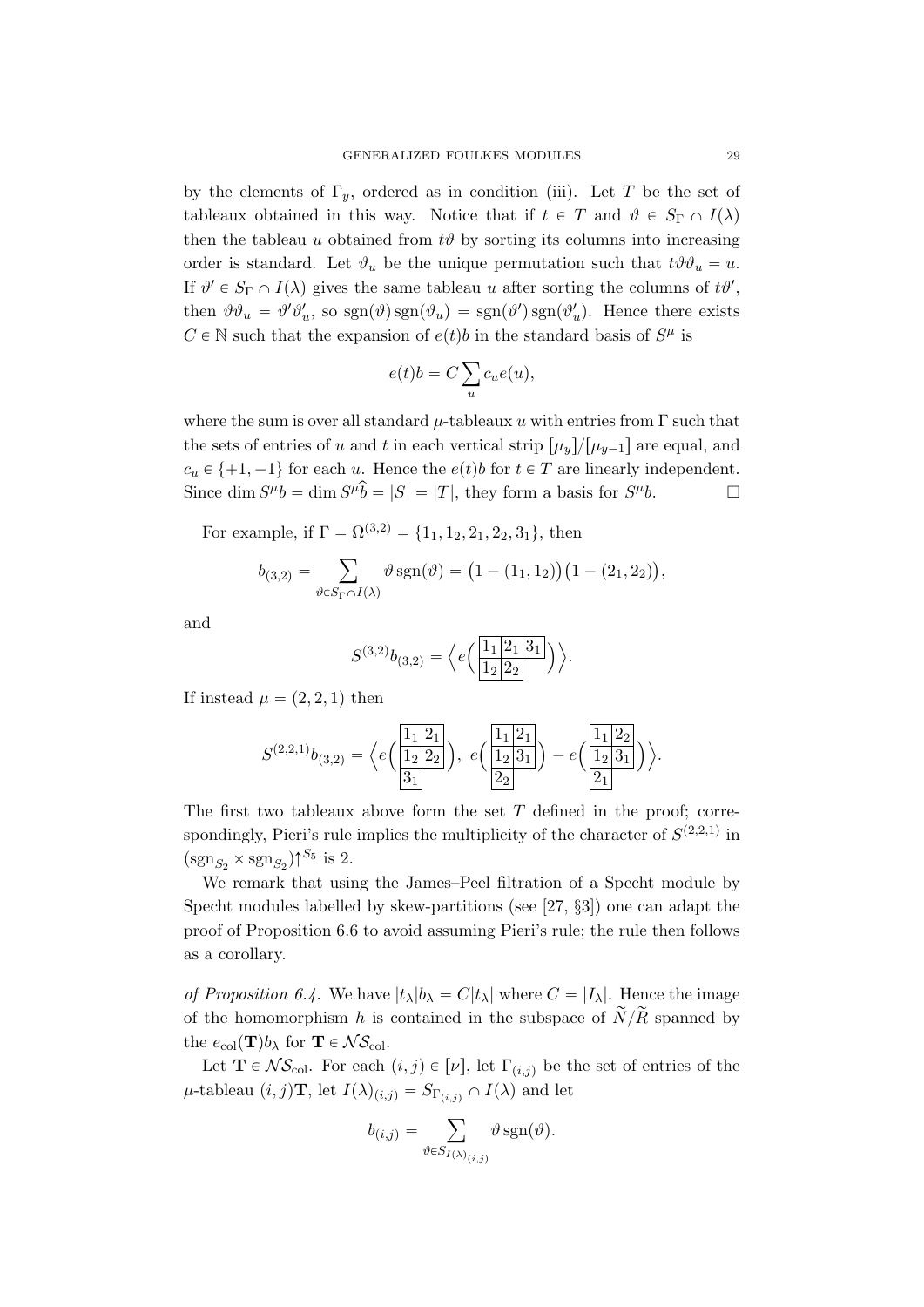Choosing coset representatives  $\phi_1, \ldots, \phi_e$  for  $\prod_{(i,j)\in[\nu]} I(\lambda)_{(i,j)}$  in  $I(\lambda)$ , we see that

$$
e_{\text{col}}(\mathbf{T})b_{\lambda} = \sum_{k=1}^{e} e_{\text{col}}(\mathbf{T}) \prod_{(i,j) \in [\nu]} b_{(i,j)} \phi_k \operatorname{sgn}(\phi_k).
$$

Each  $b_{(i,j)}$  acts on **T** by permuting the entries of the  $\mu$ -tableau in position  $(i, j)$  of **T**, so by Proposition 6.6,  $e_{col}(\mathbf{T}) \prod_{(i,j)} b_{(i,j)}$  is a linear combination of  $e_{\text{col}}(\mathbf{U})$  for  $\mathbf{U} \in \mathcal{NS}_{\text{col}}$  such that each  $\mu$ -tableau entry of  $\mathbf{U}$  is separated. Since the coset representatives  $\phi_k$  permute indices while leaving numbers fixed, we have  $e_{\text{col}}(\mathbf{T})b_{\lambda} = \sum_{\mathbf{U} \in \mathcal{NS}_{\text{col}}} c_{\mathbf{U}} e_{\text{col}}(\mathbf{U})$  where if  $c_{\mathbf{U}} \neq 0$  then each  $\mu$ -tableau entry of **U** is separated. It follows that

$$
\langle e_{\text{col}}(\mathbf{T})b_{\lambda} : \mathbf{T} \in \mathcal{NS}_{\text{col}} \rangle \subseteq W
$$

where W is the subspace of  $\widetilde{N}/\widetilde{R}$  spanned by the  $e_{\text{col}}(\mathbf{U})$  for  $\mathbf{U} \in \mathcal{NS}_{\text{col}}$  such that each  $\mu$ -tableau entry of **U** is separated.

To show that condition (ii) in Proposition 6.4 holds, it will be convenient to say that  $\mathbf{T} \in \mathcal{NS}_{\text{col}}$  has a *column repeat* if there exist distinct  $(i, j)$  and  $(i', j) \in [\nu]$  such that the  $\mu$ -tableau entries  $s = (i, j)$ **T** and  $t = (i', j)$ **T** of **T** satisfy  $D(s) = D(t)$ . Suppose that  $\mathbf{T} \in \mathcal{NS}_{\text{col}}$  has a column repeat, described by this notation, and let

$$
\psi = \prod_{(a,b)\in[\mu]} \bigl((a,b)s,(a,b)t\bigr).
$$

By hypothesis,  $\psi \in I(\lambda)$ . Observe that  $s\psi = t$ ,  $t\psi = s$ , and that  $\psi$  leaves all other  $\mu$ -tableau entries of **T** fixed. Therefore  $|\mathbf{T}\psi| = -|\mathbf{T}|$ . More generally, if  $\pi \in \text{CPP}(\mu)^n$  then, since the index permuting action of  $I(\lambda)$  commutes with place permutations, we have

$$
|\mathbf{T} \star \pi|(1 + \psi) = |\mathbf{T} \star \pi| + |\mathbf{T}\psi \star \pi| = |\mathbf{T} \star \pi| - |\mathbf{T} \star \pi'|
$$

where  $\pi' \in \text{CPP}(\mu)^n$  is obtained from  $\pi$  by swapping the permutations indexed by  $(i, j)$  and  $(i', j)$ . Hence, taking coset representatives  $\vartheta_1, \ldots, \vartheta_d$ for  $\langle \psi \rangle \leq I(\lambda)$ , and noting that sgn $(\psi) = 1$  since m is even, we get

$$
e_{\text{col}}(\mathbf{T})b_{\lambda} = \sum_{\pi \in \text{CPP}(\mu)^n} |\mathbf{T} \star \pi| (1 + \psi) \sum_{k=1}^d \vartheta_k \operatorname{sgn}(\vartheta_k)
$$
  
\n
$$
= \sum_{\pi \in \text{CPP}(\mu)^n} (|\mathbf{T} \star \pi| - |\mathbf{T} \star \pi'|) \sum_{k=1}^d \vartheta_k \operatorname{sgn}(\vartheta_k)
$$
  
\n
$$
= \sum_{\pi \in \text{CPP}(\mu)^n} (|\mathbf{T} \star \pi|) \sum_{k=1}^d \vartheta_k \operatorname{sgn}(\vartheta_k) - \sum_{\pi \in \text{CPP}(\mu)^n} (|\mathbf{T} \star \pi|) \sum_{k=1}^d \vartheta_k \operatorname{sgn}(\vartheta_k)
$$
  
\n
$$
= 0.
$$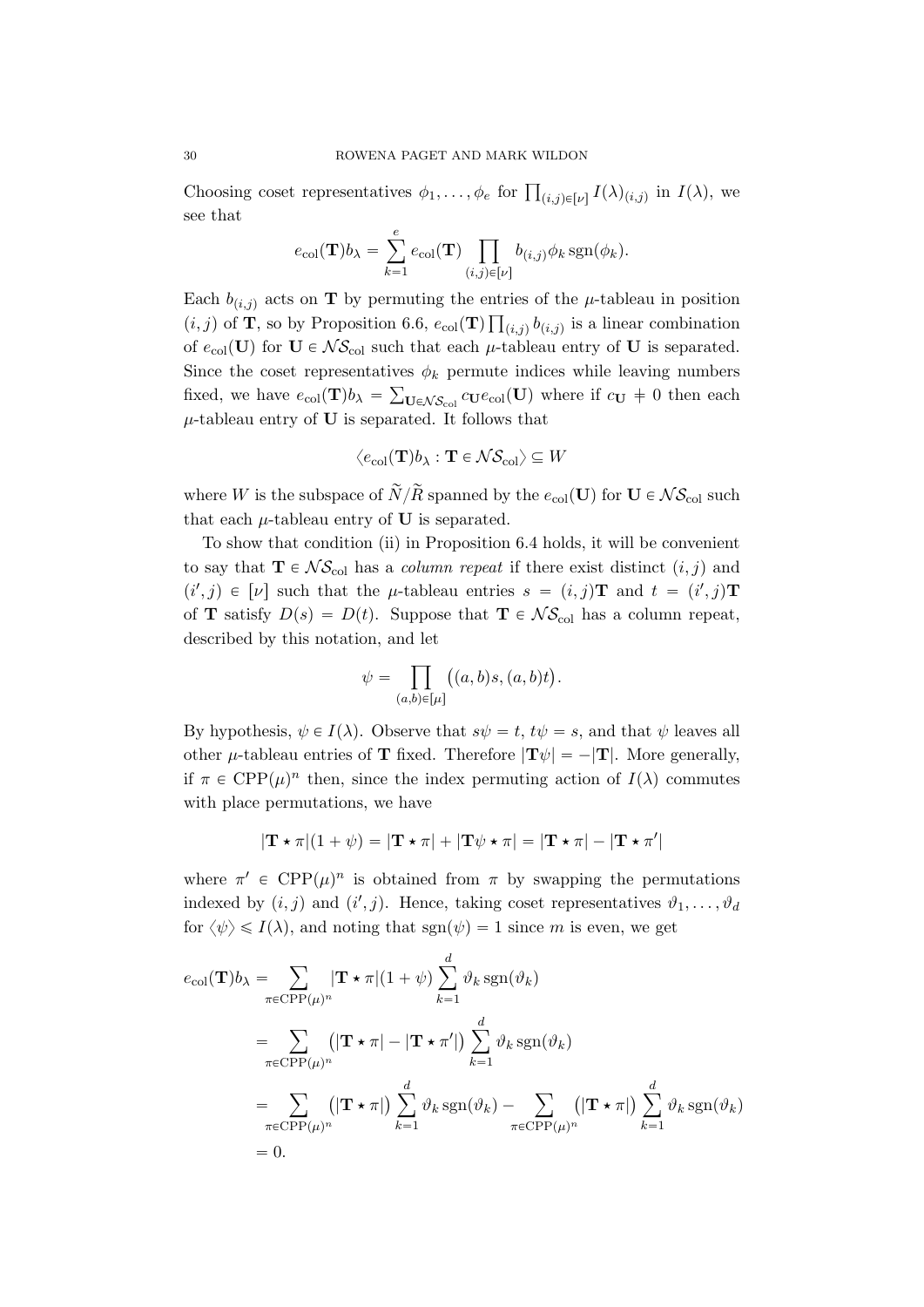It therefore suffices to show that if  $T$  has separated  $\mu$ -tableau entries,  $T$  does not have a column repeat and  $e_{col}(\mathbf{U})$  appears in the expansion of  $e_{col}(\mathbf{T})b_{\lambda}$ in the basis  $\mathcal{NS}_{\text{col}}$ , then U does not have a column repeat.

Let  $\vartheta \in I(\lambda)$ . For each  $(i, j) \in [\nu]$ , let  $v_{(i,j)}$  be the  $\mu$ -tableau obtained from  $(i, j)$ **T** $\vartheta$  by sorting its columns into increasing order. Since  $(i, j)$ **T** is a separated  $\mu$ -tableau, each  $v_{(i,j)}$  is standard. Let **V** be defined by  $(i, j)$ **V** =  $v_{(i,j)}$ . Sorting the columns of V into increasing order in the order  $\lt_{\text{disj}}$  we obtain  $\mathbf{U} \in \mathcal{NS}_{\text{col}}$  such that  $e_{\text{col}}(\mathbf{T})\vartheta = \pm e_{\text{col}}(\mathbf{U})$ . Since  $\vartheta$  permutes indices while leaving numbers fixed, we have

$$
\{D((1,j)\mathbf{T}),\ldots,D((\nu'_j,j)\mathbf{T})\} = \{D((1,j)\mathbf{U}),\ldots,D((\nu'_j,j)\mathbf{U})\}
$$

for each  $j \in \{1, \ldots, \nu_1\}$ . Therefore **U** does not have a column repeat, as required.

of Proposition 6.5. If m is odd then the proof should be modified by replacing columns with rows. In the second step of the proof we have  $\{T\}\psi = \{T\}$ and  $sgn(\psi) = -1$ , since m is odd, and a similar argument shows that  $e_{\text{row}}(\mathbf{T})b_{\lambda} = 0.$ 

## 7. Proofs of Theorems 1.2 and 1.3

Theorem 1.3 follows easily using the following lemma which summarises the salient points from Proposition 5.1 and Theorem 6.1.

## Lemma 7.1.

- (i) If  $S^{\lambda}$  is a summand of  $H^{\nu}_{\mu}$  then there is a conjugate-semistandard tableau family tuple of shape  $\mu^{\kappa}$  and type  $\lambda^{\star}$  with  $\lambda \geq \lambda^{\star}$ .
- (ii) If there is a conjugate-semistandard tableau family tuple of shape  $\mu^{\kappa}$ and type  $\lambda^*$  then there is a summand  $S^{\lambda^{\dagger}}$  of  $H^{\nu}_{\mu}$  with  $\lambda^* \geq \lambda^{\dagger}$ .

Proof. Using Theorem 6.1, the hypothesis of part (i) implies that there is at least one conjugate-semistandard tableau family tuple of shape  $\mu^{\kappa}$  and type λ. We may therefore take  $\lambda^*$  to equal  $\lambda$  here and the conclusion holds. For (ii), by Proposition 5.1 there is a non-zero homomorphism from  $\widetilde{M}^{\lambda^*}$  into  $H^{\nu}_{\mu}$ . The result now follows since, by Lemma 2.1, if  $S^{\lambda^{\dagger}}$  is a summand of  $\overline{\widetilde{M}}^{\lambda^{\star}}$  then  $\lambda^{\star} \trianglerighteq \lambda^{\dagger}$ .

This completes the proof of Theorem 1.3. To deduce Theorem 1.2 we twist by the sign representation. The restriction of  $sgn<sub>Smn</sub>$  to  $S_m \nvert S_n$  is  $\operatorname{sgn}_{{\mathcal{S}}_m} \oslash \mathbb{Q}_{{\mathcal{S}}_n}$  if m is even and  $\operatorname{sgn}_{{\mathcal{S}}_m} \oslash \operatorname{sgn}_{{\mathcal{S}}_n}$  if m is odd. Hence  $\overline{u}$ 

$$
H^{\nu}_{\mu}\otimes \operatorname{sgn}_{S_{mn}} = (S^{\mu} \otimes S^{\nu})\uparrow_{S_m \wr S_n}^{S_{mn}} \otimes \operatorname{sgn}_{S_{mn}} \cong \begin{cases} (S^{\mu'} \otimes S^{\nu})\uparrow_{S_m \wr S_n}^{S_{mn}} & \text{if } m \text{ is even} \\ (S^{\mu'} \otimes S^{\nu'})\uparrow_{S_m \wr S_n}^{S_{mn}} & \text{if } m \text{ is odd.} \end{cases}
$$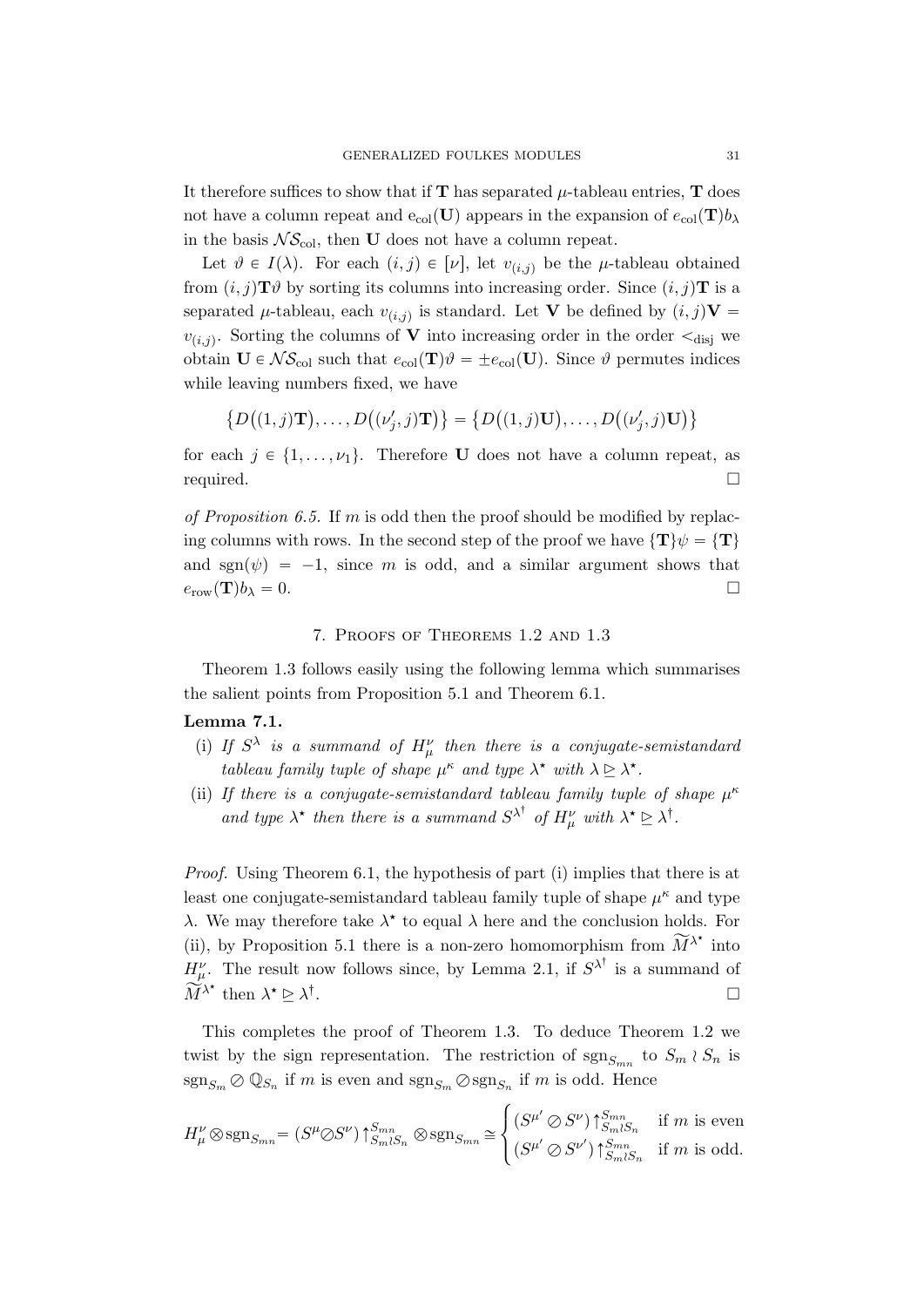It now follows from (2) in §2.3 that  $S^{\lambda}$  is a maximal summand of  $H^{\nu}_{\mu}$  if and only if  $S^{\lambda'}$  is a minimal summand of  $H^{\nu}_{\mu'}$ , if m is even, or  $H^{\nu'}_{\mu'}$ , if m is odd. By Theorem 1.3 this holds (in either case) if and only if  $\lambda'$  is a minimal type, that is  $\lambda$  is maximal among the partitions that occur as a weight of a conjugate-semistandard tableau family tuple of shape  $\eta^{\nu'}$  where  $\eta = \mu'$ .

We remark that, using Proposition 2.10 (whose proof was not included in this article) and Lemma 2.11, the statement of Theorem 1.2 may be strengthened. We may remove the restriction that  $\lambda$  is maximal among the partitions that occur as a weight and conclude instead that  $\lambda$  is simply a maximal weight of the conjugate-semistandard tableau family tuple.

### 8. Linear independence of homomorphisms

In this section we extend the argument in the proof of Proposition 5.1 to give a sufficient condition for homomorphisms defined using different conjugate-semistandard tableau family tuples of the same type to be linearly independent.

To simplify the statement of this result we write  $t \in \mathcal{T}$  to mean that the tableau t belongs to one of the tableau families in the conjugate-semistandard tableau family tuple  $\mathcal{T}$ . Let  $\leq_{\text{col}}$  denote the order on  $\mu$ -columnar tabloids defined in the proof of Lemma 5.3, obtained by taking  $\leq$  to be the usual order on N in Definition 2.4. Recall that  $\kappa = \nu'$  if m is even and  $\kappa = \nu$  if m is odd.

 $\bf{Proposition 8.1.}$  Let  $\mathcal{T}^{(1)}, \ldots, \mathcal{T}^{(d)}$  be conjugate-semistandard tableau family tuples of shape  $\mu^{\kappa}$  and type  $\lambda$ . Suppose that for each  $e \in \{1, \ldots, d\}$  there exists a conjugate-semistandard tableau  $s^{(e)} \in \mathcal{T}^{(e)}$  such that if  $c < e$  and  $u \in \mathcal{T}^{(c)}$  then  $||u|| <_{\text{col}} ||s^{(e)}||$ .

- (i) If m is even then the homomorphisms  $\overline{f}_{\mathcal{T}^{(1)}}, \ldots, \overline{f}_{\mathcal{T}^{(d)}} : S^{\lambda} \to H^{\nu}_{\mu}$  are linearly independent.
- (ii) If m is odd then the homomorphisms  $\overline{g}_{\mathcal{T}^{(1)}}, \ldots, \overline{g}_{\mathcal{T}^{(d)}} : S^{\lambda} \to H^{\nu}_{\mu}$  are linearly independent.

*Proof.* We give the proof for  $m$  even and then explain the minor changes needed if m is odd.

For each  $c \in \{1, ..., d\}$ , let  $\mathbf{T}^{(c)}$  be the tableau in  $\mathcal{N}(\Omega^{\lambda})$  corresponding to  $\mathcal{T}^{(c)}$ . Suppose for a contradiction that there is a linear dependency involving  $\overline{f}_{\mathcal{T}^{(1)}}, \ldots, \overline{f}_{\mathcal{T}^{(e)}}$  in which the coefficient of  $\overline{f}_{\mathcal{T}^{(e)}}$  is non-zero. The proof of Proposition 5.1 shows that the coefficient of  $\{T^{(e)}\} + C$  in  $|t_\lambda| \overline{f}_{\mathcal{T}^{(e)}}$ is non-zero. Using the definition of  $\overline{f}_{\mathcal{T}(c)}$  in Proposition 4.1, we see that there exists  $c < e$  and  $\vartheta \in I(\lambda)$ ,  $\tau \in \text{CPP}(\nu)$  and  $\sigma \in \text{RPP}(\mu)^n$  such that  $\{T^{(e)}\} + C = \pm \{ (T^{(c)}\vartheta \cdot \tau) \star \sigma \} + C$ . Hence there exist  $\pi \in \text{CPP}(\mu)^n$  and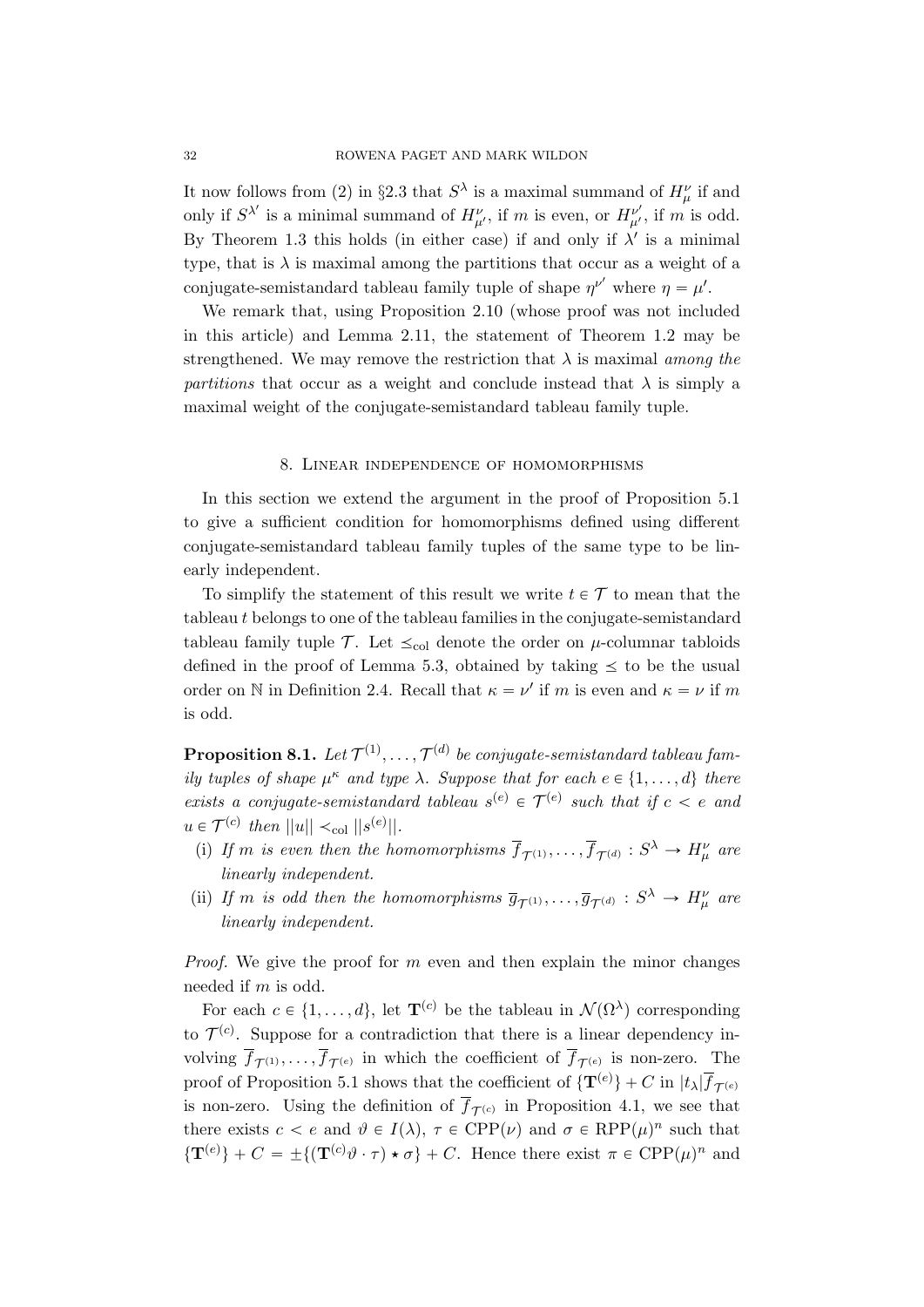$\rho \in \text{RPP}(\nu)$  such that

$$
\mathbf{T}^{(e)} = (((\mathbf{T}^{(c)} \vartheta \cdot \tau) \star \sigma) \star \pi) \cdot \rho.
$$

Let  $t_{(i,j)} = (i, j)\mathbf{T}^{(e)}$  and  $u_{(i,j)} = (i, j)\mathbf{T}^{(c)}$  for  $(i, j) \in [\nu]$ .

Repeating the argument in the first step in the proof of Proposition 5.1, we get

$$
\{||D(t_{(i,j)})||:(i,j)\in [\nu]\}=\{||D(u_{(i,j)}\cdot \sigma_{(i,j)\tau})||:(i,j)\in [\nu]\}.
$$

But by Lemma 2.6(i), we have  $||D(u_{(i,j)} \cdot \sigma_{(i,j)\tau})|| \leq_{\text{col}} ||D(u_{(i,j)})|| <_{\text{col}}$  $||D(s^{(e)})||$ . By transitivity,  $||D(u_{(i,j)} \cdot \sigma_{(i,j)\tau})|| \prec_{\text{col}} ||D(s^{(e)})||$ ; in particular,  $||D(u_{(i,j)}) \cdot \sigma_{(i,j)\tau}||$   $|| \cdot ||D(s^{(e)})||$ . Since  $||D(s^{(e)})||$  is a member of the lefthand set, this is a contradiction.

If m is odd then instead we look at the coefficient of  $|\mathbf{T}^{(e)}| + \widetilde{C}$ , and instead take  $\tau \in RPP(\nu)$  and  $\rho \in CPP(\nu)$ . The proof is otherwise unchanged.  $\square$ 

## Example 8.2. Let

$$
s_1 = \frac{1}{1}
$$
,  $s_2 = \frac{1}{2}$ ,  $s_3 = \frac{1}{3}$ ,  $s_4 = \frac{1}{1}$ ,  $s_5 = \frac{1}{2}$ .

Define  $S =$  $\{s_1, s_2, s_3, s_4\}, \{s_1\}$  $\mathcal{S} = (\{s_1, s_2, s_3, s_4\}, \{s_1\})$ . Note that  $\mathcal{S}$  has the same shape and type as  $\mathcal{T} = (\{s_1, s_2, s_4, s_5\}, \{s_1\})$  from Example 4.2. Since  $||s_5||$  is the greatest element of  $\{|s_1||, \ldots, |s_5||\}$  in the order  $\leq_{\text{col}}$  used in Proposition 8.1, the homomorphisms  $\bar{g}_S$  and  $\bar{g}_T$  are linearly independent. Hence the multiplicity of  $S^{(3^2,2^3,1^3)}$  in  $H^{(4,1)}_{(2,1)}$  $\binom{(4,1)}{(2,1)}$  is at least 2.

If  $(\mathcal{U}_1, \mathcal{U}_2)$  is a conjugate-semistandard tableau family tuple of shape  $(2, 1)^{(4,1)}$  of minimal type then, by Lemma 2.11,  $\mathcal{U}_1$  and  $\mathcal{U}_2$  are closed. Hence  $\mathcal{U}_2 = \{s_1\}$  and  $\mathcal{U}_1$  appears in the table in Figure 2. Therefore S and U are the only conjugate-semistandard tableau family tuples of shape  $(2, 1)^{(4,1)}$ and type  $(3^2, 2^3, 1^3)$ . Thus Theorem 6.1 implies that the multiplicity of  $S^{(3^2,2^3,1^3)}$  in  $H^{(4,1)}_{(2,1)}$  $p_{(2,1)}^{(4,1)}$  is at most 2. Therefore the multiplicity is exactly 2.

To motivate a further example, we remark on one obvious source of linearly dependent homomorphisms. Suppose that n is even and that  $\mathcal U$  and  $\mathcal V$ are conjugate-semistandard tableau families of shape  $\mu^r$  where  $r = n/2$ . Let  $\lambda$  be the type of  $(\mathcal{U}, \mathcal{V})$  and let  $\mathbf{T}_{(\mathcal{U}, \mathcal{V})}$  and  $\mathbf{T}_{(\mathcal{V}, \mathcal{U})}$  be the corresponding elements of  $\mathcal{N}(\Omega^{\lambda})$ . By the definition in §4,  $\mathbf{T}_{(\mathcal{V},\mathcal{U})}$  is obtained from  $\mathbf{T}_{(\mathcal{U},\mathcal{V})}$ by swapping the two  $\mu$ -tableaux in each row, if m is even, and in each column, if m is odd. It now follows easily from Proposition 4.1 that when m is even the homomorphisms corresponding to  $(\mathcal{U}, \mathcal{V})$  and  $(\mathcal{V}, \mathcal{U})$  from  $S^{\lambda}$  into  $(M^{\mu} \oslash S^{(2^{r})}) \uparrow_{S_m \wr S_n}^{S_{mn}}$  are equal. If m is odd the homomorphisms from  $S^{\lambda}$  into  $(M^{\mu} \oslash \widetilde{S}^{(r,r)})$   $\uparrow_{S_m \wr S_n}^{S_{mn}}$  agree up to a sign of  $(-1)^r$ . In either case, they are linearly dependent.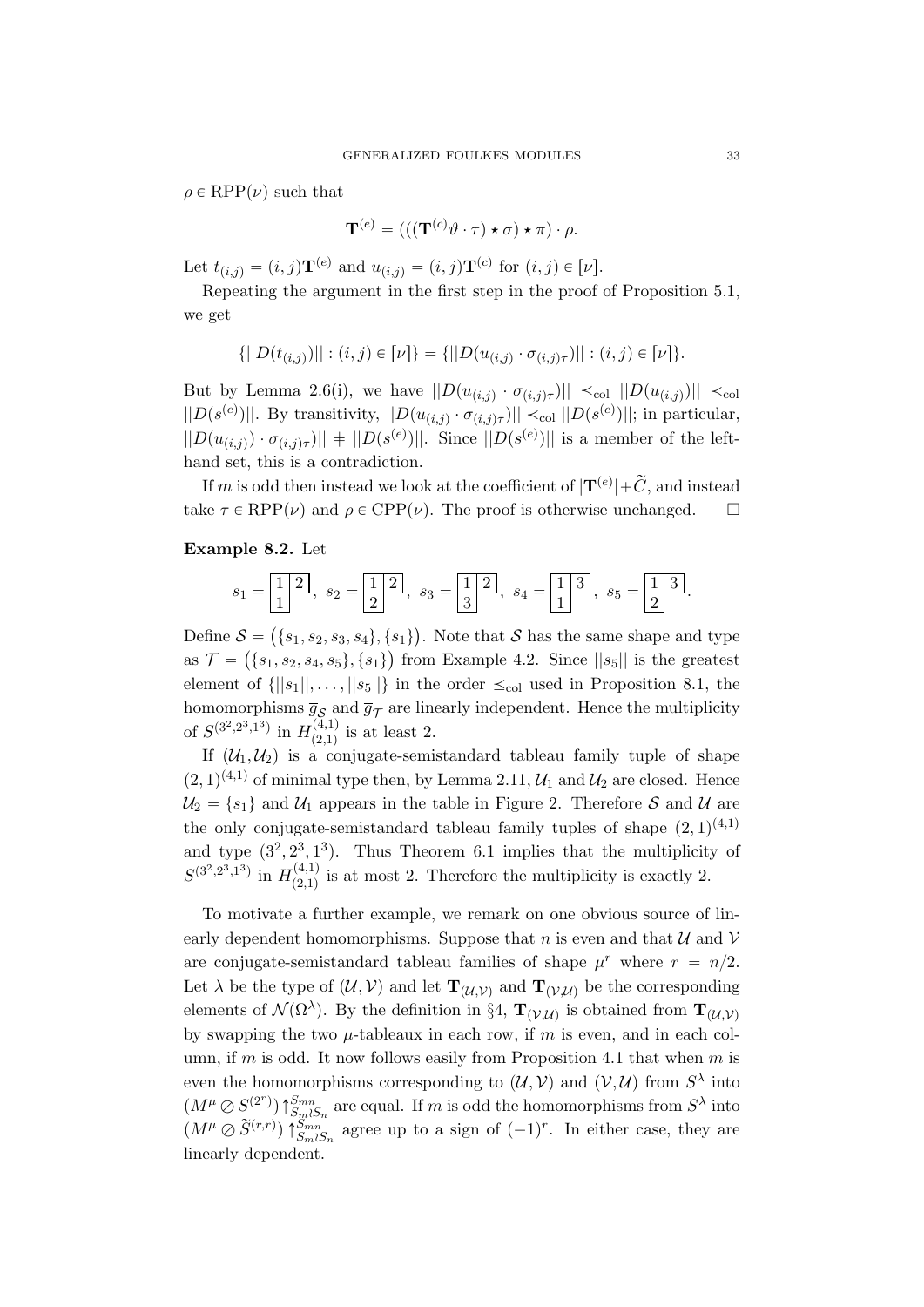Example 8.3. Define

$$
u = \boxed{1\ 2}
$$
,  $v = \boxed{2\ 3}$ ,  $w = \boxed{1\ 3}$ ,  $x = \boxed{1\ 4}$ .

Note that these tableaux are incomparable in the majorization order. The set of conjugate-semistandard tableaux majorized by one of  $u, v, w$  and x is

$$
\mathcal{T} = \Big\{ \frac{\boxed{1\ 2}}{1}, \frac{\boxed{1\ 2}}{2}, \frac{\boxed{1\ 2}}{3}, \frac{\boxed{1\ 2}}{4}, \frac{\boxed{1\ 3}}{1}, \frac{\boxed{1\ 3}}{2}, \frac{\boxed{2\ 3}}{2}, \frac{\boxed{1\ 3}}{3}, \frac{\boxed{1\ 4}}{1}, \frac{\boxed{1\ 4}}{2} \Big\}.
$$

Let  $t_1, \ldots, t_{10}$  denote these tableaux, in increasing order under  $\lt$ , the total order from §2.5, as written above. Note that  $u = t_4$ ,  $v = t_7$ ,  $w = t_8$ and  $x = t_{10}$ . The type  $\lambda = (4^4, 3^5, 2^5, 1^7)$  is minimal for the existence of a conjugate-semistandard tableau family tuple of shape  $(2,1)^{(8,8)}$ ; up to the equivalence  $(V, U) \sim (U, V)$  there are exactly five such tuples. Writing  $S_{ab} = \{t_1, t_2, t_3, t_5, t_6, t_9\} \cup \{a, b\}$  for a, b distinct elements of  $\{u, v, w, x\}$ , the five tuples are

 $(\mathcal{S}_{uv}, \mathcal{S}_{vx}), (\mathcal{S}_{ux}, \mathcal{S}_{wv}), (\mathcal{S}_{uw}, \mathcal{S}_{vx}), (\mathcal{S}_{uv}, \mathcal{S}_{uw}), (\mathcal{S}_{vx}, \mathcal{S}_{wx}).$ 

(This claim is not logically essential to this example; it may be verified using the Haskell [36] program TableauFamilies available from the second author's website<sup>1</sup>.)

For each  $i \in \{1, 2, 3, 4, 5\}$ , let  $\mathbf{S}_i \in \mathcal{N}(\Omega^{\lambda})$  be the  $(8, 8)$ -tableau with  $(2, 1)$ tableau entries corresponding to the ith tuple above, as defined in §4.1. Let  $S_i^{\dagger} \in \mathcal{N}(\Omega^{\lambda})$  be obtained from  $S_i$  by reordering the entries in each of its two rows so that the two  $(2, 1)$ -tableaux with entries from  $\Omega^{\lambda}$  obtained by appending indices to elements of  $\{u, v, w, x\}$  appear in positions  $(1, 7), (1, 8), (2, 7), (2, 8)$ . We may perform this reordering so that applying the deindexing map D to the entries in positions  $(1, 7), (1, 8), (2, 7), (2, 8)$ of the  $S_i^{\dagger}$  gives the following tableaux:

$$
\frac{u|v}{w|x}, \frac{u|x}{w|v}, \frac{u|w}{v|x}, \frac{u|v}{u|w}, \frac{v|x}{w|x}.
$$
 (11)

For each *i* we have a corresponding homomorphism  $g_i : \widetilde{M}^{\lambda} \to (M^{(2,1)} \varnothing)$  $M^{(8,8)}$   $\uparrow$   $S_{33}S_8$ , as defined in §4.2. Since  $\lambda$  has minimal type,  $g_i$  induces a nonzero homomorphism  $S^{\lambda} \to (M^{(2,1)} \oslash M^{(8,8)}) \uparrow_{S_3S_8}^{S_{24}}$ . Define a homomorphism  $\tilde{g}_i: S^{\lambda} \to (M^{(2,1)} \oslash \tilde{S}^{(8,8)}) \uparrow_{S_3 \wr S_8}^{S_{24}}$  by composing this induced map with the canonical surjection  $(M^{(2,1)} \otimes M^{(8,8)}) \uparrow_{S_3 \wr S_8}^{S_{24}} \rightarrow (M^{(2,1)} \otimes \widetilde{S}^{(8,8)}) \uparrow_{S_3 \wr S_8}^{S_{24}}$ . Thus  $j \rightarrow j$   $j \rightarrow j$   $k \rightarrow j$ 

$$
e(t_{\lambda})\widetilde{g}_i = \sum_{\substack{\vartheta \in I(\lambda) \\ \tau \in \text{RPP}((8,8))}} |\mathbf{S}_i \vartheta \cdot \tau| \operatorname{sgn}(\vartheta) + \widetilde{R} = \sum_{\substack{\vartheta \in I(\lambda) \\ \tau \in \text{RPP}((8,8))}} |\mathbf{S}_i^{\dagger} \cdot \tau| \vartheta \operatorname{sgn}(\vartheta) + \widetilde{R}
$$

for each *i*, where the second equality holds because  $S_i = S_i^{\dagger} \sigma_i$  for some  $\sigma_i \in$ for each *i*, where the second equality holds because  $S_i = S_i \sigma_i$  for some  $\sigma_i \in$  RPP $((8, 8))$ , and the place permutation action of RPP $((8, 8))$  commutes

<sup>1</sup>www.ma.rhul.ac.uk/~uvah099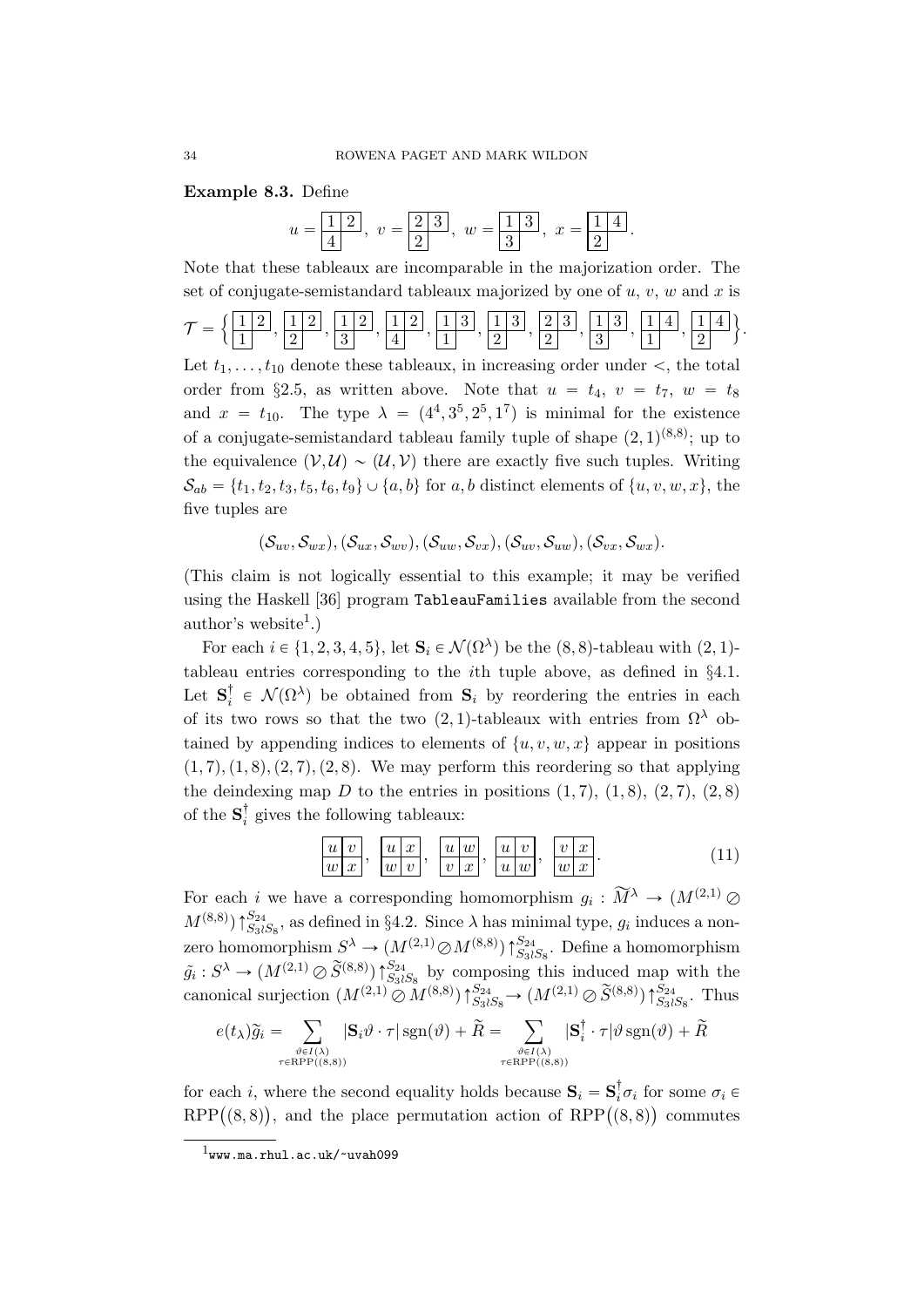with the index permutation action of  $I(\lambda)$ . Hence

$$
e(t_{\lambda})\widetilde{g}_i = \sum_{\vartheta \in I(\lambda)} \widetilde{e}(\mathbf{S}_i^{\dagger}) \vartheta \operatorname{sgn}(\vartheta) + \widetilde{R}
$$
 (12)

for each i. Indicating (2, 1)-tableaux with entries from  $\Omega^{\lambda}$  by the deindexed tableaux used to define them, (12) implies that

$$
e(t_{\lambda})\widetilde{g}_1 = \sum_{\vartheta \in I(\lambda)} \widetilde{e}\Big(\frac{t_1 \, | \, t_2 \, | \, t_3 \, | \, t_5 \, | \, t_6 \, | \, t_9 \, | \, u \, | \, v}{t_1 \, | \, t_2 \, | \, t_3 \, | \, t_5 \, | \, t_6 \, | \, t_9 \, | \, w \, | \, x}\Big) \vartheta \operatorname{sgn}(\vartheta) + \widetilde{R}.\tag{13}
$$

Working with  $(8, 8)$ -tableaux with entries from the set of formal symbols  $\{1, 2, 3, 4, 5, 6, 1^{\star}, 2^{\star}, 3^{\star},$ 

 $4^{\star}, 5^{\star}, 6^{\star}, \alpha, \beta, \gamma, \delta\},$  the (dual) Garnir relation

$$
\begin{split}\n\tilde{e}(\frac{1}{1^{*}2^{*}3^{*}4^{*}5^{*}6^{*}\gamma\delta}) &= -\tilde{e}(\frac{1}{1^{*}2^{*}3^{*}4^{*}5^{*}6^{*}\gamma\beta}) - \tilde{e}(\frac{1}{1^{*}2^{*}3^{*}4^{*}5^{*}6^{*}\gamma\beta}) \\
&\quad - \tilde{e}(\frac{1}{1^{*}2^{*}3^{*}4^{*}5^{*}6^{*}\gamma\beta}) - \tilde{e}(\frac{1}{1^{*}2^{*}3^{*}4^{*}5^{*}6^{*}\beta\delta}) - \tilde{e}(\frac{1}{1^{*}2^{*}3^{*}4^{*}5^{*}6^{*}\beta\delta})\n\end{split}
$$

holds in  $\widetilde{S}^{(8,8)}$ . Applying this relation to  $\widetilde{e}(\mathbf{S}_1^{\dagger})$ , as it appears in (13), and using the definition of  $\mathbf{S}_{2}^{\dagger}$  and  $\mathbf{S}_{3}^{\dagger}$  in (11), we get

$$
\widetilde{e}(\mathbf{S}_1^{\dagger}) = -\widetilde{e}(\mathbf{S}_2^{\dagger})\vartheta_2 - \widetilde{e}(\mathbf{S}_3^{\dagger})\vartheta_3 - \widetilde{e}(\mathbf{T}_1) - \cdots - \widetilde{e}(\mathbf{T}_6)
$$

for some  $\vartheta_2, \vartheta_3 \in I(\lambda)$  and some  $\mathbf{T}_1, \ldots, \mathbf{T}_6 \in \mathcal{N}(\Omega^{\lambda})$ . Note that in the first row of each  $\mathbf{T}_j$  there are two tableaux t and  $t^*$  with entries from  $\Omega^{\lambda}$ such that the deindexed tableaux  $D(t)$  and  $D(t^*)$  are equal. For each j, let  $\psi_i \in I(\lambda)$  be the unique permutation that is the product of three disjoint transpositions such that  $t\psi_j = t^*$ . Thus  $\tilde{e}(\mathbf{T}_j)(1 + \text{sgn}(\psi_j)\psi_j) = 0$ . Hence

$$
\sum_{\vartheta \in I(\lambda)} \widetilde{e}(\mathbf{S}_1^{\dagger}) \vartheta \operatorname{sgn}(\vartheta) = -\operatorname{sgn}(\vartheta_2) \sum_{\vartheta \in I(\lambda)} \widetilde{e}(\mathbf{S}_2^{\dagger}) \vartheta \operatorname{sgn}(\vartheta) - \operatorname{sgn}(\vartheta_3) \sum_{\vartheta \in I(\lambda)} \widetilde{e}(\mathbf{S}_3^{\dagger}) \vartheta \operatorname{sgn}(\vartheta)
$$

and so  $e(t_\lambda)\tilde{g}_1 = -\text{sgn}(\vartheta_2)e(t_\lambda)\tilde{g}_2 - \text{sgn}(\vartheta_3)e(t_\lambda)\tilde{g}_3$ . It follows that the homomorphisms  $\widetilde{g}_1, \widetilde{g}_2, \widetilde{g}_3$  are linearly dependent.

Therefore the multiplicity of  $S^{(4^4,3^5,2^5,1^7)}$  in  $H^{(2^8)}_{(2^9,1)}$  $\binom{2}{2,1}$  is at most 4. Calculation using symmetric functions in the computer algebra package Magma [6] shows that in fact the multiplicity is exactly 4.

### 9. Lexicographically maximal and minimal constituents

In this section we determine the lexicographically minimal and maximal partitions labelling summands of the generalized Foulkes modules  $H^{\nu}_{\mu}$ . This problem was addressed by Agaoka [2], in the context of plethysms of symmetric functions, who made sixteen conjectures on the form of such partitions. It is remarkable that although tableaux (as opposed to Young diagrams) never formally appear in [2], all of these conjectures are correct.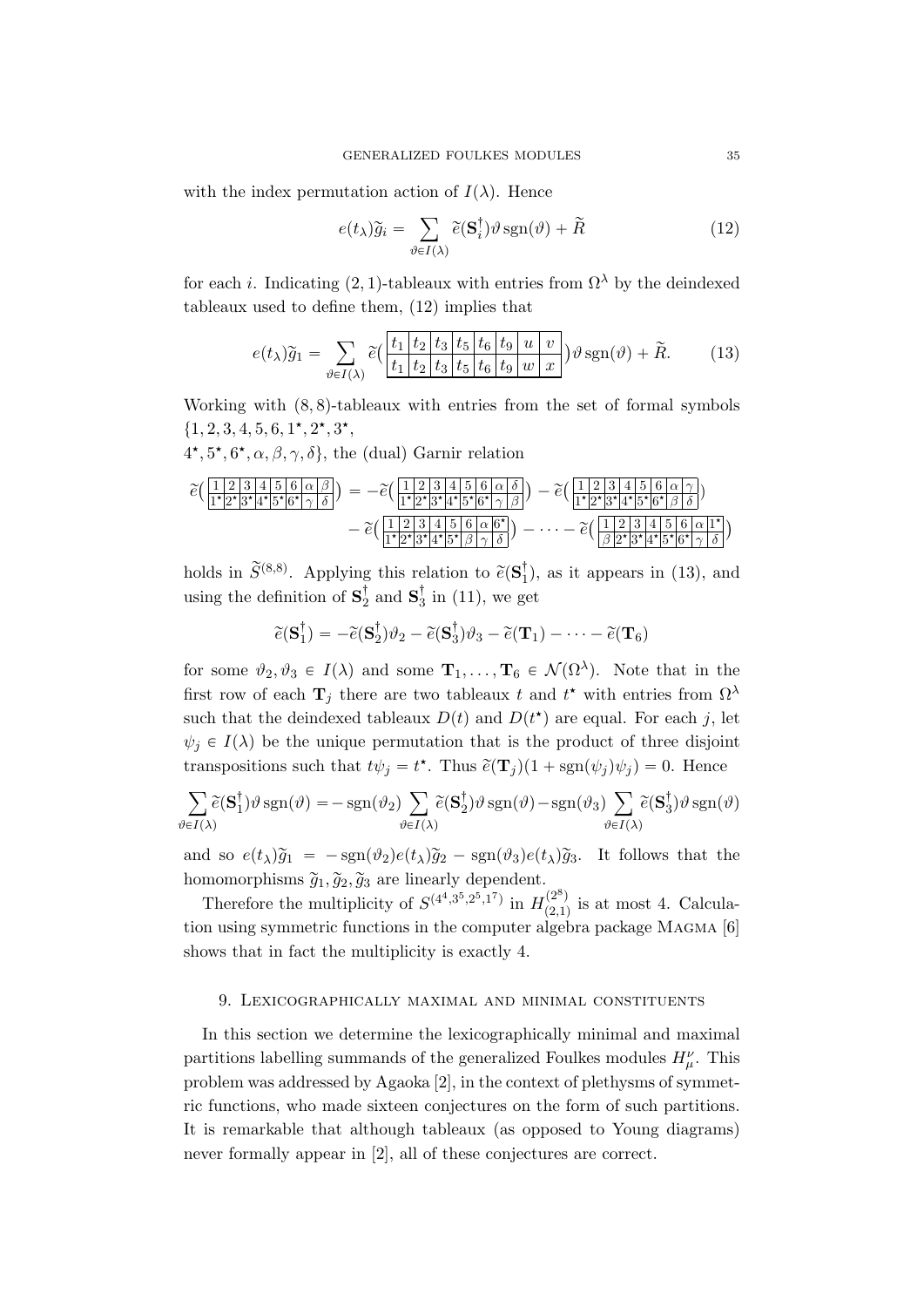The following description of the lexicographically greatest constituent [2, Conjecture 1.2] was first proved by Iijima in [23, Theorem 4.2]. We give an alternative proof using Theorem 1.2.

**Corollary 9.1.** Let  $\mu$  be a partition of m with k parts and let  $\nu$  be a partition of n with  $\ell$  parts. The lexicographically greatest partition labelling a Specht module occurring as a summand of  $H^{\nu}_{\mu}$  is

 $p_1(n\mu_1, \ldots, n\mu_{k-1}, n(\mu_k - 1) + \nu_1, \nu_2, \ldots, \nu_\ell).$ 

Moreover, this Specht module appears with multiplicity 1.

Proof. By Theorem 1.2 it suffices to find the lexicographically maximal weight of a conjugate-semistandard tableau family tuple of shape  $\eta^{\nu'}$  where  $\eta = \mu'$ . Conjugating  $\mu'$ -tableaux, such a tuple becomes  $(\mathcal{T}_1, \ldots, \mathcal{T}_c)$  where c is the first part of  $\nu$  and each  $\mathcal{T}_i$  is a set of  $\nu'_i$  distinct semistandard  $\mu$ tableaux. To maximise the weight in the lexicographic order, we maximise the number of 1s occurring as entries in these  $\mu$ -tableaux, then the number of 2s, and so on. Hence we take  $\mathcal{T}_i = \{t_1, t_2, \ldots, t_{\nu'_i}\}\$  where  $(a, b)t_i = a$  if  $a < k$  or  $j < \mu_k$  and  $(k, \mu_k)t_i = k + i - 1$ . The weight of this family is  $(n\mu_1, \ldots, n\mu_{k-1}, n(\mu_k - 1) + \nu_1, \nu_2, \ldots, \nu_\ell)$ . Since there is a unique family of this weight, Theorem 6.1 implies that the multiplicity is 1.  $\Box$ 

The description of the lexicographically minimal partition is more complicated. It is stated in the following two corollaries of Theorem 1.3, which prove Conjectures 2.1 and 4.1 of [2]. We need the following definition.

**Definition 9.2.** We define the *join* of partitions  $\lambda$  and  $\tilde{\lambda}$ , to be the partition whose multiset of parts is the union of the multisets of parts of  $\lambda$  and  $\tilde{\lambda}$ . We denote the join of  $\lambda$  and  $\tilde{\lambda}$  by  $\lambda \sqcup \tilde{\lambda}$ .

For example, the join of  $(4, 2, 1, 1)$  and  $(6, 2, 2, 1)$  is  $(6, 4, 2^3, 1^3)$ .

Corollary 9.3. The lexicographically least partition labelling a Specht module occurring as a summand of  $H^{\nu}_{\mu}$  is obtained by taking the join of the lexicographically least partitions labelling Specht modules occurring as summands of  $H_{\mu}^{(\nu_i)}$  if m is odd or of  $H_{\mu}^{(1^{\nu_i})}$  if m is even.

Proof. This is immediate from Theorem 1.3 since the lexicographically minimal type of a conjugate-semistandard tableau family tuple occurs when each conjugate-semistandard tableau family within the tuple has lexicographically minimal type.

For example, the conjugate-semistandard tableau families  $\{s_1, s_2, s_3, s_4\}$ and  $\{s_1, s_2, s_4, s_5\}$  seen in Examples 4.2 and 8.2 have lexicographically minimal type  $(3^2, 2^2, 1^2)$  and so the lexicographically least partition labelling a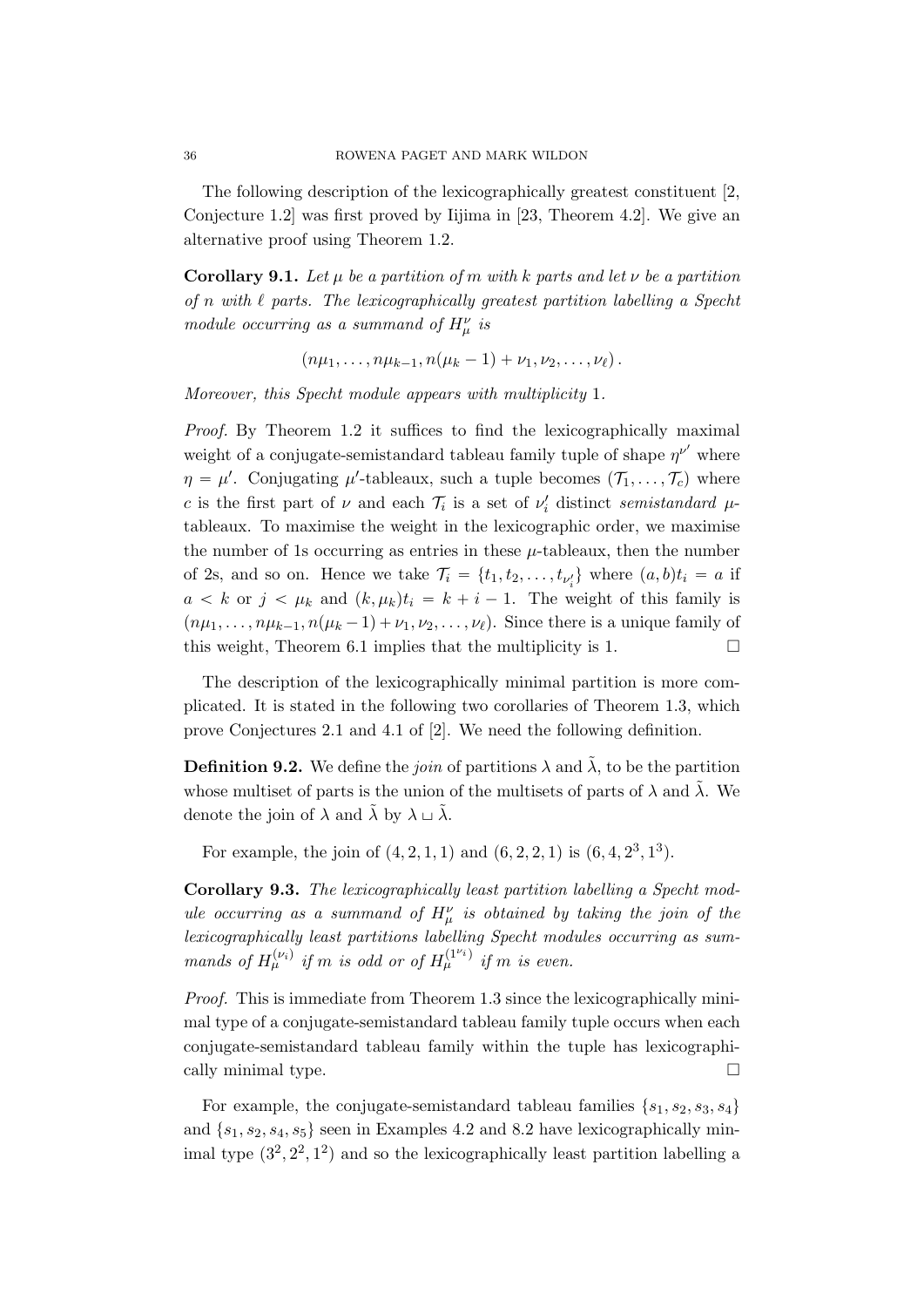Specht module occurring as a summand of  $H_{(2,1)}^{(4,1)}$  $\mathcal{L}^{(4,1)}_{(2,1)}$  is  $(3^2, 2^2, 1^2) \sqcup (2, 1) =$  $(3^2, 2^3, 1^3)$ . By Example 8.2, this summand has multiplicity 2.

It remains to describe the lexicographically minimal type of a conjugatesemistandard tableau family of shape  $\mu^n$ . For this need a final pre-order: if s and t are conjugate-semistandard  $\mu$ -tableaux with multisets of entries A,  $B \subseteq \mathbb{N}$ , then we set  $s \leq_{\text{entry}} t$  if  $A \leq B$  in the colexicographic order on subsets on N, defined in §2.5. It is clear that a conjugate-semistandard tableau family of shape  $\mu^n$  is of lexicographically minimal type if and only if it is the initial segment of length n under a total order refining  $\leq_{\text{entry}}$ .

**Example 9.4.** Let  $\mu = (3, 1)$ . Recall that  $\leq$  denotes the total order on conjugate-semistandard  $\mu$ -tableaux defined in Definition 2.2. Let  $\leq$  be the total order refining  $\leq_{\text{entry}}$  under which, if s and t are conjugate-semistandard  $\mu$ -tableaux with the same multiset of entries,  $s \leq t$  if and only if  $s \leq t$ . For example, the initial segment of  $\le$  of length 10 is

$$
\frac{1}{2} \cdot \frac{2}{3} \cdot \frac{1}{2} \cdot \frac{2}{3} \cdot \frac{1}{3} \cdot \frac{2}{1} \cdot \frac{2}{4} \cdot \frac{1}{2} \cdot \frac{2}{4} \cdot \frac{1}{2} \cdot \frac{2}{4} \cdot \frac{1}{3} \cdot \frac{2}{4} \cdot \frac{1}{3} \cdot \frac{2}{4} \cdot \frac{1}{3} \cdot \frac{2}{4} \cdot \frac{1}{3} \cdot \frac{2}{4} \cdot \frac{1}{2} \cdot \frac{2}{2} \cdot \frac{3}{4} \cdot \frac{1}{4} \cdot \frac{2}{3} \cdot \frac{3}{4} \cdot \frac{2}{4} \cdot \frac{3}{4} \cdot \frac{1}{4} \cdot \frac{2}{4} \cdot \frac{3}{4} \cdot \frac{4}{4} \cdot \frac{2}{4} \cdot \frac{3}{4} \cdot \frac{4}{4} \cdot \frac{4}{4} \cdot \frac{4}{4} \cdot \frac{4}{4} \cdot \frac{4}{4} \cdot \frac{4}{4} \cdot \frac{4}{4} \cdot \frac{4}{4} \cdot \frac{4}{4} \cdot \frac{4}{4} \cdot \frac{4}{4} \cdot \frac{4}{4} \cdot \frac{4}{4} \cdot \frac{4}{4} \cdot \frac{4}{4} \cdot \frac{4}{4} \cdot \frac{4}{4} \cdot \frac{4}{4} \cdot \frac{4}{4} \cdot \frac{4}{4} \cdot \frac{4}{4} \cdot \frac{4}{4} \cdot \frac{4}{4} \cdot \frac{4}{4} \cdot \frac{4}{4} \cdot \frac{4}{4} \cdot \frac{4}{4} \cdot \frac{4}{4} \cdot \frac{4}{4} \cdot \frac{4}{4} \cdot \frac{4}{4} \cdot \frac{4}{4} \cdot \frac{4}{4} \cdot \frac{4}{4} \cdot \frac{4}{4} \cdot \frac{4}{4} \cdot \frac{4}{4} \cdot \frac{4}{4} \cdot \frac{4}{4} \cdot \frac{4}{4} \cdot \frac{4}{4} \cdot \frac{4}{4} \cdot \frac{4}{4} \cdot \frac{4}{4} \cdot \frac{4}{4} \cdot \frac{4}{4} \cdot \frac{4}{4} \cdot \frac{4}{4} \cdot \frac{4}{4} \cdot \frac{4}{4} \cdot \frac{4}{4} \cdot \frac{4
$$

The tableaux in positions 7, 8 and 9 have equal multisets of entries, so their order in the initial segment depends on our choice of  $\leq$  to refine  $\leq_{\text{entry}}$ . Thus if  $n \leq 10$  then there is a unique conjugate-semistandard tableau family of shape  $(3, 1)^n$  and lexicographically minimal type, except when  $n = 7$  or  $n = 8$ , in which case there are three.

We now give an algorithm that, given  $\mu$  a partition of m and a positive integer  $n$ , outputs all initial segments of length  $n$  of the total orders refining  $\leq_{\text{entry}}$ . The freedom to choose the refinement of  $\leq_{\text{entry}}$  enters only in Step F of the algorithm. The special case  $\mu = (m)$  of this algorithm is a well known method for finding initial segments of the colexicographic order on sets: see for instance [5, page 25].

Let  $CS(\mu, k)$  denote the set of conjugate-semistandard  $\mu$ -tableaux with entries taken from  $\{1, 2, \ldots, k\}$ . We write  $\mu \rightarrow_c \theta$  to mean that  $\lbrack \theta \rbrack$  is obtained from  $[\mu]$  by removing c boxes, no two lying in the same row.

Algorithm 9.5. Perform Steps 1 up to  $m$ , then Step F.

- [Step 1] Choose  $k_1$  maximal such that  $|CS(\mu, k_1)| \leq n$ . Let  $\mathcal{T}_{(1)} =$  $CS(\mu, k_1)$ .
- [Step j for  $j \in \{2, ..., m\}$ ] Let  $(k_1, ..., k_{j-1}) = (\ell_1^{c_1}, ..., \ell_q^{c_q})$  where the  $\ell_i$  are distinct. Choose  $k_i \in \mathbb{N}_0$  maximal such that

$$
\sum |\text{CS}(\vartheta, k_j)| \leq n - (|\mathcal{T}_{(1)}| + \cdots + |\mathcal{T}_{(j-1)}|)
$$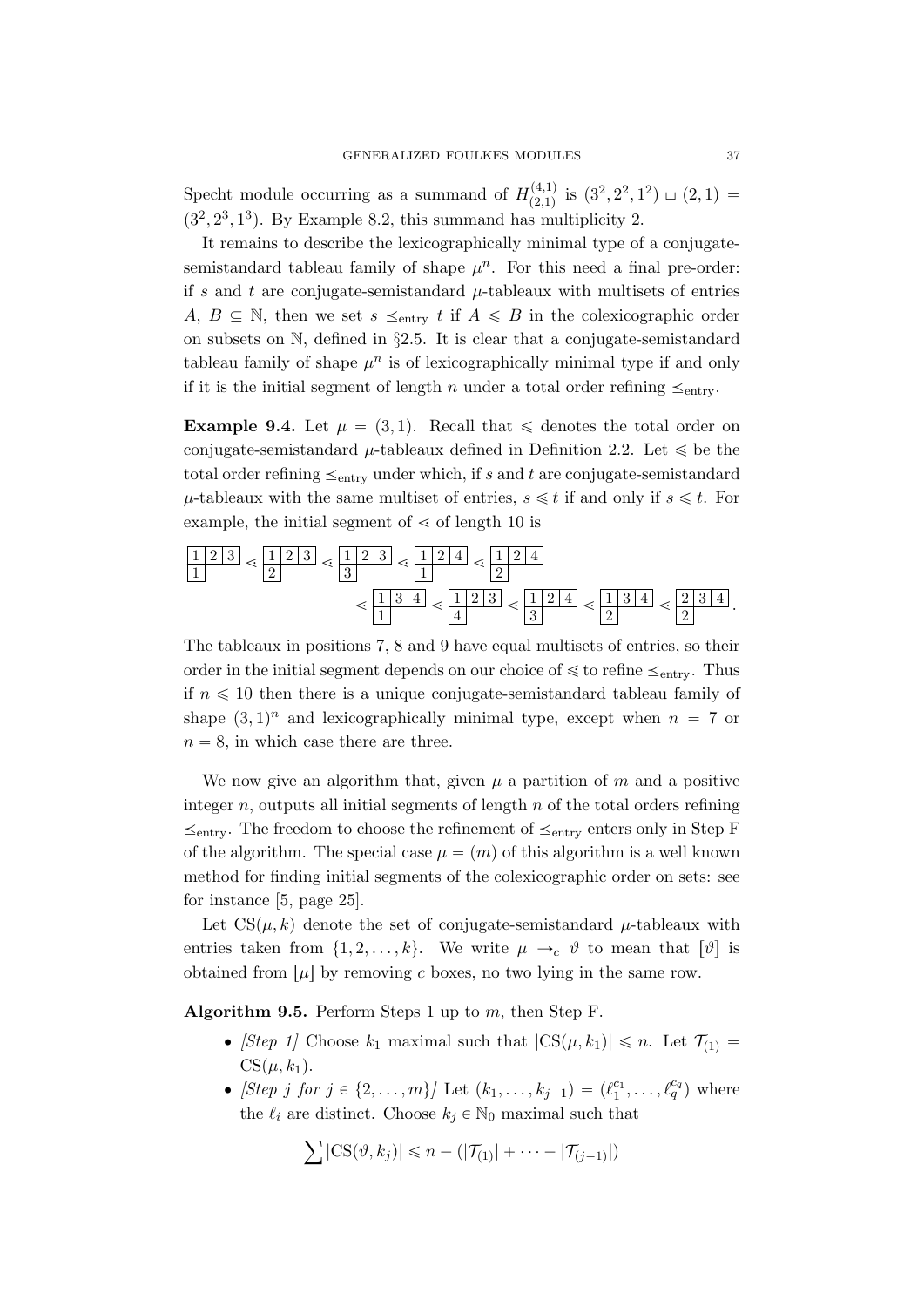where the sum is over all sequences of partitions  $(\vartheta^{(1)}, \ldots, \vartheta^{(q)})$  such that

$$
\mu \to_{c_1} \vartheta^{(1)} \to_{c_2} \ldots \to_{c_{q-1}} \vartheta^{(q-1)} \to_{c_q} \vartheta^{(q)} = \vartheta.
$$
 (14)

For each sequence of partitions, take all  $\mu$ -tableaux t such that (i) t has entries  $\ell_i+1$  in the positions of  $\vartheta^{(i)}/\vartheta^{(i-1)}$ , for each  $i \in \{1, \ldots, q\}$ , and (ii) t has an element of  $CS(\vartheta, k_j)$  in the positions of  $\vartheta$ . Let  $\mathcal{T}_{(i)}$ be the set of such tableaux.

• [Step F] Let  $(k_1, \ldots, k_m) = (\ell_1^{d_1}, \ldots, \ell_r^{d_r})$ . Let S be the union over all sequences  $\mu \to_{d_1} \vartheta^{(1)} \to_{d_2} \vartheta^{(2)} \to_{d_m} \vartheta^{(r-1)} \to_{d_r} \vartheta^{(r)} = \varnothing$  of the set of  $\mu$ -tableaux constructed as in (i), by putting  $\ell_i + 1$  in the positions of  $\vartheta^{(i)}/\vartheta^{(i-1)}$  for each  $i \in \{1, ..., r\}$ . The required initial segments are precisely the sets

$$
\mathcal{T}_{(1)}\cup\cdots\cup\mathcal{T}_{(m)}\cup\mathcal{U}
$$

where U is any subset of S of size  $n - (|\mathcal{T}_{(1)}| + \cdots + |\mathcal{T}_{(m)}|)$ .

Since  $CS(\vartheta, 0) = \varnothing$  whenever  $\vartheta$  is non-empty, there is always a suitable choice of  $k_j$  in each Step j. By the maximality of  $k_j$ , the sum  $|CS(\vartheta, k_j + 1)|$ over all sequences as in (14) exceeds  $n-(|\mathcal{T}_{(1)}|+\cdots+|\mathcal{T}_{(j-1)}|)$ . The analogous sum of  $|CS(\phi, k_j + 1)|$  over all sequences with a further step  $\vartheta^{(q)} \to 1 \vartheta^{(q+1)} =$  $\phi$ , if  $k_j > k_{j-1}$ , or an extra box removed in  $\vartheta^{q-1} \rightarrow_{c_{q-1}+1} \vartheta^{(q)} = \phi$  if  $k_j =$  $k_{i-1}$ , is at least as great, since putting  $k_i+1$  in the boxes removed in the new final step gives all tableaux counted by the original sum (and possibly some further tableaux that do not have strictly increasing rows). The sequence  $(k_1, k_2, \ldots, k_m)$  is therefore weakly decreasing and the construction in (i) and (ii) gives conjugate-semistandard  $\mu$ -tableaux, with minimum possible maximal entries. Similarly, the maximality of  $k_m$  implies that  $|\mathcal{S}| \geq n (|\mathcal{T}_{(1)}| + \cdots + |\mathcal{T}_{(m)}|$ . Thus S is the set of conjugate-semistandard  $\mu$ -tableaux having exactly  $d_i$  entries equal to  $\ell_i + 1$  for each  $i \in \{1, \ldots, r\}$ . Therefore Algorithm 9.5 constructs the required initial segments.

The computer software mentioned earlier includes an implementation of the algorithm.

 $\ddot{\phantom{a}}$ 

**Example 9.6.** Take  $\mu = (3, 1)$  and  $n = 7$ . In Step 1, since  $|\text{CS}((3, 1), 3)| =$ **Example 9.6.** Take  $\mu = (3, 1)$  and  $n = i$ . In step 1, sin <br> $3 \le 7$ , while  $|CS((3, 1), 4)| = 15 > 7$ , we take  $k_1 = 3$  and

$$
\mathcal{T}_{(1)} = \left\{ \frac{1 \mid 2 \mid 3}{1}, \frac{1 \mid 2 \mid 3}{2}, \frac{1 \mid 2 \mid 3}{3} \right\}.
$$

In Step 2, there are two sequences of partitions to consider:  $(3, 1) \rightarrow_1 (3)$ in step 2, there are two sequences or partitions to consider:  $(3, 1) \rightarrow_1 (3)$ <br>and  $(3, 1) \rightarrow_1 (2, 1)$ . Since  $|CS((3), k)| + |CS((2, 1), k)|$  is 2 when  $k = 2$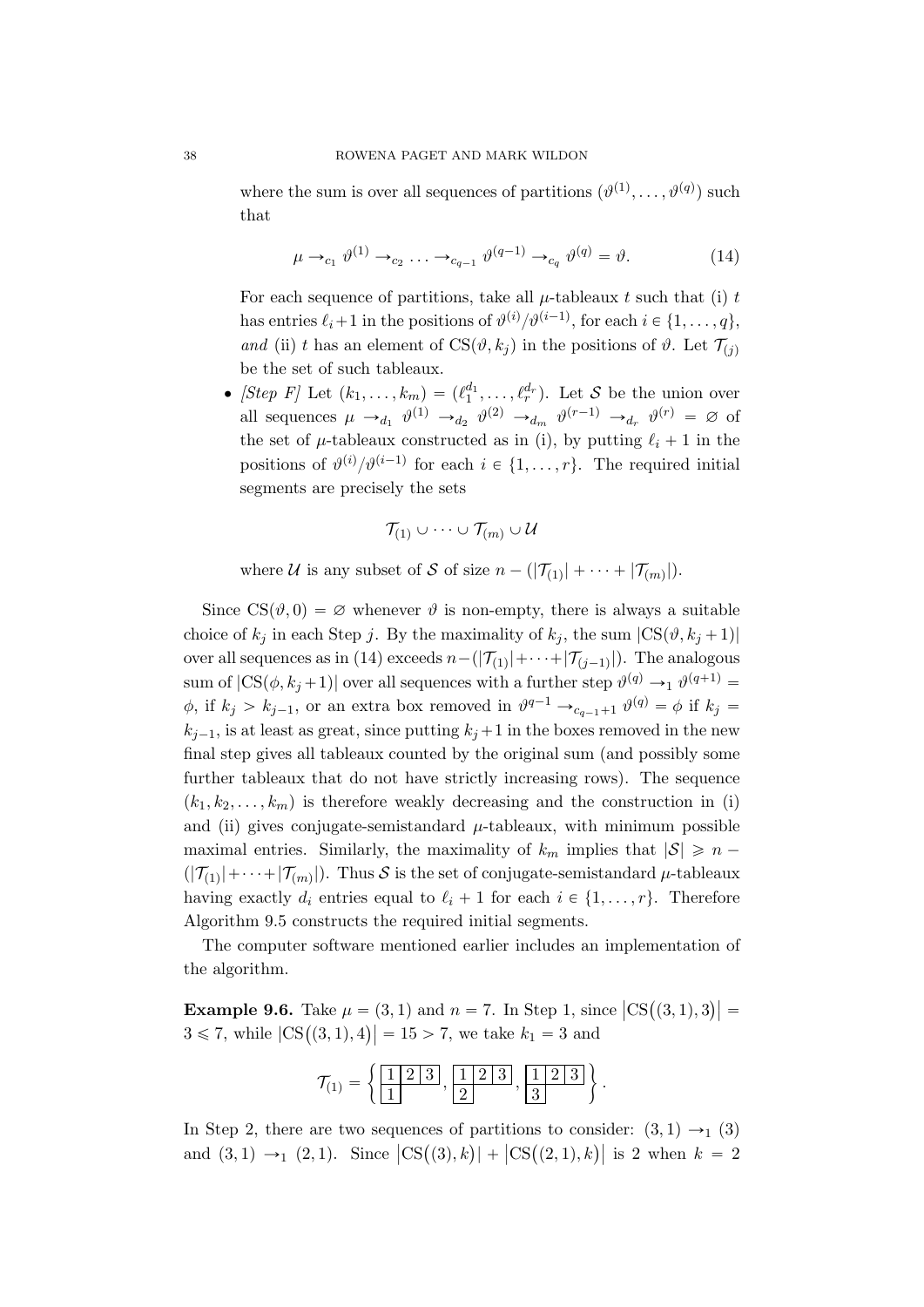and 9 when  $k = 3$ , we take  $k_2 = 2$  and

$$
\mathcal{T}_{(2)} = \left\{ \frac{1 \mid 2 \mid 4}{1}, \frac{1 \mid 2 \mid 4}{2} \right\}.
$$

In Step 3, there are three sequences of partitions to consider:  $(3, 1) \rightarrow$  $(3) \rightarrow_1 (2), (3, 1) \rightarrow_1 (2, 1) \rightarrow_1 (2)$  and  $(3, 1) \rightarrow_1 (2, 1) \rightarrow_1 (1, 1)$ . The corresponding sum is 1 if  $k_3 = 1$  and 5 if  $k_3 = 2$ , so we take  $k_3 = 1$  and

$$
\mathcal{T}_{(3)} = \left\{ \frac{1 \mid 3 \mid 4}{1} \right\}.
$$

In Step 4 there are again three sequences of partitions to consider:  $(3, 1) \rightarrow_1$  $p(3) \rightarrow_1 (2) \rightarrow_1 (1), (3, 1) \rightarrow_1 (2, 1) \rightarrow_1 (2) \rightarrow_1 (1)$  and  $(3, 1) \rightarrow_1 (2, 1) \rightarrow_1$  $(1, 1) \rightarrow_1 (1)$ . The corresponding sum is 0 if  $k_4 = 0$  and 3 if  $k_4 = 1$ , so we take  $k_4 = 0$  and  $\mathcal{T}_{(4)} = \emptyset$ . In the final step, Step F, we have " \*

$$
S = \left\{ \frac{1 \ 2 \ 3}{4}, \frac{1 \ 2 \ 4}{3}, \frac{1 \ 3 \ 4}{2} \right\}.
$$

(Note these are precisely the tableaux obtained by instead taking  $k_4 = 1$  in Step 4.) As expected from Example 9.4, any tableau in  $S$  may be chosen to complete an initial segment of length 7 in a total order refining  $\leq_{\text{entry}}$ ; the output of the algorithm is the three tableaux families  $\mathcal{T}_{(1)} \cup \mathcal{T}_{(2)} \cup \mathcal{T}_{(3)} \cup$  $\mathcal{T}_{(4)} \cup \{t\}$ , where  $t \in \mathcal{S}$ .

The following corollary is Conjecture 4.2 in [2]. It has a constructive proof using Algorithm 9.5.

**Corollary 9.7.** With the notation as above, for each  $j \in \{1, \ldots, m\}$ , let  $a_j =$  $n-(|\mathcal{T}_{(1)}|+\cdots+|\mathcal{T}_{(j)}|)$  and let  $b_j=|\mathcal{T}_{(j)}|(m+1-j)/k_j$ . The lexicographically least partition labelling a Specht module occurring as a summand of  $H_\mu^{(n)}$  if m is odd or of  $H_\mu^{(1^n)}$  if m is even is

$$
((k_1+1)^{a_1}, k_1^{b_1-a_1}, (k_2+1)^{a_2}, k_2^{b_2-a_2}, \ldots, (k_m+1)^{a_m}, k_m^{b_m-a_m})
$$

where it may be necessary to reorder and regroup the parts to form a partition.

Proof. Algorithm 9.5 constructs a conjugate-semistandard tableau family tuple of shape  $\mu^n$  and lexicographically least type. It remains to show that its type is as claimed. For  $i \in \{1, 2, \ldots, k\}$  and  $\eta$  any partition, the total number of occurrences of i as an entry in a member of  $CS(\eta, k)$  is  $|CS(\eta, k)||\eta|/k$ . (This is essentially the statement that the Schur function  $s<sub>\eta</sub>$  is symmetric.) Hence the type of the family  $\mathcal{T}_{(1)}$  is  $k_1^{b_1}$ . Now consider the entry  $k_1 + 1$ . It appears in a removable box of each tableau in  $\mathcal{T}_{(2)} \cup \ldots \cup \mathcal{T}_{(m)} \cup \mathcal{U}$ . (If  $k_1 = k_2$  there may be other entries in these tableaux equal to  $k_1 + 1$ ; these will be counted shortly.) Since there are  $a_1 = n - |\mathcal{T}_{(1)}|$  such tableaux, the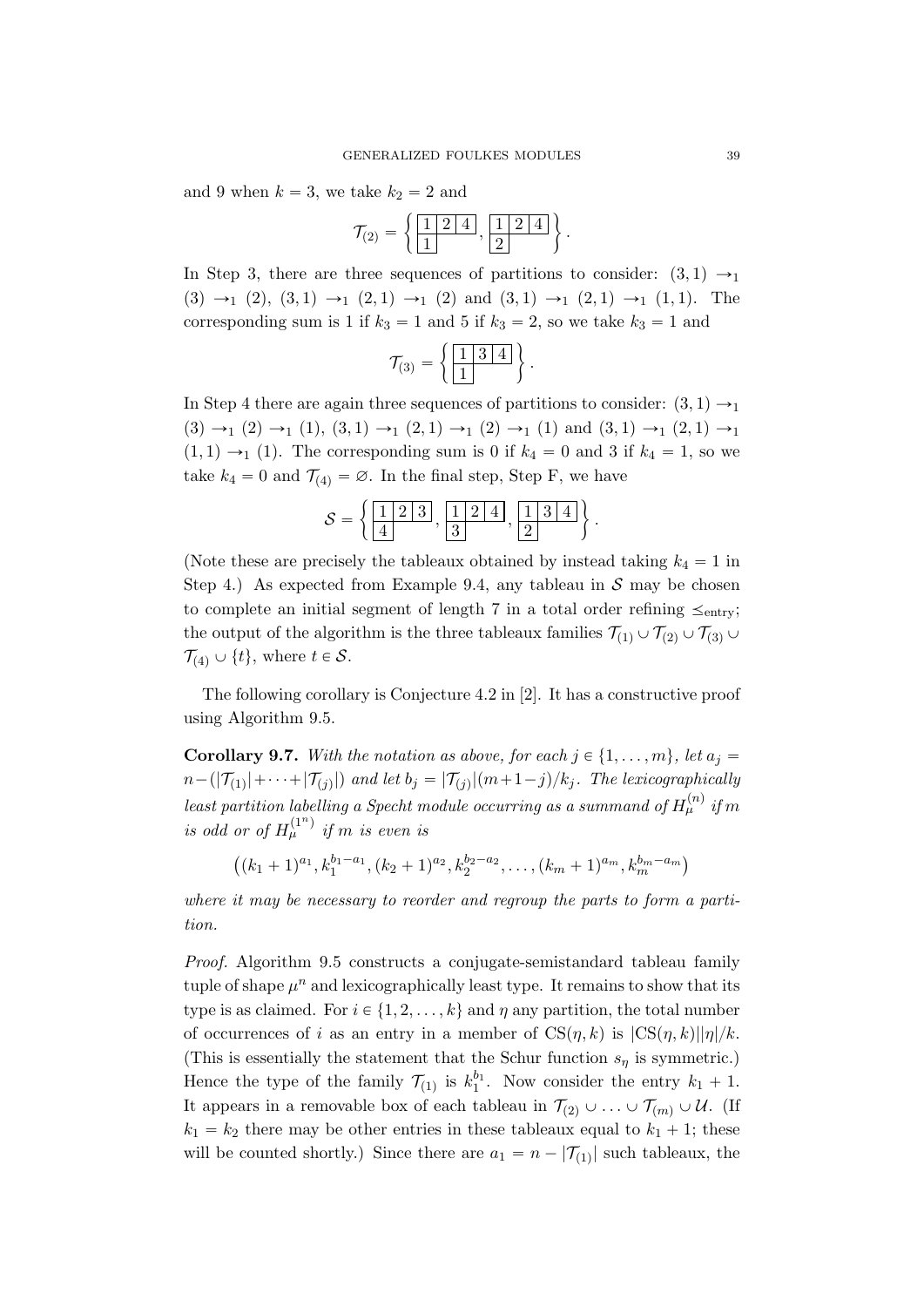contribution to the type of the initial segment from entries considered so far contribution to the type of the initial segment from erals  $((k_1 + 1)^{a_1}, k_1^{b_1-a_1})$ . This gives the first two terms.

Let  $j \in \{2, ..., m\}$ . By the construction in (i) in Step j, the number of occurrences of any  $i \in \{1, 2, ..., k_j\}$  in the tableaux in  $\mathcal{T}_{(j)}$  is

$$
\sum \frac{|\vartheta| |\text{CS}(\vartheta, k_j)|}{k_j} = \frac{|\mathcal{T}_{(j)}|(m+1-j)}{k_j} = b_j,
$$

where the sum is over all sequences (14). Similarly to the case  $j = 1$ , we count one appearance of  $k_j + 1$  in each of the  $a_j$  tableaux in  $\mathcal{T}_{(j+1)} \cup \ldots \cup$  $\mathcal{T}_{(m)} \cup \mathcal{U}$ . The contribution to the type of the initial segment is therefore  $(k_j + 1)^{a_j}, k_j^{b_j - a_j}$ .

All entries of the tableaux in  $\mathcal U$  are now accounted for, so the type of the initial segment is as claimed.

By Theorem 6.1, if there is a unique conjugate-semistandard tableau family of the lexicographically minimal type then the multiplicity of the lexicographic minimal Specht module is 1. Conversely, if there are two or more such families then we have a choice of which tableaux to choose from the final set S in Algorithm 9.5: the unique greatest element u under  $\leq_{\text{col}}$  is obtained by putting the entries  $\ell_1 + 1$  as far to the right as possible, then doing the same with the entries  $\ell_2 + 1$ , and so on. Thus  $t \prec_{\text{col}} u$  for all  $t \in \mathcal{U}$  with  $t + u$ , and taking subsets  $\mathcal{U}$  and  $\mathcal{U}'$  of S of the appropriate size such that  $u \in \mathcal{U}$  and  $u \notin \mathcal{U}'$  gives families satisfying the hypotheses for Proposition 8.1, and so the multiplicity is at least 2.

In general the multiplicity of the lexicographically minimal Specht module may be arbitrarily large.

**Corollary 9.8.** Let  $m \in \mathbb{N}$ . Let  $n \in \mathbb{N}$  and let  $\nu = (1^n)$  if m is even and  $(n)$  $is \, m \, is \, odd.$  The multiplicity of the lexicographically minimal constituent of is m is oaa. The multiplicity of the textcographically minimal constituent of  $H^{\nu}_{(m-1,1)}$  is equal to  $\binom{m-1}{e}$  for some  $e \in \{1,\ldots,m-1\}$ . Moreover all these values are attained for some  $n \in \mathbb{N}$ .

*Proof.* If the sequence  $(k_1, \ldots, k_m)$  created by Algorithm 9.5 has a repeated element, say k, then since there is a unique conjugate-semistandard  $(m -$ 1, 1)-tableau with two occurrences of  $k + 1$ , the final set S is a singleton. Otherwise S consists of all  $m - 1$  standard Young tableaux with content Otherwise S consists of all  $m-1$  standard Young tableaux with content  $\{k_1 + 1, \ldots, k_m + 1\}$ . In this case there are  $\binom{m-1}{e}$  conjugate-semistandard tableau families of shape  $(m - 1, 1)^n$ , where  $e = n - (|\mathcal{T}_{(1)}| + \cdots + |\mathcal{T}_{(m)}|)$ .

Conversely, let  $\leq$  be the total order refining  $\leq_{\text{entry}}$  defined in the same way as Example 9.4. Let  $h_1 > h_2 > \ldots > h_m$ , and for  $h \in \{h_1, \ldots, h_{m-1}\}$ , let  $t(h)$  be the unique conjugate-semistandard  $(m - 1, 1)$ -tableau with content  $\{h_1, h_2, \ldots, h_m\}$  having h in position  $(2, 1)$ . There is an initial segment of  $\leq$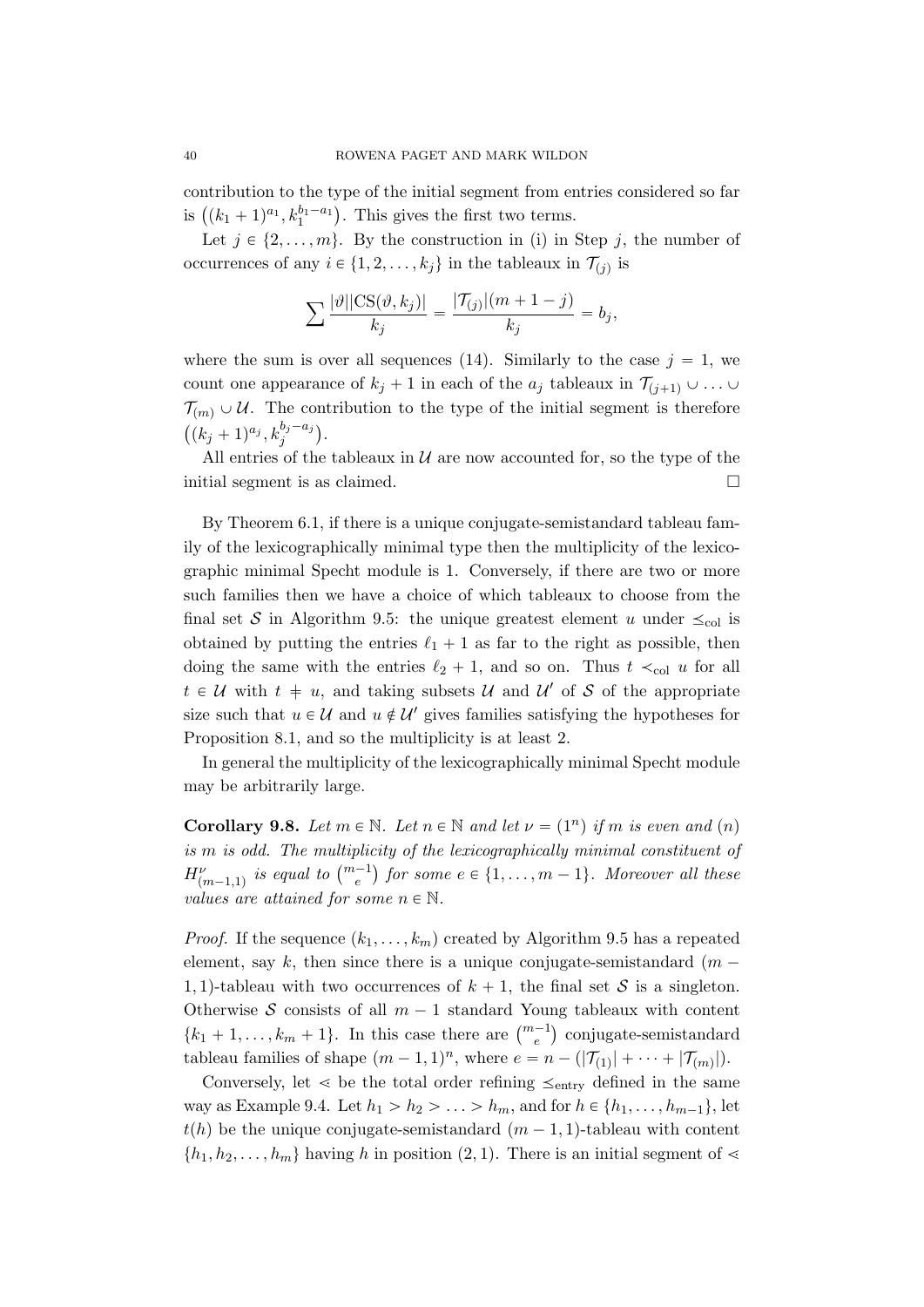ending

$$
t(h_1) \lessdot t(h_2) \lessdot \ldots \lessdot t(h_{m-1}).
$$

(When this initial segment is constructed using Algorithm 9.5,  $k_i+1 = h_i$  for each  $i \in \{1, \ldots, m\}$ .) Therefore, given any  $e \in \{1, \ldots, m - 1\}$  there exists n each  $i \in \{1, ..., m\}$ . Therefore, given any  $e \in \{1, ..., m-1\}$  there exists *n* such that there are exactly  $\binom{m-1}{e}$  conjugate-semistandard tableau families of shape  $(m-1, 1)^n$  and lexicographically minimal type, corresponding to the shape  $(m-1, 1)$  and lexicographically minimal type, corresponding to the  $\binom{m-1}{e}$  choices in Step F. Suppose that  $\mathcal{T}^{(1)}, \ldots, \mathcal{T}^{(d)}$  are these families and let  $\lambda$  be their common type. Since the columnar tableaux  $||t(h_1)||, ||t(h_2)||$ ,  $\ldots$ ,  $||t(h_{m-1})||$  are totally ordered under  $\leq_{\text{col}}$  with  $||t(h_1)|| \leq_{\text{col}} ||t(h_2)|| \leq_{\text{col}}$  $\ldots \leq_{\text{col}} ||t(h_{m-1})||$ , we see that the hypotheses for Proposition 8.1 are sat- $\cdots \leq_{\text{col}} ||t(n_{m-1})||$ , we see that the hypotheses for Proposition 8.1 are satisfied. We therefore have  $\binom{m-1}{e}$  linearly independent homomorphisms from shed. We therefore have  $\begin{pmatrix} e \\ e \end{pmatrix}$  infearly independent nomomorph  $S^{\lambda}$  to  $H_{(m-1,1)}^{\nu}$ . By Theorem 6.1, the multiplicity is exactly  $\begin{pmatrix} m-1 \\ e \end{pmatrix}$  $\Box$ 

We remark that the least  $n$  such that the multiplicity in Corollary 9.8 We remark that the least *n* such that the multiplicity in Corollary 9.8<br>attains its maximum value of  $\binom{m-1}{\lfloor (m-1)/2 \rfloor}$  is  $m^2/2 - 1$  if *m* is even, and  $\binom{m^2-1}{m}$  $1)/2$  if m is odd.

For the uniqueness result mentioned at the end of the introduction we need the following proposition. Recall that a partition of the form  $(a^b)$  for a,  $b \in \mathbb{N}$  is said to be *rectangular*.

**Proposition 9.9.** There is a unique conjugate-semistandard tableau family of shape  $\mu^n$  and maximal weight if and only if  $m = 1$ , or  $n = 1$ , or  $\mu$  is rectangular and  $n = 2$ .

*Proof.* Let t be the  $\mu$ -tableau such that  $(a, b)t = b$  for all  $(a, b) \in [\mu]$ . Let e be least such that row e of  $[\mu]$  has a removable box. The box  $(e, \mu_e)$  of t contains  $\mu_e$ ; this is the greatest number appearing in t. For  $c \in \mathbb{N}$ , let  $t^{+c}$  be the conjugate-semistandard tableau obtained from  $t$  by replacing this entry with  $\mu_e + c$ . Let  $\eta = \mu'$ . Note that  $\eta$  has  $\mu_e$  parts, with  $\eta_{\mu_e} = e$ . The weight of the conjugate-semistandard tableau family  $\{t, t^{+1}, \ldots, t^{+(n-1)}\}$  is the partition  $\lambda_{\text{max}}$  such that  $\lambda_{\text{max}}$  is obtained from  $[n\eta]$  by removing  $n-1$ boxes from row  $\mu_e$  (these correspond to the entries equal to  $\mu_e$  changed in the definition of  $t^{+c}$ ) and inserting one box in each of the previously empty rows  $\mu_e + 1, \ldots, \mu_e + n - 1$ . Since the first  $\mu_e - 1$  rows of  $\lfloor n\eta \rfloor$  are unaffected, it is clear that  $\{t, t^{+1}, \ldots, t^{+(n-1)}\}$  is the conjugate-semistandard tableau family of shape  $\mu^n$  and lexicographically maximal weight. (This is a special case of Corollary 9.1 and [23, Theorem 4.2].)

Assume that  $m \neq 1$ . If  $n \geq 3$  or  $\mu$  is not a rectangle, then the conjugatesemistandard tableau family of lexicographically minimal type has no entry equal to  $\mu_e + n - 1$ . Its weight has fewer parts than  $\lambda_{\text{max}}$ , and so is incomparable with  $\lambda_{\text{max}}$  in the dominance order.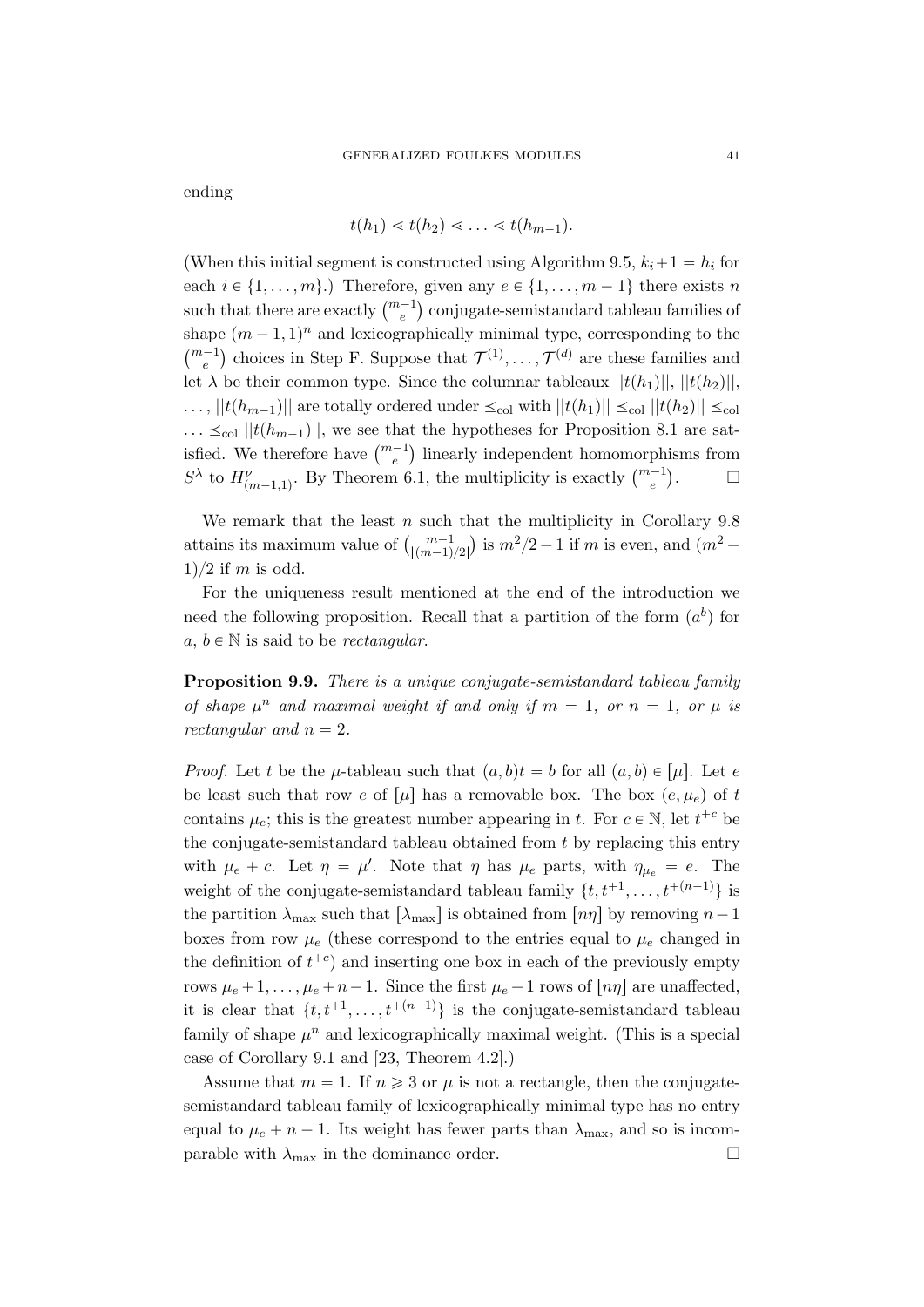We give a brief example. The conjugate-semistandard tableau family of shape  $(3, 3)^3$  and lexicographically maximal weight is

|  | (1 2 3) |  | 1 2 3 |  |  | $\vert 1 \vert 2 \vert 3 \vert$ |       |  |
|--|---------|--|-------|--|--|---------------------------------|-------|--|
|  | 1 2 3   |  |       |  |  | $1 \mid 2$                      | 5   1 |  |

As seen in the proof of Proposition 9.9, its weight is  $(6, 6, 4, 1, 1)$ , obtained from  $[3\mu'] = [(6, 6, 6)]$  by removing two boxes from the lowest row, and inserting new boxes in rows 4 and 5. The conjugate-semistandard tableau family of lexicographically minimal type is

$$
\left\{ \frac{1\ 2\ 3}{1\ 2\ 3}, \quad \frac{1\ 2\ 3}{1\ 2\ 4}, \quad \frac{1\ 2\ 3}{1\ 3\ 4} \right\};
$$

it has the incomparable weight  $(6, 5, 5, 2)$ .

Recall that  $\kappa = \nu'$  if m is even and  $\kappa = \nu$  if m is odd.

## Corollary 9.10. Let  $m \geq 2$ .

- (i) There is a unique partition  $\lambda$ , maximal in the dominance order on partitions, such that  $S^{\lambda}$  is a summand of  $H^{\nu}_{\mu}$  if and only if either  $\nu =$ (n) or  $\mu$  is rectangular and  $\nu$  has exactly two parts.
- (ii) There is a unique partition  $\lambda$ , minimal in the dominance order on partitions, such that  $S^{\lambda}$  is a summand of  $H^{\nu}_{\mu}$  if and only if either  $\kappa = (1^{n})$ or  $\mu$  is rectangular and  $\kappa = (2^c, 1^d)$  for some  $c, d \in \mathbb{N}$ .

Proof. This follows immediately from Proposition 9.9 using Theorem 1.2 for (i) and Theorem 1.3 for (ii).  $\Box$ 

When  $\mu = (a^b)$ , the unique closed conjugate-semistandard tableau family of shape  $\mu^2$  has type  $(a+1, a^{2b-2}, a-1)$ . Using this it is routine to determine the partitions  $\lambda$  in Corollary 9.10 explicitly. For example, if m is even then the unique minimal partition  $\lambda$  such that  $S^{\lambda}$  is a summand of  $H_{(ab)}^{(n-c,c)}$ the unique minimal partition  $\lambda$  such that  $S^{\lambda}$  is a summand of  $H_{(a^b)}^{(n-c,c)}$  is  $(a+1)^c, a^{(2b-2)c+b(n-2c)}, (a-1)^c).$ 

We end with an observation on invariants of special linear groups.

**Corollary 9.11.** Let  $k \in \mathbb{N}$ . Suppose that m is odd and  $n = |CS(\mu, k)|$ . Let  $d = mn/k$  and let E be a b-dimensional complex vector space. There is a unique polynomial invariant of degree n for the action of  $SL(E)$  on  $\nabla^{\mu}(E)$ .

Proof. As seen in the proof of Corollary 9.7, the conjugate-semistandard tableau family of shape  $\mu^n$  consisting of all tableaux with greatest entry at most k has lexicographically minimal type  $(k^d)$ . (This proves [2, Conjecture 2.2.) By the remark following Corollary 9.7, the multiplicity of  $S^{(k^d)}$ in  $H_{\mu}^{(n)}$  is 1. Hence  $\nabla^{(k^d)}(E)$  has multiplicity 1 in Sym<sup>n</sup>  $\nabla^{\mu}(E)$ . Since

$$
\nabla^{(k^d)}(E) \cong \big(\bigwedge^d E\big)^{\otimes k} \cong \det^k,
$$

the result follows.  $\Box$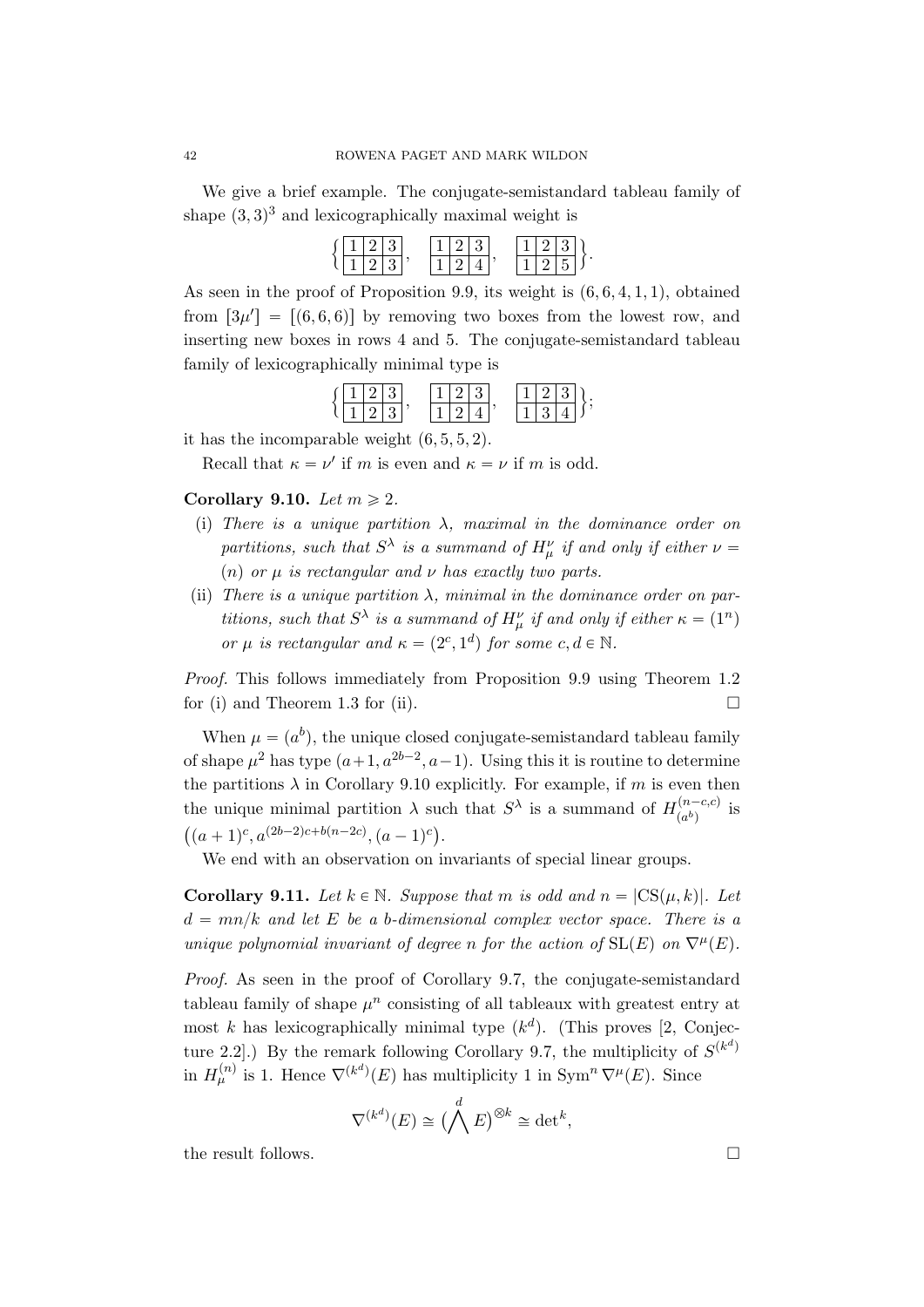#### **ACKNOWLEDGEMENTS**

The authors thank two anonymous referees for their careful reading of an earlier version of this paper.

#### **REFERENCES**

- [1] A. Abdesselam and J. Chipalkatti, On the Wronskian combinants of binary forms, J. Pure Appl. Algebra 210 (2007), 43–61.
- [2] Y. Agaoka, Combinatorial conjectures on the range of Young diagrams appearing in plethysms, Technical report, Hiroshima University (1998), 101 pp.
- [3] J. L. Alperin, *Local representation theory*, Cambridge studies in advanced mathematics, vol. 11, CUP, 1986.
- [4] E. A. Bender and D. E. Knuth, Enumeration of plane partitions, J. Combinatorial Theory Ser. A 13 (1972), 40–54.
- [5] B. Bollobás, *Combinatorics*, Cambridge University Press, 1986.
- [6] W. Bosma, J. Cannon, and C. Playoust, The Magma algebra system. I. The user language, J. Symbolic Comput. 24 (1997), no. 3-4, 235–265, Computational algebra and number theory (London, 1993).
- [7] M. Brion, Stable properties of plethysm: on two conjectures of Foulkes, Manuscripta Math. 80 (1993), 347–371.
- [8] W. Bruns, A. Conca and M. Varbaro, Relations between the minors of a generic matrix, Adv. Math. 244 (2013), 171–206.
- [9] P. Bürgisser, J. M. Landsberg, L. Manivel and J. Weyman, An overview of mathematical issues arising in the geometric complexity theory approach to  $VP$   $/$  = VNP, SIAM J. Comput. 40 (2011), 1179–1209.
- [10] M.-W. Cheung, C. Ikenmeyer, and S. Mkrtchyan, Symmetrizing tableaux and the 5th case of the Foulkes Conjecture, arXiv:1509.03944 (2015), 14 pages.
- [11] J. Chuang and K. M. Tan, Representations of wreath products of algebras, Math. Proc. Cambridge Philos. Soc. 135 (2003), no. 3, 395–411.
- [12] M. de Boeck, On the structure of Foulkes modules for the symmetric group, Ph.D thesis, University of Kent, 2015.
- [13] C. Carré and B. Leclerc, Splitting the square of a Schur function into its symmetric and antisymmetric parts, J. Algebraic Combin. 4 (1995), 201–231.
- [14] S. C. Dent and J. Siemons, On a conjecture of Foulkes, J. Algebra 226 (2000), 236– 249.
- [15] A. Evseev, R. Paget, and M. Wildon, Character deflations and a generalization of the Murnaghan-Nakayama rule, J. Group Theory 17 (2014), 1035–1070.
- [16] H. O. Foulkes, Concomitants of the quintic and sextic up to degree four in the coefficients of the ground form, J. London Math. Soc. 25 (1950), 205–209.
- [17] , Plethysm of S-functions, Philos. Trans. Roy. Soc. London. Ser. A. 246 (1954), 555–591.
- [18] W. Fulton, Young tableaux, London Mathematical Society student texts, vol. 35, CUP, 1997.
- [19] W. Fulton and J. Harris, Representation theory. A first course, Graduate Texts in Mathematics, vol. 129, Springer-Verlag, New York, 1991.
- [20] The GAP Group, GAP Groups, Algorithms, and Programming, Version 4.7.4, 2014.
- [21] E. Giannelli, On the decomposition of the Foulkes module, Arch. Math. (Basel) 100 (2013), 201–214.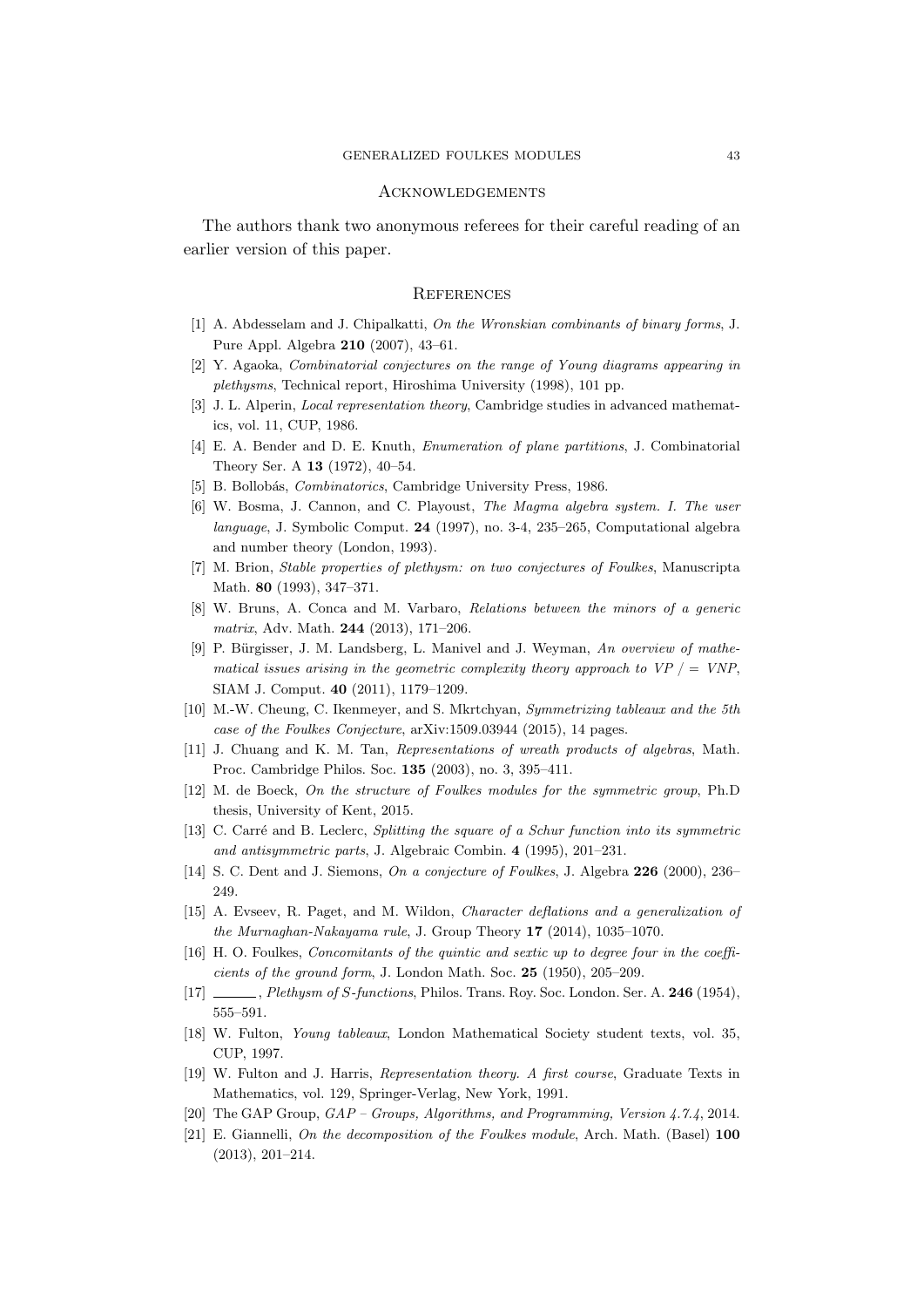- [22] R. Howe,  $(GL_n, GL_m)$ -duality and symmetric plethysm, Proc. Indian Acad. Sci. Math. Sci. 97 (1987), no. 1-3, 85–109 (1988).
- [23] K. Iijima, *The first term of plethysms*, arXiv:1108.4915 (2011), 11 pages.
- [24] C. Ikenmeyer, Geometric complexity theory, tensor rank, and littlewood–richardson coefficients, Ph.D. thesis, Universität Paderborn, 2012.
- [25] G. D. James and A. Kerber, *The representation theory of the symmetric group*, Encyclopedia of Mathematics and its Applications, vol. 16, Addison-Wesley Publishing Co., Reading, Mass., 1981.
- [26] G. D. James, The representation theory of the symmetric groups, Lecture Notes in Mathematics, vol. 682, Springer, Berlin, 1978.
- [27] G. D. James and M. H. Peel, Specht series for skew representations of symmetric groups, J. Algebra. 56 (1978) 343–364.
- [28] A. Kerber, A. Kohnert, and A. Lascoux, Symmetrica, an object oriented computeralgebra system for the symmetric group, Journal of Symbolic Computation 14 (1992), 195–203.
- [29] T. M. Langley and J. B. Remmel, The plethysm  $s_{\lambda}[s_{\mu}]$  at hook and near-hook shapes, Electron. J. Combin. 11 (2004), Research Paper 11, 26 pages (electronic).
- [30] D. E. Littlewood, The Theory of Group Characters and Matrix Representations of Groups, Oxford University Press, New York, 1940.
- [31] L. Manivel, An extension of the Cayley-Sylvester formula, European J. Combin. 28 (2007), 1839–1842.
- [32] T. McKay, On plethysm conjectures of Stanley and Foulkes, J. Algebra 319 (2008). 2050–2071.
- [33] J. Müller and M. Neunhöffer, Some computations regarding Foulkes' conjecture, Experiment. Math. 14 (2005), 277–283.
- [34] M. J. Newell, A theorem on the plethysm of S-functions, Quart. J. Math., 2 (1951). 161–166.
- [35] R. Paget and M. Wildon, Minimal and maximal constituents of twisted Foulkes characters, J. London Math. Soc. 93 (2016), 301–318.
- [36] S. Peyton Jones et al., The Haskell 98 language and libraries: The revised report, Journal of Functional Programming 13 (2003), no. 1, 0–255, http://www.haskell. org/definition/.
- [37] R. C. Read, *The enumeration of locally restricted graphs. I*, J. London Math. Soc. 34 (1959), 417–436.
- [38] R. P. Stanley, Enumerative combinatorics. Vol. 2, Cambridge Studies in Advanced Mathematics, vol. 62, Cambridge University Press, Cambridge, 1999. With a foreword by Gian-Carlo Rota and Appendix 1 by Sergey Fomin.
- [39] R. P. Stanley, 'Positivity problems and conjectures in algebraic combinatorics', Mathematics: frontiers and perspectives, Amer. Math. Soc., Providence, RI, 2000, pp. 295– 319.
- [40] R. M. Thrall, On symmetrized Kronecker powers and the structure of the free Lie ring, American Journal of Mathematics 64 (1942), no. 2, 371–388.